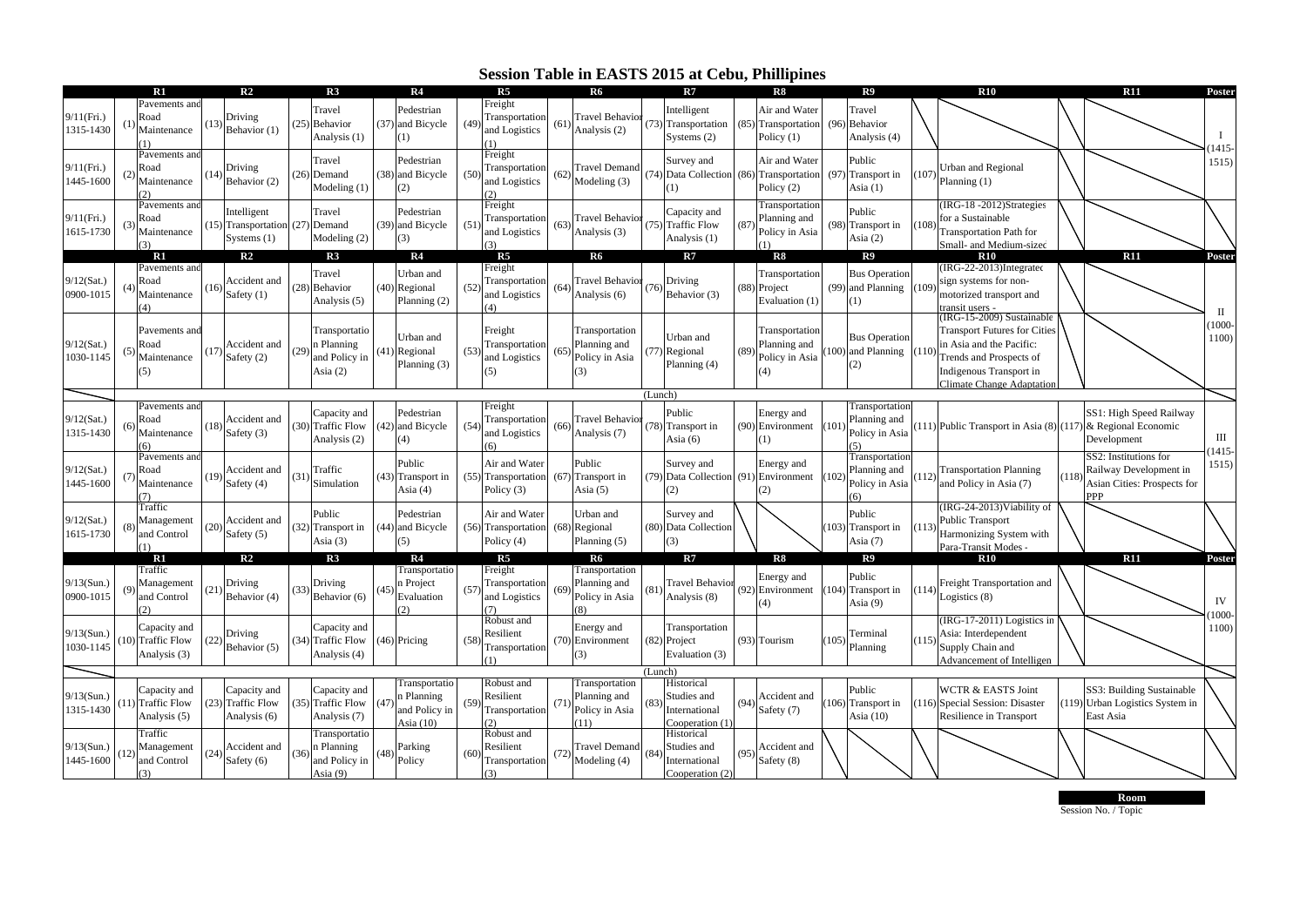## **Oral presentations**

| <b>Session No. / Topic</b> |                 |                                                                                                                                         | Room                          | <b>Date</b>                                                                                                                                             |
|----------------------------|-----------------|-----------------------------------------------------------------------------------------------------------------------------------------|-------------------------------|---------------------------------------------------------------------------------------------------------------------------------------------------------|
|                            | Paper No. Title |                                                                                                                                         | Presenter                     | Authors                                                                                                                                                 |
|                            |                 |                                                                                                                                         |                               |                                                                                                                                                         |
| (1)                        |                 | <b>Pavements and Road Maintenance (1)</b>                                                                                               | $\mathbf{R}1$                 | 9/11(Fri.) 1315-1430                                                                                                                                    |
|                            | PP1124          | Laboratory Evaluation of Clogging Behavior of Pervious Concrete PavementsTien F. Fwa                                                    |                               | Tien Fang Fwa, Ph.D.; Emiko Lim<br>Kiang H. Tar                                                                                                         |
|                            | PP1151          | The Effect of Material Variation to Pavement Performance                                                                                | Ming-Lou Liu                  | Ming-Lou Liu, Ph.D.                                                                                                                                     |
| Chair PP1548               |                 | <b>Comparison of Overlay Design Analysis Using Mechanistic and Mechanist</b>                                                            | <b>Bambang Sugeng Subagio</b> | Bambang Sugeng SUBAGIO, Ph.D.                                                                                                                           |
|                            |                 | Empirical Methods. Case Study: North Java Corridor (Sewo-Pamanuka                                                                       |                               | Faisal Gerardo; Indrayati Subagi                                                                                                                        |
| (2)                        |                 | Pavements and Road Maintenance (2)<br>Predicting Bonding Condition Between Asphalt Pavement Layers fro                                  | $\mathbf{R}1$                 | 9/11(Fri.) 1445-1600<br>Eri Susanto Hariyadi, Ph.D.; Retn                                                                                               |
|                            | PP1271          | Measured and Computed Deflection using Layer Moduli Backcalculation                                                                     | Eri Susanto Hariyadi          | Utami                                                                                                                                                   |
|                            |                 | Evaluation of Strontium Aluminate in Traffic Paint Pavement Markings f                                                                  |                               |                                                                                                                                                         |
|                            | PP1372          | Rural and Unilluminated Road                                                                                                            | Riches Bacero                 | Riches Bacero, MSCE                                                                                                                                     |
| Chair PP1187               |                 | <b>Preliminary Assessment of the Newly Developed Mobile Accelerate</b>                                                                  | Ludfi Djakfar                 | Ludfi Djakfar, Ph.D.; Hari Murti; Yulv                                                                                                                  |
| (3)                        |                 | <b>Pavement Testing</b><br><b>Pavements and Road Maintenance (3)</b>                                                                    | R1                            | Zaika<br>9/11(Fri.) 1615-1730                                                                                                                           |
|                            |                 | Effects of Loading Sequence and Loading Amplitude on the Fatigue Dama                                                                   |                               |                                                                                                                                                         |
|                            | PP1529          | of Asphalt Mixture                                                                                                                      | Chuanchao ZHENG               | Chuanchao ZHENG                                                                                                                                         |
|                            |                 | Estimating Road Roughness Conditions Using Ubiquitous Smartphones at                                                                    |                               |                                                                                                                                                         |
|                            | PP1204          | Geographic Information Systems and its Application to Road Network                                                                      | Joel F. Cruz                  | Joel F. Cruz; Jun Taberna Castro, Ph.D.                                                                                                                 |
| Chair PP1231               |                 | Planning in the Philippine:<br>Performance Evaluation of Asphalt Pavements Mixed with Steel Slag                                        | Jian-Shiuh Chen               | Jian-Shiuh Chen; Shih-Hsiu Wei                                                                                                                          |
| (4)                        |                 | <b>Pavements and Road Maintenance (4)</b>                                                                                               | R1                            | 9/12(Sat.) 0900-1015                                                                                                                                    |
|                            |                 | DEVELOPMENT OF POROUS PAVEMENT STRUCTURE FOR                                                                                            |                               | Yee Poh Li; Mehrtash Soltani; Tahe                                                                                                                      |
|                            | PP1226          | <b>REDUCING SURFACE WATER</b>                                                                                                           | Mehrtash Soltani              | Baghaee Moghaddam; Mohamed Rehan                                                                                                                        |
|                            |                 |                                                                                                                                         |                               | Karim: Shatirah Akil                                                                                                                                    |
|                            | PP1374          | Performance of Warm Mix Asphalt Concrete Binder Course (AC-BC) Wi<br>Reclaimed Asphalt Pavemen                                          | Bambang Sugeng Subagio        | Bambang Sugeng SUBAGIO, Ph.D                                                                                                                            |
|                            |                 | Use of Multiple Stress Creep Recovery Test to Evaluate the Rheologic                                                                    |                               | Noor Halizah Abdullah, MSc; Meo                                                                                                                         |
| Chair PP1122               |                 | Properties of Malaysian Short-Term Aged Asphalt Binde                                                                                   | Noor Halizah Abdullah         | Othman Hamzal                                                                                                                                           |
| (5)                        |                 | Pavements and Road Maintenance (5)                                                                                                      | $\mathbf{R}1$                 | 9/12(Sat.) 1030-1145                                                                                                                                    |
|                            | PP1405          | State of Pavement Engineering in the Philippines and Implications on th                                                                 | Jose Regin Regidor            | Maria Sheilah Napalang; Jose Regin I                                                                                                                    |
|                            |                 | Economic Life of National Road<br>Development of Asphalt Pavement Temperature Profile Model for Tropic                                  |                               | REGIDOR, Dr.Eng.; Nathaniel Diola                                                                                                                       |
|                            | PP1198          | Climate Conditions in the Eastern Bali Region, Indonesi                                                                                 | Bambang Sugeng Subagio        | Bambang Sugeng SUBAGIO, Ph.D                                                                                                                            |
| Chair PP1136               |                 | <b>Evaluating Hydroplaning Potential of Rutted Highway Pavements</b>                                                                    | Tien F. Fwa                   | Tien Fang Fwa, Ph.D.; Longjia Chu                                                                                                                       |
|                            |                 |                                                                                                                                         |                               | Ghim P. Ong                                                                                                                                             |
| (6)                        |                 | Pavements and Road Maintenance (6)<br>Pavement Distress Evaluation Using Pavement Condition Index around Ago                            | R1                            | 9/12(Sat.) 1315-1430<br>Risa Gwen Jacquez Martinez; Anabe                                                                                               |
|                            | PP1327          | Market, Barangay Lapasan, Cagayan de Oro Ci                                                                                             | Risa Gwen J. Martinez         | Abuzo                                                                                                                                                   |
|                            |                 | Design and Development of Passenger Terminal Extension of Clar                                                                          |                               |                                                                                                                                                         |
|                            | PP1266          | <b>International Airpor</b>                                                                                                             | Mapua Institute of Technology | Jocelyn Buluran                                                                                                                                         |
| Chair PP1354               |                 | Numerical Approach of Defining Temperature Gradient in Runway Paveme                                                                    | Ervina Ahyudanari             | Ervina Ahyudanari; Nasir Shafic                                                                                                                         |
|                            |                 |                                                                                                                                         |                               |                                                                                                                                                         |
|                            |                 | Lavers                                                                                                                                  |                               | Ibrahim Kamaruddir                                                                                                                                      |
| (7)                        |                 | Pavements and Road Maintenance (7)                                                                                                      | $\mathbf{R}1$                 | 9/12(Sat.) 1445-1600                                                                                                                                    |
|                            | PP1493          | Road Construction and Maintenance Works in Nepal.                                                                                       | Sharad Shrestha               | sharad shrestha<br>Nelson Boysillo Doroy, M.A. ii                                                                                                       |
|                            | PP1579          | Piloting a Community-Based Routine Maintenance Contract for Provincial                                                                  | Nelson Doroy                  | Transportation Planning; Hussein                                                                                                                        |
|                            |                 | Roads in Guimaras, Philippines                                                                                                          |                               | Lidasan; Evan Arias; Ramilo Villasi                                                                                                                     |
| Chair PP1163               |                 | <b>Optimal Patrol Planning Using STEN for Road Maintenance</b>                                                                          | Satoshi Sugiura               | Satoshi Sugiura; Fumitaka Kurauch                                                                                                                       |
|                            |                 |                                                                                                                                         |                               | <b>Akiyoshi Takag</b>                                                                                                                                   |
| (8)                        |                 | <b>Traffic Management and Control (1)</b>                                                                                               | R1                            | 9/12(Sat.) 1615-1730                                                                                                                                    |
|                            | PP1475          | An Analysis of Partially Signalized Roundabout using SIDRA6 Software                                                                    | Hong Ki An                    | Hong Ki An; Wen Long YUE; Brank<br><b>STAZIC</b>                                                                                                        |
|                            | PP1309          | Evaluating the Effect of Semi-actuated Signal System in Korean Nation                                                                   | Jaeyeong LEE                  | Jae-Yeong Lee; Yoon-Young CHOI                                                                                                                          |
|                            |                 | Roadways: Based on a Pilot Projec                                                                                                       |                               | Ducknyung KIM; Dong-Ik H                                                                                                                                |
| Chair PP1150               |                 | Benefits of Coordinated Actuated Traffic Signal Control: A Before-and-Af<br><b>Case Study</b>                                           | <b>Brian Park</b>             | Yin Chen; Jeehyung Park; Ilsoo Yun<br><b>Brian Park</b>                                                                                                 |
| (9)                        |                 | <b>Traffic Management and Control (2)</b>                                                                                               | R1                            | 9/13(Sun.) 0900-1015                                                                                                                                    |
|                            |                 |                                                                                                                                         |                               | Xiaojun Tang, Master; Fengmin LAN                                                                                                                       |
|                            | PP1129          | System Partition of Urban Arterials Based on Bandwidth Maximization                                                                     | Xiaojun TANG                  | Shengchuan ZHAO; Lihui ZHAN(                                                                                                                            |
|                            | PP1560          | Traffic Studies Through Academe-Local Government Unit (LGU) PartnershipMETODIA M. TRINIDAD                                              |                               | METODIA MAQUILING TRINIDAD,                                                                                                                             |
|                            |                 |                                                                                                                                         |                               | <b>DSDS</b><br>Achmad Wicaksono, Ph.D.; Dewa Mad                                                                                                        |
| Chair PP1364               |                 | Traffic Management during Ngaben Funeral Ceremony at Hasanuddin and                                                                     | <b>Achmad Wicaksono</b>       | Paramartha Adhi WIBAWA; Nailah                                                                                                                          |
|                            |                 | Thamrin Streets, Denpasar City-Bali                                                                                                     |                               | <b>FIRDAUSIYAH</b>                                                                                                                                      |
| (10)                       |                 | <b>Capacity and Traffic Flow Analysis (3)</b>                                                                                           | R1                            | 9/13(Sun.) 1030-1145                                                                                                                                    |
|                            | PP1577          | Analysis of Travel Time Reliability Using Probe Car Data on the Tok-                                                                    | Takashi ISHIDA                | Hitoshi YOSHIZAWA; Takash                                                                                                                               |
|                            |                 | Metropolitan Area                                                                                                                       |                               | ISHIDA; Yasuhiro NONAKA; Yuich<br>Sandy Mae Aujero Gaspay; Takasł                                                                                       |
|                            | PP1546          | The Potential of the Pre-signals in Improving Traffic Conditions                                                                        | Sandy Mae Gaspay              |                                                                                                                                                         |
|                            |                 |                                                                                                                                         |                               | Shriniwas Shrikant Arkatkar, PhD                                                                                                                        |
|                            | PP1460          | Study of Flow Characteristics and Traffic Stream Modelling on Indian<br>Expressway: A Case Study of Mahatma Gandhi Expressway           | Gaurang                       | Mannilthodi Jabeena; Gaurang Joshi;                                                                                                                     |
|                            |                 |                                                                                                                                         |                               | Kayitha Ravinde:                                                                                                                                        |
| (11)                       |                 | Capacity and Traffic Flow Analysis (5)                                                                                                  | R1                            | 9/13(Sun.) 1315-1430<br>akhilesh Kumar maurya; Shreya Dey                                                                                               |
|                            | PP1238          | Speed and Time Headway Distribution under Mixed Traffic Condition                                                                       | Akhilesh Kumar maurya         | Sanhita Das                                                                                                                                             |
|                            | PP1280          | PROPOSED DIVERSION ROAD TO IMPROVE TRAFFIC MOVEMENT                                                                                     |                               | Geoffrey Lastrilla Cueto                                                                                                                                |
|                            |                 | OF COMMERCIALLY DEVELOPED AREAS IN BACOOR CAVITI                                                                                        | Geoffrey Cueto                |                                                                                                                                                         |
| Chair PP1525               |                 | Observed Vehicle Operating Speed and Acceleration Characteristics on For                                                                | <b>Jaisung CHOI</b>           | Sangyoup KIM; Sungkyu KIM                                                                                                                               |
| (12)                       |                 | lane Rural Highway Curve<br><b>Traffic Management and Control (3)</b>                                                                   | R1                            | 9/13(Sun.) 1445-1600                                                                                                                                    |
|                            | PP1584          | Contractual Control in Construction of Highway and Roads                                                                                | Sharad Bajracharya            | Sharad Bajracharya                                                                                                                                      |
|                            |                 | Exploring the Satisfaction and Importance Influenced by Quali                                                                           |                               |                                                                                                                                                         |
| Chair PP1294               | PP1159          | Characteristics for a New Toll System Using Comprehensive Analys<br>Web-based versus Paper-based Survey Data: An Estimation of Road Use | Ja-zen Kau<br>Hironori Kato   | Oguchi; Kentaro Wada; Miho Asano-Iry<br>Junhyoung YEON; Jaisung CHOI, Ph.L<br>Chun-Zin Yang; Ja-Zen Kau; Tin-Yi Lee<br>Hironori Kato; Ayanori Sakashita |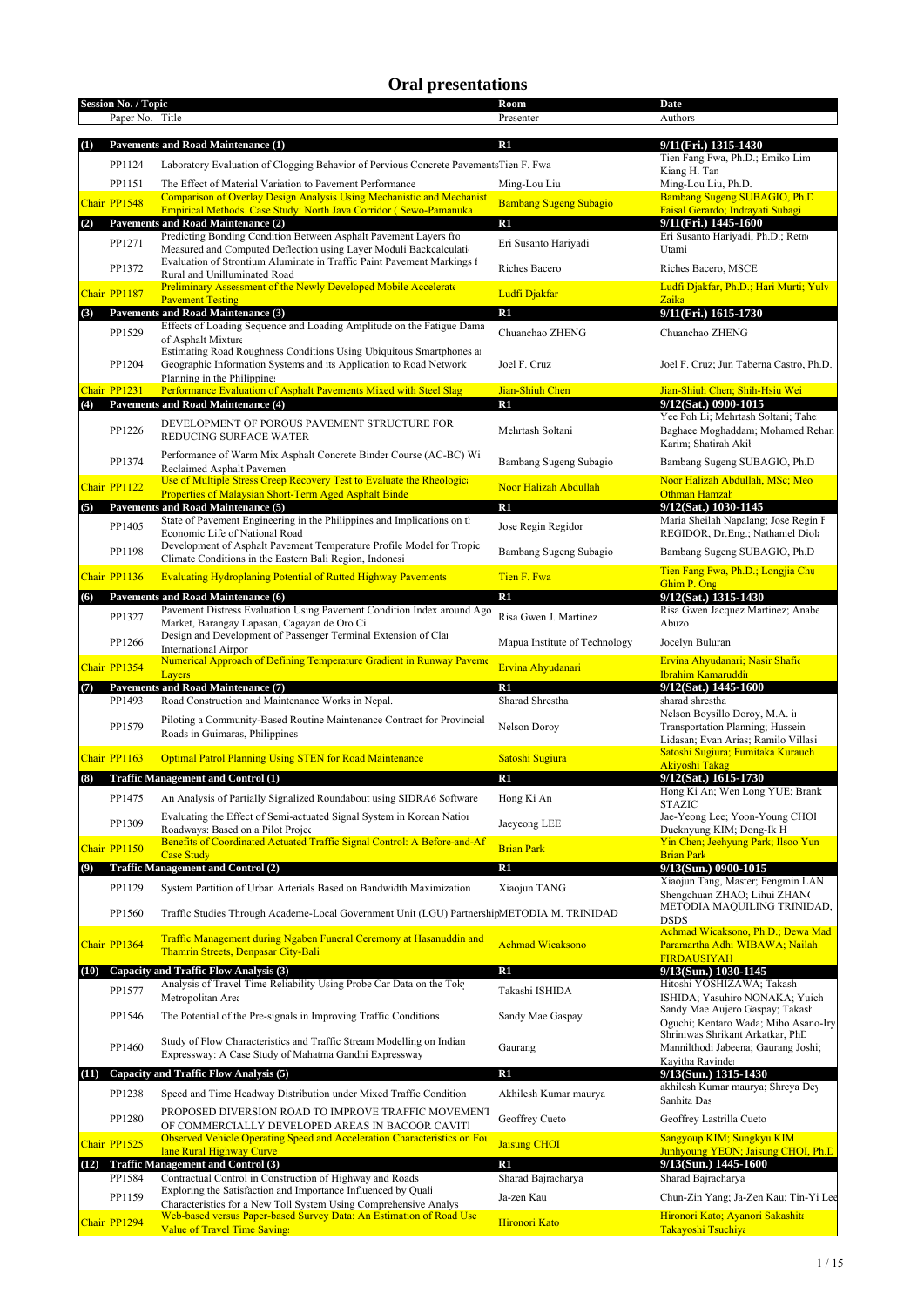|      |              | (13) Driving Behavior (1)                                                                                                          | R <sub>2</sub>                          | 9/11(Fri.) 1315-1430                                                         |
|------|--------------|------------------------------------------------------------------------------------------------------------------------------------|-----------------------------------------|------------------------------------------------------------------------------|
|      | PP1400       | Psychological Factors Influencing Drivers and Riders Speeding Intentions                                                           | Phongphan Tankasem                      | Phongphan Tankasem, M.D.; Thaneo<br>SATIENNAM; Wichuda SATIENNAM             |
|      |              | Factors Influencing Red Light Running Behavior: A Study of Socio-econon                                                            |                                         | Auearree Jensupakarn, M.D.; Kunnawe                                          |
|      | PP1513       | Characteristics and Geometry of Intersection                                                                                       | Auearree Jensupakarn                    | Kanitpong; Piyapong Jiwattanakulpaisai                                       |
|      | Chair PP1128 | The Effect of Accident History and Socio-Economic Groups on Indonesi<br>Motorcycle Rider Behaviou                                  | Leksmono Suryo Putranto                 | Leksmono Suryo Putranto; Rostian<br>Rostiana                                 |
| (14) |              | <b>Driving Behavior (2)</b>                                                                                                        | $\overline{\mathbf{R2}}$                | 9/11(Fri.) 1445-1600                                                         |
|      | PP1537       | Automobile Manufacturers, Advertising and Traffic Safety: Case Study From Dinesh Mohan                                             |                                         | Dinesh Mohan, Ph.D.; Abhaya Jha                                              |
|      |              |                                                                                                                                    |                                         | Choy Peng Ng, M.S. Highway an<br>Transportation Engineering; Teik Hua        |
|      | PP1167       | The Rear Seatbelt-Wearing Behavior in Malaysia                                                                                     | Choy Peng Ng                            | Law; Shaw Voon Wong; Kulanthayan                                             |
|      |              |                                                                                                                                    |                                         | Subramaniam                                                                  |
|      | Chair PP1253 | <b>Driver's Decision Models for Drinking and Driving Behavior</b>                                                                  | <b>Tu Anh Trinh</b>                     | Tu Anh Trinh; Thi Thuy An Vo                                                 |
| (15) |              | <b>Intelligent Transportation Systems (1)</b>                                                                                      | R <sub>2</sub>                          | 9/11(Fri.) 1615-1730<br>Kojiro Matsuo, Dr. Eng.; Yasuhir                     |
|      | PP1353       | Acceptability of ISA Based on a Field Experiment and a SP Survey: Analyses Kojiro Matsuo                                           |                                         | Mimura; Motohiro Yamazaki; Komei                                             |
|      |              | from a Standpoint of Traffic Calming                                                                                               |                                         | Kanno; Mitsuru Sugihara; Yasuhir                                             |
|      | PP1515       | Event Detection Using Adaptive Neuro Fuzzy Inference System for a Publ<br><b>Transport Vehicle</b>                                 | Cristina Dadula                         | Cristina Dadula; Elmer Dadios                                                |
|      | PP1514       | Innovative Collection of Road and Traffic Data for Road Safety Audit                                                               | Aileen Mappala                          | Aileen MAPPALA; Ricardo SIGUA                                                |
| (16) |              | <b>Accident and Safety (1)</b>                                                                                                     | R <sub>2</sub>                          | 9/12(Sat.) 0900-1015                                                         |
|      | PP1300       | Speed Characteristics of Vehicles on Highway Work Zones in the Presence<br>Rumble Strips                                           | Geetam Tiwari                           | Sumeet Gupta, M. Tech. (Transportation<br>Engg.), B.E. (Civil); Geetam Tiwar |
|      |              | Long-term Effectiveness of Sinusoidal Hum - Focusing on the Acceptabilit                                                           |                                         | Masaki Kamada; Aya Kojima; Nguye                                             |
|      | PP1417       | of Local Residents                                                                                                                 | Masaki Kamada                           | Hoang-Tung; Hisashi Kubot                                                    |
|      | Chair PP1360 | Study on Safety of Railway/Highway Grade Crossings in the Philippines                                                              | Ricardo Sigua                           | Albie F. CLARITO; Beverly May<br><b>RAMOS</b> ; Ricardo SIGUA                |
| (17) |              | <b>Accident and Safety (2)</b>                                                                                                     | R <sub>2</sub>                          | 9/12(Sat.) 1030-1145                                                         |
|      | PP1344       | An Analysis of Pedestrian Traffic Safety in Public School Zones in Cagayan                                                         | Jefferson R. Vallente Jr.               | Jefferson Jr. Ramos Vallente, B.Sc.                                          |
|      |              | Oro City                                                                                                                           |                                         | Ferven Cabugao; Anabel Abuzo                                                 |
|      | PP1391       | Motorcycle Accident-Prone Types at Intersections and Innovativ<br>Improvement Design Guideline                                     | Tien-Pen Hsu                            | Tien-Pen Hsu; Ku-Lin Wen                                                     |
|      | Chair PP1578 | Preparedness and Action towards a Safer Road Transport and Travel System                                                           | Indra P TIWARI, PhD                     | Indra P TIWARI, PhD                                                          |
|      |              | <b>Nepal</b>                                                                                                                       |                                         |                                                                              |
|      |              | (18) Accident and Safety (3)<br>Traffic Accident Analysis of Sun Glare and Twilight Shortly Before and af                          | $\mathbf{R}2$                           | 9/12(Sat.) 1315-1430                                                         |
|      | PP1126       | Sunset in Chiba Prefecture, Japan                                                                                                  | Kenji HAGITA                            | Kenji HAGITA; Kenji Mori                                                     |
|      | PP1423       | Factors Affecting the Severity of Motorcycles Accidents and Casualties                                                             | Santosh Baral                           | Santosh Baral, Master; Kunnawe                                               |
|      | Chair PP1526 | Thailand by Using Probit and Logit Mode<br><b>Fuzzy Logic-Based Multi-hop Routing for Vehicular Ad-Hoc Networks</b>                | Joel C. Delos Angeles                   | Kanitpong<br>Joel Cruz Delos Angeles, B.S.                                   |
| (19) |              | <b>Accident and Safety (4)</b>                                                                                                     | R <sub>2</sub>                          | 9/12(Sat.) 1445-1600                                                         |
|      | PP1575       | Identification of Hazardous Road Locations or Black Spots on Dhaka-Bari                                                            | Dr. Farzana Rahman                      | Rahman Farzana, PhD; Fayaz UDDIN                                             |
|      |              | National Highway                                                                                                                   |                                         | Md. Mostafizur RAHMAN; Md. Arifu<br>Jerome Nalian Ballarta; Nelson Doroy     |
|      | PP1523       | Accident Hotspot Mapping in Quezon City: The case of Katipunan Avenue                                                              | Jerome Ballarta                         | Ishtar Padao; Cecil Villanueva                                               |
|      | Chair PP1586 | Development of Traffic Accident Prediction Models using Traffic and Ro                                                             | Sivakumar. T                            | Thillaiampalam SIVAKUMAR, D.Eng                                              |
|      |              | <b>Characteristics: A Case Study from Sri Lank</b><br>(20) Accident and Safety (5)                                                 | $\mathbf{R}2$                           | M.Eng, BSc in Eng.; Dinusha<br>9/12(Sat.) 1615-1730                          |
|      |              | Analysis of Factors Affecting the Severity of Motorcycle Casualties in Phno                                                        |                                         | KUNNAWEE KANITPONG; Sam Atl                                                  |
|      | PP1258       | Penh Using Bayesian Approac                                                                                                        | Kunnawee Kanitpong                      | Sarm                                                                         |
|      | PP1227       | Occupant risk analysis for guardrail roadside safety barrier systems: Analy<br>and Evaluation of full scale crash test             | Mehrtash Soltani                        | Mehrtash Soltani; Mohamed Rehai<br>Karim; N. H. Ramli Sulon;                 |
|      |              | Study on the Availability of "Twitter" Data for Forecasting Suspension Time                                                        |                                         | Makoto Fujiu; Kazuyuki Takada                                                |
|      | PP1273       | Railway Operation                                                                                                                  | Makoto FUJIU                            | Jyunichi Takayama; Shoichiro Nakayan                                         |
|      | Chair PP1430 | The Applications of Generalized Poisson Distribution in Accident Data<br>(21) Driving Behavior (4)                                 | <b>Aine Kusumawati</b><br>$\mathbf{R}2$ | Aine Kusumawati, Ph.D.; Yiik Diew                                            |
|      |              | Yielding behavior of left turning driver towards pedestrian/cyclist: Impact                                                        |                                         | 9/13(Sun.) 0900-1015<br>Iasmin Hasina; Aya Kojima; Hisasl                    |
|      | PP1415       | intersection angle                                                                                                                 | Hasina Iasmin                           | Kubota                                                                       |
|      |              | Safety Analysis of Hard Shoulder Running with Empirical Bayes Method and                                                           |                                         | Wantaeg KWON; Jaisung CHOI, Ph.D                                             |
|      | PP1509       | Time-to-Collision.                                                                                                                 | Jaisung CHOI                            | Sungkyu KIM; Dongchan MIN; Sangkyu<br>KIM; Sangyoup KIM                      |
|      | Chair PP1191 | Analysing Self-Reported Risky Behaviours of Motorcyclists in Bali usi                                                              | D.M Priyantha Wedagama                  | Priyantha Wedagama                                                           |
|      |              | <b>Structural Equation Modelling</b>                                                                                               |                                         |                                                                              |
| (22) | PP1330       | <b>Driving Behavior (5)</b><br>Analysis of Motorcyclist Driving Behavior in Bandung City                                           | R2<br>Harun al-Rasyid Lubis             | 9/13(Sun.) 1030-1145<br>Harun al-Rasyid Lubis, Ph.D.                         |
|      |              | Develop Models for Traffic Conflict Assessment at Bus Stop Area in 3-La                                                            |                                         | Van Truong NGUYEN; Tetsuc                                                    |
|      | PP1338       | Urban Streets in Heterogeneous Traffi                                                                                              | Van Truong NGUYEN                       | SHIMIZU; Xuan Cay BUI                                                        |
|      | Chair PP1205 | An Evaluation of Flyover-Improved Intersections: A Case Study of Airport<br><b>Intersection</b>                                    | Narabodee Salatoom                      | <b>AUTTAKORN - SALA, Ph.D. Student</b>                                       |
| (23) |              | <b>Capacity and Traffic Flow Analysis (6)</b>                                                                                      | R <sub>2</sub>                          | Pichai Taneerananor<br>9/13(Sun.) 1315-1430                                  |
|      | PP1252       | An Investigation on the Sound Power Level of Vehicles in Makassar City                                                             | Muralia HUSTIM                          | Muralia Hustim, Dr. Eng.; Muhamma                                            |
|      |              |                                                                                                                                    |                                         | Isran Ramli; Sumarni Hamid Al                                                |
|      | PP1261       | Evaluation of Car-Following Input Variables and Development of Thre<br>Vehicle Car-Following Models with Artificial Neural Networl | Mitsuru Tanaka                          | Mitsuru Tanaka, P.E., PTOE; Nobuhiro<br>Uno                                  |
|      | Chair PP1457 | <b>Analysis on Safety Check Behaviors and Vehicle Movements at Roundabot</b>                                                       | Koji SUZUKI                             | Koji SUZUKI; Soichiro YASUDA                                                 |
|      |              | in Japan                                                                                                                           |                                         | <b>Kiyoaki MORIMOTC</b>                                                      |
|      |              | (24) Accident and Safety (6)<br>Driver Demographic Construct as a Moderator in Modelling Human Ri                                  | R <sub>2</sub>                          | 9/13(Sun.) 1445-1600<br>Yu-Chin CHEN; Chien-Hung Wei; Li                     |
|      | PP1540       | Factors on Intercity Bus Driver's Behavic                                                                                          | Chien-Hung Wei                          | Yuan LIANG                                                                   |
|      | PP1455       | Introduction of Urban Traffic Information System (UTIS) in Korea                                                                   | Hyunkyung LEE                           | Cheolsun KIM; Hyunkyung LEE; Hyc                                             |
|      |              | The Influence Factors Effect on the Insurance Behavior in the Contain                                                              |                                         | Chul SHIN; Dongik HA                                                         |
|      | Chair PP1237 | <b>Terminal Operation Contex</b>                                                                                                   | Chaur-Luh, TSAI                         | Chaur-Luh TSAI, Ph.D.; Ron-Hwa GOA                                           |
| (25) |              | <b>Travel Behavior Analysis (1)</b>                                                                                                | R3                                      | 9/11(Fri.) 1315-1430                                                         |
|      | PP1427       | Mending a Metropolis - Understanding Passenger Demand Across Met                                                                   | Mr Nic Greaves                          | Nicholas Greaves, BA; Dr Cresencio                                           |
|      |              | Manila To Improve Road Transi<br>A Heuristic Solution Algorithm for the Combined Model of the Four Trav                            |                                         | Montalbo Jr                                                                  |
|      | PP1133       | Choices with Variable Demano                                                                                                       | Huey-Kuo                                | Huey-Kuo Chen, Ph.D.                                                         |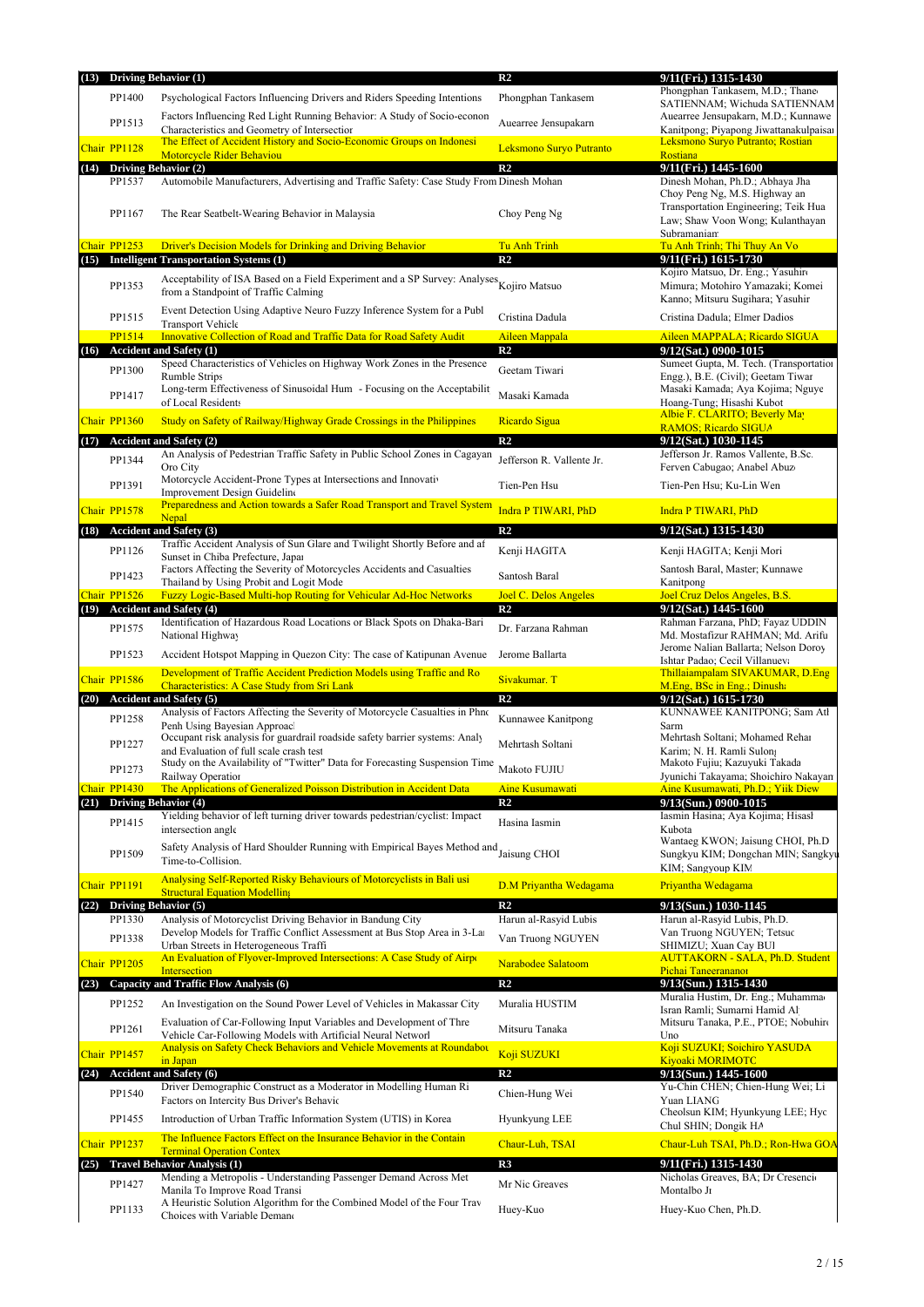|      | Chair PP1188                | <b>Inter-Island Travel Mode Choice Analysis: Western Visayas Regio</b>                                                                                                                                                 | <b>Alexis M. Fillone</b>                        | Alexis Morales Fillone, Ph.D.; Nicano                                                                       |
|------|-----------------------------|------------------------------------------------------------------------------------------------------------------------------------------------------------------------------------------------------------------------|-------------------------------------------------|-------------------------------------------------------------------------------------------------------------|
|      |                             | Philippines<br><b>Travel Demand Modeling (1)</b>                                                                                                                                                                       | R3                                              | Jr. Roxas<br>9/11(Fri.) 1445-1600                                                                           |
| (26) |                             | Network Centrality Assessment (NCA) as an alternative approach to pred                                                                                                                                                 |                                                 | Amila Buddhika Jayasinghe, M.Plar                                                                           |
|      | PP1116                      | vehicular traffic volume: A case of Colombo, Sri Lank<br>A Bilevel Optimization Model for the Network Signal Timing Design Proble                                                                                      | Amila Jayasinghe                                | Kazushi Sano; Hiroaki Nishiuchi<br>Chung-Yung Wang, Ph.D.; Shou-Re                                          |
|      | PP1156                      | with Traveler Trip-chain Route Choice Behavior Consideratic                                                                                                                                                            | Chung-Yung Wang                                 | HU; Chih-Peng CHU; Ya-Tin JHUAN(                                                                            |
|      | Chair PP1576                | Revisiting Volume-Delay-Functions Used in Transport Studies in Metro                                                                                                                                                   | Jiaan Regis Go Gesalem                          | Jiaan Regis Go Gesalem; Alexis Fillone                                                                      |
| (27) | PP1495                      | <b>Travel Demand Modeling (2)</b><br>A Network Model for Rehabilitation Plan of A Road Network Considerii                                                                                                              | R3<br>Haruko NAKAO                              | 9/11(Fri.) 1615-1730<br>Haruko Nakao; Kenetsu Uchida                                                        |
|      | PP1177                      | Uncertainties of Deterioration and Travel Tim<br>Study on Evaluation of Convenience of Access to the Nearest Railway Stati<br>by Residents in Housing Development Areas in the Suburbs of Kobe City in Kazuki Terayama |                                                 | Kazuki Terayama; Michiyasu Odani;<br>Kohei Iwasaki                                                          |
|      |                             | Japan - Using Utility-Based Accessibility Measure<br>A Location-routing Decision Model for First-aid Restoration of a Damag                                                                                            |                                                 | Ryo ITABASHI; Katsuya SAKAI                                                                                 |
|      | Chair PP1355                | <b>Road Network</b>                                                                                                                                                                                                    | <b>Ryo ITABASHI</b>                             | Takahiko KUSAKABE; Yasu                                                                                     |
|      |                             | (28) Travel Behavior Analysis (5)<br>Characterizing Bus Passenger Demand along Epifanio de los Santos Aven                                                                                                             | R3                                              | 9/12(Sat.) 0900-1015<br>Sean Johnlee Quema Ting; Kervin                                                     |
|      | PP1570                      | (EDSA), Metro Manila                                                                                                                                                                                                   | Sean Ting                                       | Joshua Lucas; Alexis Fillon<br>Yuki Tsuboi; Ryo Kanamori; Toshiyuk                                          |
|      | PP1346                      | Analysis of Parking Lot Choice Behaviors by Utilizing Accounting Data                                                                                                                                                  | Yuki Tsuboi                                     | Yamamoto; Takayuki Morikaw<br>Genaro Jr Peque; Toshihiko Miyagi                                             |
|      | Chair PP1234                | A New Perspective of Traffic Assignment: A Game Theoretical Approach                                                                                                                                                   | Genaro Peque, Jr.                               | Fumitaka Kurauch                                                                                            |
| (29) |                             | <b>Transportation Planning and Policy in Asia (2)</b><br>IMPACT ANALYSIS OF TOLL POLICY FOR EXPRESSWAY TO                                                                                                              | R3                                              | 9/12(Sat.) 1030-1145                                                                                        |
|      | PP1394                      | VARIABLE TRAFFIC DEMAND FOR LOCAL CITY WITH<br>INTEGRATED USER EQUILIBRIUM ASSIGNMENT MODEL<br>Validating An improved model for Feeder Bus network design using Genet                                                  | Hiroki HORI                                     | Hiroki HORI; Masashi OKUSHIMA<br>Mohammad Hadi Almasi; Sin                                                  |
|      | PP1287                      | Algorithm (GA) and Particle swarm optimization (PSC                                                                                                                                                                    | Mohammad Hadi Almasi                            | Mirzapour Mounes; Mohamed Rehar                                                                             |
|      | Chair PP1282                | Optimized Bus Schedules in Epifanio Delos Santos Avenue (EDSA), Metr                                                                                                                                                   | <b>Ramon Christhoper Intal</b>                  | Alexis Morales Fillone, Ph.D.; Elmer                                                                        |
| (30) |                             | Manila Using Fuzzy Rule-Based Systen<br>Capacity and Traffic Flow Analysis (2)                                                                                                                                         | R3                                              | Dadios; Ramon Christhoper Inta<br>9/12(Sat.) 1315-1430                                                      |
|      | PP1259                      | Analysis of Shock Waves and Speed Peak Propagations in Car-Followi                                                                                                                                                     | Mitsuru Tanaka                                  | Mitsuru Tanaka, P.E., PTOE                                                                                  |
|      |                             | Conditions from Start to Stop within Short Distance<br>A Traffic Congestion Study of Non-signalized Intersections along Yacap                                                                                          |                                                 | Jude Albert Uy Añana; Kevin Calma                                                                           |
|      | PP1332                      | Capt. Vicente Roa, Yacapin-Osmena, J.R. Borja-Capt. Vicente Roa and J.R. Jude Albert U. Añana<br>Borja-Osmeña Streets in Cagayan de Oro Ci                                                                             |                                                 | Carlo Flores; Dennis Tantoy; Anabel<br>Abuzo                                                                |
|      | Chair PP1240                | A new concept to evaluate road traffic capacity based on number of passeng<br>in vehicle: Case application of Tokyo Metropolitan Expresswa                                                                             | Hiroaki NISHIUCHI                               | Hiroaki NISHIUCHI; Yasuhiro Shiomi<br>Hiroshi Warita                                                        |
|      | (31) Traffic Simulation     |                                                                                                                                                                                                                        | R3                                              | 9/12(Sat.) 1445-1600                                                                                        |
|      | PP1315                      | Evaluation of BRTS Corridor in India Using Microscopic Simulation: A Case Ahriniwas Arkatkar<br>Study in Surat City                                                                                                    |                                                 | Shriniwas Shrikant Arkatkar, PhD<br>Akhilesh Chepuri; Rakesh Kulakarni;<br>Manraj Singh Bains; Gaurang Josh |
|      | PP1482                      | Capacity Analysis of Bhopal BRTS using Empirical and Simulation Model                                                                                                                                                  | Manoranjan Parida                               | Anshuman Sharma; Manoranjan Parida<br>Ph.D.; Ravi Sekhar; Ankit Kathuri                                     |
|      | Chair PP1452                | <b>Evaluating Efforts on Delay Reduction: Methodology to Understand Potentia</b><br>for-Improvement of Urban Arterial Network                                                                                          | Kiichiro HATOYAMA                               | Nguyet Thanh DUONG; Kiichin<br><b>HATOYAMA</b>                                                              |
| (32) |                             | Public Transport in Asia (3)                                                                                                                                                                                           | R3                                              | 9/12(Sat.) 1615-1730                                                                                        |
|      | PP1376                      | Paratransit in Developing Countries: Songtaew in Thailand                                                                                                                                                              | PATTAMAPORN WONGWIRIYA NAKAMURA; Shinji TANAKA; | Pattamaporn WONGWIRIYA; Fumihik<br>Peamsook SANIT; Ryo ARIYOSH                                              |
|      | PP1297                      | The characteristics of paratransit operation and fare in Phnom Penh                                                                                                                                                    | PHUN Veng Kheang                                | Veng Kheang PHUN, Doctor o<br>Engineer; Iv LIM; Tetsuo YAl                                                  |
|      | PP1550                      | Passenger's Perceptions on Future Prospects of Qingqi Public Transport<br>Service in Lahore                                                                                                                            | Muhammad Ashraf Javid                           | Muhammad Ashraf Javid, Ph.D.; Mohsi<br>Raza; Saddam Hussain; Muhammad<br>Farhan Anwaa                       |
|      | Chair PP1319                | Paratransit Transport in Indonesia: Characteristics and User Perceptions                                                                                                                                               | Djoen San Santoso                               | Djoen San Santoso; Tri Basuki Joewonc<br><b>Yusak O. Susilc</b>                                             |
| (33) | <b>Driving Behavior (6)</b> |                                                                                                                                                                                                                        | R3                                              | 9/13(Sun.) 0900-1015                                                                                        |
|      | PP1462                      | A Case Study of Public Bus Driver Behaviour at Batu Feringghi                                                                                                                                                          | Muaid Abdulkareem Alnazir Ahmed                 | Hooi Ling Khoo; Muaid Ahmed, Maste                                                                          |
|      | PP1249                      | An Investigation on Driving Cycle Characteristics of the Light Vehicle                                                                                                                                                 | Sumarni Hamid Aly                               | of Engineering Science (in progress<br>Sumarni Hamid Aly, Dr; Muhamma<br>Isran Ramli; Muhammad Reza Hasru   |
|      | Chair PP1463                | Urban Road in Developing Cities: Case Study in Makassar City - Indones<br><b>Studying Effect of Weight-to-Power Ratio on Truck Acceleration</b>                                                                        | <b>Shriniwas</b>                                | Shriniwas Shrikant Arkatkar, PhD                                                                            |
|      |                             | <b>Characteristics on Gradient using Mechanistic Approaction</b><br>and Traffic Flow Analysis (4)                                                                                                                      |                                                 | Manish Jain; Gaurang Josh<br>9/13(Sun.) 1030-1145                                                           |
| (34) | Capacity                    | Modelling of the Gap Phenomena at U-turn Provisions on the Media                                                                                                                                                       | R3                                              | Md Rashid KHAN; Ravi Sekha                                                                                  |
|      | PP1275                      | Openings of Inter-Urban Highway Corrido                                                                                                                                                                                | Ravi Sekhar Chalumuri                           | Chalumuri, PhD; Velmurugai<br>Thakonlaphat Jenjiwattanakul; Kazusł                                          |
|      | PP1347                      | U-turn Waiting Time Estimation at Midblock Median Opening                                                                                                                                                              | Thakonlaphat Jenjiwattanakul                    | Sano; Hiroaki Nishiuch                                                                                      |
|      | <b>PP1264</b>               | Traffic Characteristics of Mixed Traffic Flow in Urban Arterials                                                                                                                                                       | <b>Ka-Io WONG</b>                               | Ka Io WONG; Tzu-Chang LEE; Yen-Yı<br><b>CHEN</b>                                                            |
| (35) |                             | <b>Capacity and Traffic Flow Analysis (7)</b>                                                                                                                                                                          | R3                                              | 9/13(Sun.) 1315-1430                                                                                        |
|      | PP1454                      | A STUDY ON TRAFFIC STATE PATTERNS IN URBAN AREA: A CASE<br>STUDY OF BANGKOK, THAILAND                                                                                                                                  | Kimheang LY                                     | Kimheang LY, Master of Science<br>Mongkut PIANTANAKULCHAI;<br>Sornthep VANNARAT                             |
|      | PP1446                      | Operational Performance Analysis of Median U-Turn Intersections as Traf<br>Control Facility in EDSA                                                                                                                    | Academe                                         | Riches Bacero, MSCE                                                                                         |
|      | Chair PP1278                | Study on the Impact of the Construction Activity of Skyway Stage 3 on Traf<br>Conditions along Osmeña Highway and San Andres Stre                                                                                      | <b>Geoffrey Cueto</b>                           | <b>Geoffrey Lastrilla Cueto</b>                                                                             |
| (36) |                             | <b>Transportation Planning and Policy in Asia (9)</b>                                                                                                                                                                  | R3                                              | 9/13(Sun.) 1445-1600                                                                                        |
|      | PP1312                      | TRAVEL TIME ESTIMATION BASED ON FUSED TRAFFIC STATE<br><b>DATA</b>                                                                                                                                                     | Soknath MIL                                     | Soknath MIL, Master; Mongku<br>Piantanakulcha                                                               |
|      | PP1267                      | Design and Development of the Puerto Princesa Airport Passenger Terminal Jocelyn Buluran                                                                                                                               |                                                 | Jocelyn Buluran                                                                                             |
|      | Chair PP1510                | Air Traffic Shifting Effects of Tourism and Low-Cost Carriers Developmen<br>The Case of Taiwan Airport                                                                                                                 | Chieh-Yu Hsiao                                  | Chieh-Yu Hsiao, Ph.D.; Chun-Yuar<br>Yang; Yu-Hsin Chiang; Jeng-Yen Le                                       |
| (37) |                             | Pedestrian and Bicycle (1)                                                                                                                                                                                             | R4                                              | 9/11(Fri.) 1315-1430                                                                                        |
|      | PP1256                      | Evaluation of Usability toward Safer Use of Road-Crossing Facilities                                                                                                                                                   | Takanori SUNAGAWA                               | Takanori Sunagawa; Kenji DOI; Kiyosl<br><b>SUZUKI</b>                                                       |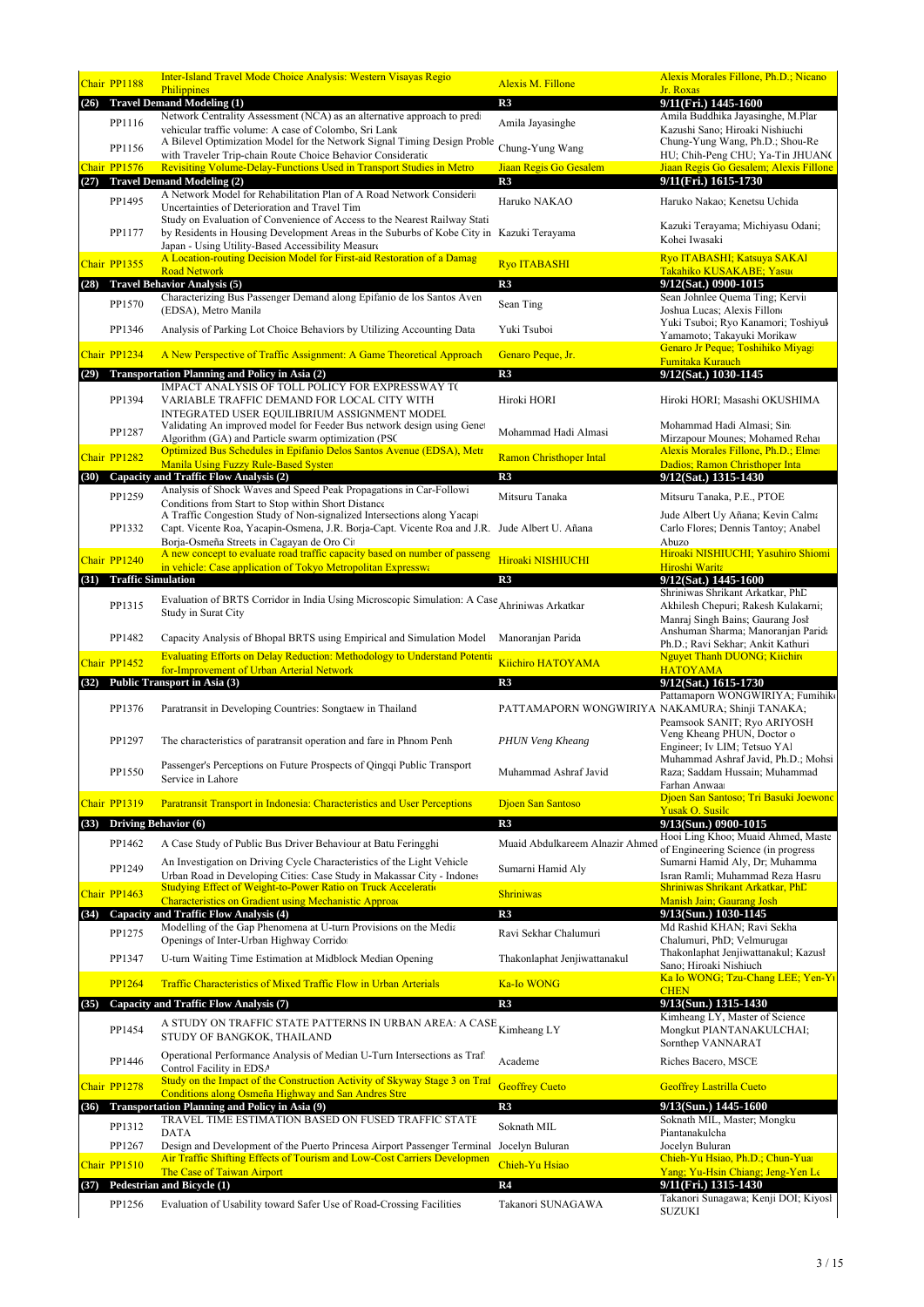|      | PP1464                | Assessment of Pedestrian Facilities in Malacca World Heritage Site, Malaysia Nabila Abdul Ghani<br>using P-Index Method                                                                                 |                            | Nabila Abdul Ghani, Master o<br>Transportation Planning; Tetsuo<br>Shimizu; Safizahanin Mokhta                        |
|------|-----------------------|---------------------------------------------------------------------------------------------------------------------------------------------------------------------------------------------------------|----------------------------|-----------------------------------------------------------------------------------------------------------------------|
|      | Chair PP1158          | Analysis of Critical Gap based on Pedestrian Behaviour at Unprotected Mi                                                                                                                                | <b>B Raghuram Kadali</b>   | B Raghuram Kadali, M.Tech; Vedagir                                                                                    |
| (38) |                       | block Crosswalks<br>Pedestrian and Bicycle (2)                                                                                                                                                          | R <sub>4</sub>             | Perumal<br>9/11(Fri.) 1445-1600                                                                                       |
|      | PP1345                | A Dynamic Positioning Strategy for Public Bicycle Systems Consideri<br>Penalty Cost: Comparison of Different Demand Patterr                                                                             | Younghyun Seo              | Younghyun Seo; Dong-Kyu Kim; Seung<br>Young Kho<br>Harun al-Rasyid Lubis, Ph.D.; Ren                                  |
|      | PP1397                | Pedestrian Safety Design in Bandung Institute of Technology (ITB)                                                                                                                                       | Reni Fatimatuz Zahro       | Fatimatuz Zahro; Rudy Hermawan<br>Karsamar                                                                            |
|      | Chair PP1340          | <b>Integrated Non-Motorized Transportation System For A Sustainabili</b><br><b>Oriented Intramuros</b>                                                                                                  | Francis Aldrine Uy         | Francis Aldrine Abalos Uy, Ph.D.                                                                                      |
| (39) |                       | Pedestrian and Bicycle (3)                                                                                                                                                                              | R4                         | 9/11(Fri.) 1615-1730                                                                                                  |
|      | PP1568                | Factors Influencing Footbridge Usage Along Epifanio Delos Santos Avenue<br>(EDSA), Metro Manila                                                                                                         | Aaron King                 | So-Aaron King; Rigel Cadag; Jire<br>Despabiladeras; Rei Tumambing; Alexis<br>Fillone                                  |
|      | PP1314                | Perceived Neighborhood Walkability and Mode Choice of Short-Distance<br>Trips in Hanoi city                                                                                                             | Tran Minh Tu               | Tu Minh Tran; Junyi Zhang; Makot<br>Chikaraishi; Akimasa Fujiwara; Quynh<br>Huong Pharr                               |
|      | Chair PP1506          | Pedestrian Environment Assessment of Rural District: Korean Experience                                                                                                                                  | Myeonghyeon                | Myeonghyeon Kim; Gyu-geun Yoor<br>Dong-ik Ha; Seung-Young Kh                                                          |
| (40) |                       | <b>Urban and Regional Planning (2)</b>                                                                                                                                                                  | R <sub>4</sub>             | 9/12(Sat.) 0900-1015                                                                                                  |
|      | PP1486                | Failure of Transit-Oriented Development from a Perspective of Quality of Life Kazuki Nakamura<br>in Bangkok                                                                                             |                            | Kazuki Nakamura, Ph.D.; Fumei Gu<br>Vasinee Wasuntarasook; Varameth<br>Vichiensan; Yoshitsugu Hayash                  |
|      | PP1321                | A Study on the Effectiveness of Eco-Mobility Component: E-Jeepneys<br>Makati City                                                                                                                       | Francis Aldrine Uy         | Francis Aldrine Abalos Uy, Ph.D.                                                                                      |
|      | Chair PP1308          | Differences in Decision Making Factors and Process in Residential Choi                                                                                                                                  | <b>Toshiaki AOKI</b>       | <b>Toshiaki AOKI</b>                                                                                                  |
| (41) |                       | <b>Focusing on Planned Residential Duratio</b><br><b>Urban and Regional Planning (3)</b>                                                                                                                | R <sub>4</sub>             | 9/12(Sat.) 1030-1145                                                                                                  |
|      | PP1358                | Progressing Suburbanization and the Controversial Land Use Management in<br>Japanese Local City -A Case Study of Miyakonojo City, Japa                                                                  | Tetsunobu Yoshitake        | Tetsunobu Yoshitake, Ph.D; Kenich<br>Teramachi; Chikashi Deguch<br>Mithun Charkrawarti Prasad Paude                   |
|      | PP1572                | Intercity Transport Investment Decision in Developing Countries "A case of<br>Kathmandu Terai Linkage in Nepal"<br>Diversifying capital sources for urban infrastructure Investment: Land-bas           | Mithun Paudel              | Masters; Surya Raj Acharya; Ramesh<br>Pokhrel                                                                         |
|      | PP1211                | Financing in transportation development in Ho Chi Minh Ci                                                                                                                                               | Thanh Nguyen               | Thanh Bao Nguyen, MSc                                                                                                 |
|      | Chair PP1485          | Evaluation for Low-carbon Land-use Transport Development with QOL<br>Indexes in Asian Developing Megacities: a Case Study of Bangkok                                                                    | Kazuki Nakamura            | Kazuki Nakamura, Ph.D.; Vasine<br>Wasuntarasook; Fumei Gu; Varameth<br>Vichensan; Masanobu Kii; Yoshitsugu<br>Havashi |
| (42) | Pedestrian            | and Bicycle (4)                                                                                                                                                                                         | R4                         | 9/12(Sat.) 1315-1430                                                                                                  |
|      | PP1491                | A New Approach to Analyzing Factors Influencing Cycling Stability Usi<br>Inertial Measurement Unit Senso:                                                                                               | Shinhye Joo                | Gunwoo Lee; Shinhye Joo; CHEOL OH<br>Keechoo Cho:                                                                     |
|      | PP1311                | Community Perception on Trans-operability of Intramuros                                                                                                                                                 | Riches Bacero              | Riches Bacero, MSCE                                                                                                   |
|      | Chair PP1461          | An Assessment of Walkability in a Medium-Sized Philippine City                                                                                                                                          | Hilario Sean Palmiano      | Hilario Sean Obana Palmiano, D. Eng<br>Sheila Flor Javier; Jose Regin Regido                                          |
|      |                       | (43) Public Transport in Asia (4)                                                                                                                                                                       | R <sub>4</sub>             | 9/12(Sat.) 1445-1600                                                                                                  |
|      | PP1571<br>PP1313      | A Compact Scheduling and Revenue Estimation Spreadsheet for Bus Operato Raymund Abad<br>Paradigm Shift Strategy of Inclusive Mobility: The Applicability of Bus Rap<br>Transit along Commonwealth Avenu | Academe                    | Raymund Paolo Bilo Abad; Alexis<br>Riches Bacero, MSCE                                                                |
|      | Chair PP1469          | Selection of Metro Manila BRT Corridors Using Multi-Criteria Assessment Ricardo SIGUA                                                                                                                   |                            | Ricardo SIGUA; Cresencio<br><b>MONTALBO JR.</b>                                                                       |
| (44) |                       | Pedestrian and Bicycle (5)                                                                                                                                                                              | R4                         | 9/12(Sat.) 1615-1730                                                                                                  |
|      | PP1547                | Proposal for Bicycle Traffic Survey via Smartphone                                                                                                                                                      | Katsuaki Imada             | Katsuaki Imada; Hiroshi Kobayash<br>Yasushi Kimura; Tomoya Ueno; Susumu                                               |
|      | PP1563                | Investigating the determinants of intention to reuse the public bike-sharing-<br>system - Evidence from the Taipei U-bike Syster                                                                        | Ricky                      | Takamiva<br>Ching-Fu Chen; Kuan-Yu Lai; Pin-Cl<br>Su: Shih-Huan Chou                                                  |
|      | PP1255                | Bike-sharing Stations Planning using a GIS Suitability Model on Optimal<br>Locations and Demand Analysis: A Case Study in the City of Bandung                                                           | Widyarini Weningtyas       | Widyarini Weningtyas, M.Eng; Nurlayl<br>Arbie; adriani Lestari Henrika; Mega                                          |
|      | Chair PP1567          | Establishment of Bikeway Network, Bicycle City and Bicycle Culture fo                                                                                                                                   | Dr Malee UABHARADORN       | Putri Novetrishka<br>Malee UABHARADORN, PhD                                                                           |
|      |                       | Sustainable Transport System in Thailan<br><b>Transportation Project Evaluation (2)</b>                                                                                                                 | R <sub>4</sub>             | 9/13(Sun.) 0900-1015                                                                                                  |
| (45) | PP1544                | The impact of the motorways and expressways on accessibility and cohesion Piotr Rosik                                                                                                                   |                            | Piotr Rosik; Marcin Stępniak; Tomas<br>Komornicki                                                                     |
|      | PP1470                | A Non-parametric Estimation of the Value of Travel Time: Evidence fro<br>Road Traffic in Japar                                                                                                          | Hironori Kato              | Hironori Kato; Tetsuya Tsujima                                                                                        |
| (46) | Pricing               |                                                                                                                                                                                                         | R <sub>4</sub>             | 9/13(Sun.) 1030-1145                                                                                                  |
|      | PP1477                | Influence Analysis of Expressway Toll Discounts                                                                                                                                                         | Hideki Oka                 | Yuichi Mohri, Dr.; Toshio Kutsukake<br>Hideki Oka; Shoichi Kaneko                                                     |
|      | PP1466                | Influence of Parking Deposit System on Travel Mode Choice Behavior                                                                                                                                      | The Ngoc Anh Nguyen        | The Ngoc Anh Nguyen, M.E.; Juny                                                                                       |
|      | Chair PP1168          | Hanoi: A Latent Class Modelling Approac<br>An Evaluation of Urban Congestion Charging in Seoul                                                                                                          | <b>Kwangkyun Lim</b>       | Zhang; Akimasa Fujiwara; Makot<br>Kwangkyun Lim; Sigon Kim; Yong                                                      |
| (47) |                       | <b>Transportation Planning and Policy in Asia (10)</b>                                                                                                                                                  | R4                         | 9/13(Sun.) 1315-1430                                                                                                  |
|      | PP1519                | Introducing Human-Centered Design Approach in Transportation Planni<br>Process: A Scenario Method and A Concept Model of Stakeholde                                                                     | Kiko Yamada-Kawai          | Kiko Yamada-Kawai, M.E.                                                                                               |
|      | PP1412                | Effect of Radio News on Listeners' Awareness of Transportation Problems                                                                                                                                 | Shintaro Terabe            | Shintaro Terabe; Nano Ueshiro; Hidehiro<br>Yamazaki; Makoto Kasa                                                      |
|      | Chair PP1580          | User Perceptions of Sisu-Saeriya School Transport Service in Sri Lanka                                                                                                                                  | Pradeepa Jayaratne         | Pradeepa Jayaratne, MSc; Ama<br>Kumarage; Malinda Attanayak                                                           |
| (48) | <b>Parking Policy</b> |                                                                                                                                                                                                         | R4                         | 9/13(Sun.) 1445-1600                                                                                                  |
|      | PP1276                | Transportation Demand Management in the Historical Area of Istanbul: A Pil<br>Project of Smart Parking System                                                                                           | Sadayuki Yagi              | Sadayuki Yagi, Ph.D.; Katsuhid<br>Nagayama; Tamaoki Watanab<br>David Jorey Alfaro; Francis Vincer                     |
|      | PP1343                | On-street Parking Evaluation Divisoria, Cagayan De Oro City                                                                                                                                             | Francis Vincent G. Camomot | Camomot; Allison Cyril Escalante;                                                                                     |
| (49) |                       | Freight Transportation and Logistics (1)                                                                                                                                                                | R5                         | Hipolito Bair; Anabel Abuzo<br>9/11(Fri.) 1315-1430                                                                   |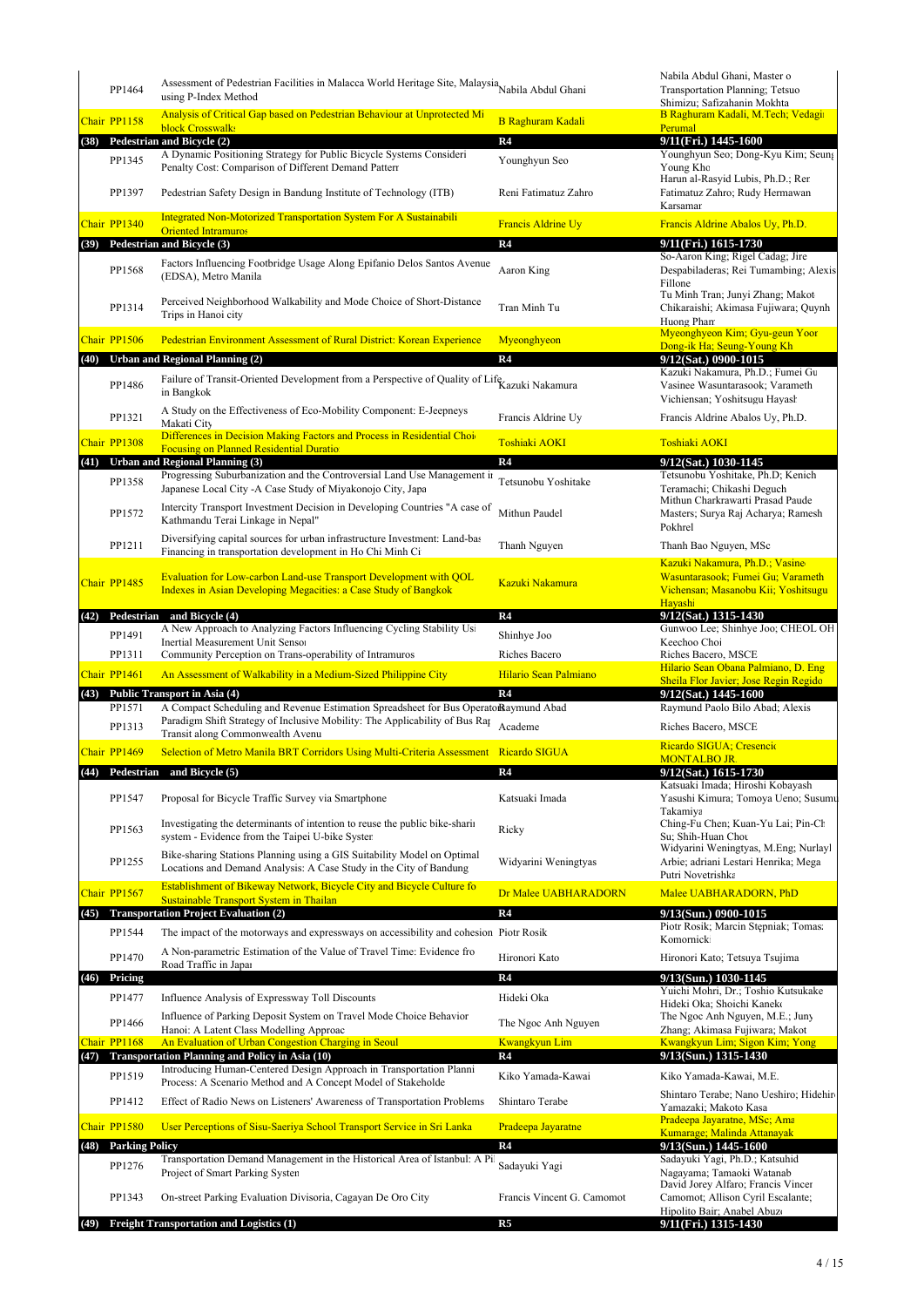|              | PP1381       | Evaluating Impacts of Transport Infrastructure Development on Freight Moc<br>Share                                                                        | Sittha Jaensirisak                | Sittha Jaensirisak, Ph.D.; Luather<br>PARAMET; Sompong                                                                                                                                                                                                                                                                                                                                                     |
|--------------|--------------|-----------------------------------------------------------------------------------------------------------------------------------------------------------|-----------------------------------|------------------------------------------------------------------------------------------------------------------------------------------------------------------------------------------------------------------------------------------------------------------------------------------------------------------------------------------------------------------------------------------------------------|
|              | PP1119       | Modeling and Optimizing Intermodal Logistics Route Across the Taiwan                                                                                      | Cheng-Chieh Chen                  | Cheng-Chieh Chen, Ph.D.; Yi-Jhen Lai                                                                                                                                                                                                                                                                                                                                                                       |
|              | Chair PP1386 | Modeling of a Rare Mode Choice in Freight Transport: Modal Shift from Ro<br>to Rail                                                                       | <b>Wisinee Wisetjindawat</b>      | <b>WISINEE WISETJINDAWAT; Hiroki</b><br><b>OIWA</b> ; Motohiro FUJITA                                                                                                                                                                                                                                                                                                                                      |
|              |              | (50) Freight Transportation and Logistics (2)                                                                                                             | R5                                | 9/11(Fri.) 1445-1600                                                                                                                                                                                                                                                                                                                                                                                       |
|              | PP1279       | Establishing of the City Logistic Concept in Improving the Freight Distributi<br>in Metro Manila                                                          | Geoffrey Cueto                    | Geoffrey Lastrilla Cueto                                                                                                                                                                                                                                                                                                                                                                                   |
|              | PP1127       | Issues for the Linehaul-Feeder Vehicle Routing Problem with Virtual Depo<br>and Time Windows                                                              | Huey-Kuo Chen                     | Huey-Kuo Chen, Ph.D.                                                                                                                                                                                                                                                                                                                                                                                       |
|              | Chair PP1453 | Reactive GRASP for the Capacitated Single Allocation p-Hub Median ProblerGhing-Jung Ting                                                                  |                                   | Ching-Jung Ting; Kuo-Rui LU; Kur<br>Chih Wu                                                                                                                                                                                                                                                                                                                                                                |
| (51)         |              | <b>Freight Transportation and Logistics (3)</b>                                                                                                           | R <sub>5</sub>                    | 9/11(Fri.) 1615-1730                                                                                                                                                                                                                                                                                                                                                                                       |
|              | PP1147       | Characterizing The Role Of Non-motorized Transportation: The Logisti<br>System In Baguio City Public Market Through Human Powered Car                     | Mark De Guzman                    | Ralph Jopie Tapales Mejia, B.S.; Marl<br>De Guzman; Daphne Marie Custodio                                                                                                                                                                                                                                                                                                                                  |
|              | PP1335       | Impact Assessment Model of International Transportation Infrastructu<br>Development: Focusing on Trade and Freight Traffic in Central As                  | Satoshi Tanabe                    | Satoshi Tanabe; Ryuichi Shibasaki<br>Hironori Katc                                                                                                                                                                                                                                                                                                                                                         |
|              | Chair PP1488 | <b>Effect of Trade Data Aggregation on International Mode Choice</b>                                                                                      | <b>Ghim Ping Ong</b>              | Weng Sut Sou; Ghim Ping Ong, Ph.D.                                                                                                                                                                                                                                                                                                                                                                         |
| (52)         |              | <b>Freight Transportation and Logistics (4)</b>                                                                                                           | R <sub>5</sub>                    | 9/12(Sat.) 0900-1015                                                                                                                                                                                                                                                                                                                                                                                       |
|              | PP1367       | Intermodal Road-RoRo Transport in the Philippines, its Development ar<br>Position in the Domestic Shipping<br>BROADER ECONOMIC BENEFITS OF TRANSPORTATION | Anita II Odchimar                 | Anita II Alvarez Odchimar; Shiny<br><b>HANAOKA</b>                                                                                                                                                                                                                                                                                                                                                         |
|              | PP1200       | INFRASTRUCTURE INVESTMENT (INDIVIDUAL PROJECT) OF<br>PRODUCTION SECTOR BASED ON COST REDUCTION OF FREIGHT                                                 | Ridwan Anas                       | ridwan anas, M.T.,; Ofyar Tamin; Sony<br>Wibowo                                                                                                                                                                                                                                                                                                                                                            |
|              | Chair PP1451 | Estimation of CO2 Emissions for Low Carbon Urban Freight Transport<br>Khon Kaen, Thailand                                                                 | Kumiko Nakamichi                  | Kumiko Nakamichi, Ph.D; Shiny<br>Hanaoka; Shinsuke Mogi; Thane                                                                                                                                                                                                                                                                                                                                             |
| (53)         |              | <b>Freight Transportation and Logistics (5)</b>                                                                                                           | R <sub>5</sub>                    | 9/12(Sat.) 1030-1145                                                                                                                                                                                                                                                                                                                                                                                       |
|              | PP1202       | Effect of Demand Distributions and Declining Urgency of a Perishable Item<br>Relief Ordering Policy                                                       | <b>Rubel Das</b>                  | Rubel Das; Makoto Okumura                                                                                                                                                                                                                                                                                                                                                                                  |
|              | PP1225       | Determination of Cost Impact using Mathematical Model Comprising Ci<br>Logistics to Quick Service Restaurants in Metro Mani                               | Mapua Institute of Technology     | Francis Aldrine Abalos Uy, Ph.D.                                                                                                                                                                                                                                                                                                                                                                           |
|              | Chair PP1511 | Career Competencies Analysis of Transport/Logistics Managers of Mongolia DELGERNASAN Mishig                                                               |                                   | <b>DELGERNASAN Mishig, MBA</b>                                                                                                                                                                                                                                                                                                                                                                             |
| (54)         |              | <b>Freight Transportation and Logistics (6)</b>                                                                                                           | R <sub>5</sub>                    | <b>BATKHUREL Gombodor</b><br>9/12(Sat.) 1315-1430                                                                                                                                                                                                                                                                                                                                                          |
|              | PP1263       | Optimization Urban Freight Transportation Network by Using Genetic <sub>I</sub> Made Suraharta                                                            |                                   | i made suraharta; Ade Sjafruddin; Russ                                                                                                                                                                                                                                                                                                                                                                     |
|              | PP1114       | Algorithm<br>Assessment of Thailand's Border Special Economic Zones by                                                                                    |                                   | Bona Frazilla; Raden Driejana<br>Jittichai Rudjanakanoknad, Ph.D.;                                                                                                                                                                                                                                                                                                                                         |
|              |              | Infrastructure and Border Trade Facilitation Indices<br>Analysis of Loyalty of Store-to-Store Delivery Service System: A Case <sub>Yu-Kai</sub> Huang     | Jittichai Rudjanakanoknad         | Chanikan Vongsmaenthep<br>Yu-Kai Huang, Ph. D.; CHIEH-CHAO                                                                                                                                                                                                                                                                                                                                                 |
|              | PP1154       | Study of ezShip.com in Taiwan                                                                                                                             |                                   | WEN; YI-SAN HUANG                                                                                                                                                                                                                                                                                                                                                                                          |
| (55)         |              | Air and Water Transportation Policy (3)                                                                                                                   | R <sub>5</sub>                    | 9/12(Sat.) 1445-1600<br>Putu Hangga Nan Prayoga, M.Eng                                                                                                                                                                                                                                                                                                                                                     |
|              | PP1396       | Motion-Based Energy Analysis Methodology for Hybrid Straddle Carr<br>Towards Eco-Friendly Container Handling System                                       | Putu Hangga                       | Takeshi Shinoda                                                                                                                                                                                                                                                                                                                                                                                            |
|              | PP1380       | Time Series Analysis for Viet Nam Container Cargo Movements<br>Implications for Port Policy Managemer                                                     | Tam Tran                          | Tam Thi Anh Tran, PhD Course Student<br>Mikio Takebayash                                                                                                                                                                                                                                                                                                                                                   |
|              | Chair PP1524 | The Importance of Hinterland Connection to Improve Port Productivity<br><b>South Sumatera</b>                                                             | Prof. Dr. Ir. Erika Buchari, M.Sc | Erika Buchari, Ph.D                                                                                                                                                                                                                                                                                                                                                                                        |
| (56)         |              | Air and Water Transportation Policy (4)                                                                                                                   | R <sub>5</sub>                    | 9/12(Sat.) 1615-1730                                                                                                                                                                                                                                                                                                                                                                                       |
|              | PP1304       | The Effects of Aviation Accidents on Public Perception toward an Airline                                                                                  | <b>CHEN-WEI LI</b>                | CHEN-WEI LI; VENG KHEANG<br>PHUN; MIO SUZUKI; TETSUO YAI                                                                                                                                                                                                                                                                                                                                                   |
|              | PP1118       | Airline Strategic Fleet Planning Framework                                                                                                                | Lay Eng TEOH                      | Lay Eng Teoh, Master of Scienc<br>(Mathematics); Hooi Ling Khoo                                                                                                                                                                                                                                                                                                                                            |
|              |              | Exploring the Causes of Port Accidents: A Case Study of Kaohsiung Port,<br>Measuring and Assessing the Operational and Competitive Performance            | Po-Hsing Tseng                    | PO-HSING TSENG: Nick Pilcher                                                                                                                                                                                                                                                                                                                                                                               |
|              | PP1487       |                                                                                                                                                           |                                   |                                                                                                                                                                                                                                                                                                                                                                                                            |
|              | Chair PP1221 |                                                                                                                                                           |                                   |                                                                                                                                                                                                                                                                                                                                                                                                            |
|              |              | <b>International City-Pairs Freight Transportation at Taiwan Taoyuan</b><br><b>International Airpor</b>                                                   | Sui-Ling LI                       | <b>SUILING LI</b>                                                                                                                                                                                                                                                                                                                                                                                          |
|              |              | <b>Freight Transportation and Logistics (7)</b>                                                                                                           | R <sub>5</sub>                    | 9/13(Sun.) 0900-1015                                                                                                                                                                                                                                                                                                                                                                                       |
|              | PP1183       | Assessing Intercity Freight Transport Network Vulnerability: An Empiric<br>Case in Taiwan                                                                 | Cheng-Hsien Hsieh                 | Yi-Hsin Lai                                                                                                                                                                                                                                                                                                                                                                                                |
|              | PP1555       | DEVELOPMENT AND APPLICATION OF THE HIGH-SPEED WEIGH<br>IN-MOTION SYSTEM FOR THE EXPRESSWAY                                                                | Soonmin Kwon                      |                                                                                                                                                                                                                                                                                                                                                                                                            |
| (57)         | Chair PP1556 | <b>Impacts of Traffic Characteristics according to Snowy Weather Conditions</b><br>an Expressway                                                          | Yoon-Hyuk Choi                    |                                                                                                                                                                                                                                                                                                                                                                                                            |
|              |              | (58) Robust and Resilient Transportation (1)                                                                                                              | R5                                | 9/13(Sun.) 1030-1145                                                                                                                                                                                                                                                                                                                                                                                       |
|              | PP1428       | Short-Notice Bus-Based Evacuation under Dynamic Demand Conditions                                                                                         | Asif Nawaz Qazi                   | Asif Nawaz Qazi, Masters o:                                                                                                                                                                                                                                                                                                                                                                                |
|              | PP1429       | Road Network Evaluation from Reliability Perspective: An Accessibility and                                                                                | Ramesh Pokharel                   | Ramesh POKHAREL, M.D.; Hitosh<br><b>IEDA</b>                                                                                                                                                                                                                                                                                                                                                               |
|              |              | Network Closure Vulnerability Approacl<br>Robust Optimization for Facility Location and Transportation Design und                                         |                                   |                                                                                                                                                                                                                                                                                                                                                                                                            |
|              | PP1362       | Demand Uncertainty in Relief Distribution                                                                                                                 | KASEMSRI Rattanaporn              |                                                                                                                                                                                                                                                                                                                                                                                                            |
|              |              | <b>Robust and Resilient Transportation (2)</b>                                                                                                            | R5                                | 9/13(Sun.) 1315-1430<br>Makoto Fujiu; Kazuyuki Takada                                                                                                                                                                                                                                                                                                                                                      |
|              | PP1284       | Behavior Analysis of Stranded Person Using Mobile GPS Data<br>Why is Highway Closed Earlier due to Severe Weather?: Conditions and                        | Makoto FUJIU                      | Yusuke Kimura; Hiroaki Fujimori                                                                                                                                                                                                                                                                                                                                                                            |
|              | PP1573       | Factors underlying Differences between Road and Railway in Jap                                                                                            | Yusuke Kimura                     | Hitoshi Ieda<br>Huseyin TIRTOM; Makotc                                                                                                                                                                                                                                                                                                                                                                     |
|              | Chair PP1413 | <b>Network Fortification Model for Intercity Passenger Transportation</b>                                                                                 | Makoto Okumura                    |                                                                                                                                                                                                                                                                                                                                                                                                            |
|              |              | <b>Robust and Resilient Transportation (3)</b>                                                                                                            | R <sub>5</sub>                    | 9/13(Sun.) 1445-1600                                                                                                                                                                                                                                                                                                                                                                                       |
|              | PP1295       | Understanding the Decision of Flood Evacuation Departure Time Using<br>Discrete Choice Model                                                              | Ma. Bernadeth Lim                 | Ma Bernadeth Borleo Lim, MEng<br>Hector Jr. Lim; Mongkut<br>Piantanakulchai; Francis Aldrine U                                                                                                                                                                                                                                                                                                             |
|              | PP1418       | Household Flood Evacuation Route Choice Model at Sub-district Level                                                                                       | Hector Jr. Lim                    | Hector Jr. Ruiz Lim, MEng; Ma<br>Bernadeth Lim; Mongku                                                                                                                                                                                                                                                                                                                                                     |
|              | Chair PP1121 | <b>Empirical Analysis on the Impact of Rain Intensity on Commuters' Departure</b>                                                                         | Jun Sakamoto                      |                                                                                                                                                                                                                                                                                                                                                                                                            |
|              |              | Decision on Torrential Rain Da<br>(61) Travel Behavior Analysis (2)                                                                                       | R6                                | 9/11(Fri.) 1315-1430                                                                                                                                                                                                                                                                                                                                                                                       |
| (59)<br>(60) | PP1208       | A Longitudinal Analysis of Built Environment and Travel Behavior                                                                                          | Sayaka Yasui                      |                                                                                                                                                                                                                                                                                                                                                                                                            |
|              | PP1387       | Keihanshin Metropolitan Area<br>Do Online Activities Still Need Physical Movement? Towards Inclusiv                                                       | Yudi Basuki                       | Cheng-Hsien Hsieh; Cheng-Min Feng<br>Soonmin Kwon, Ph.D.; Yoon-Hyuk Choi<br>Yoon-Hyuk Choi, Ph.D.; Soonmin Kwon<br>Engineering; Kazuaki Okubo; Hisash<br>RATTANAPORN KASEMSRI, Ph.D,<br>Kazushi SANO; Hiroaki NISHIUCH<br>Jyunichi Takayama; Shoichiro Nakayan<br>OKUMURA; Hiromichi YAMAGUCHI<br>Jun Sakamoto, Ph.D.; Motohiro Fujita<br>SAYAKA YASUI; Yasuhiro Shiomi<br>Yudi Basuki; Roos Akbar; Pradon |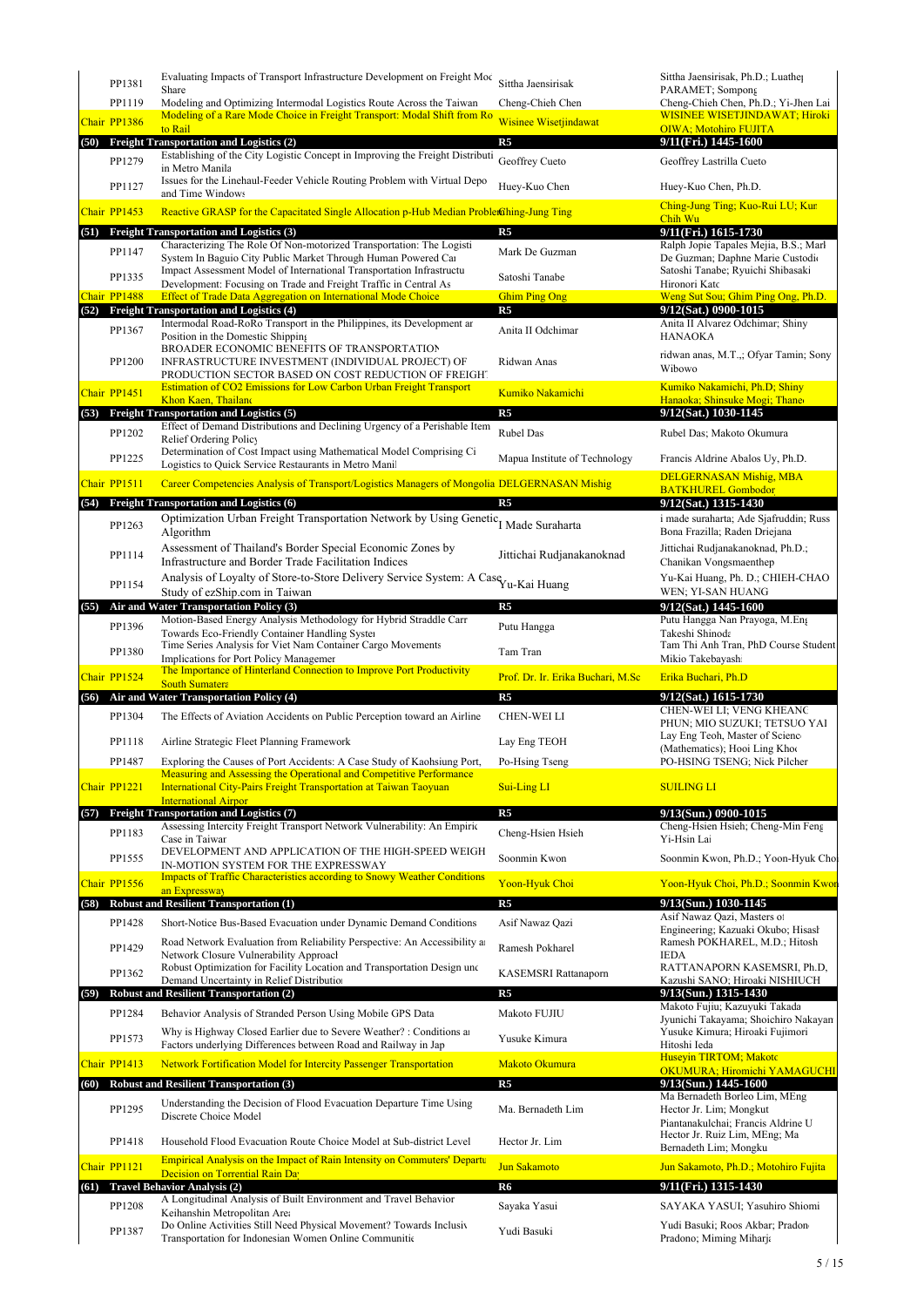|              | Chair PP1190     | Mode Choice Behavior on Bangkok's Worker                                                                                                                                                                                     | <b>Hananto PRAKOSO</b>                | Chanikarn LERTKRAI; Sovann CHEA<br>Hananto Prakoso, Ph.D; Somchai<br><b>PATHOMSIRI</b>                                            |
|--------------|------------------|------------------------------------------------------------------------------------------------------------------------------------------------------------------------------------------------------------------------------|---------------------------------------|-----------------------------------------------------------------------------------------------------------------------------------|
| (62)         | PP1459           | <b>Travel Demand Modeling (3)</b><br>Calibration Methods and Results for Activity-Travel Scheduling Models                                                                                                                   | R6<br>William H.K. LAM                | 9/11(Fri.) 1445-1600<br>Xiao Fu; William H.K. Lam; Yiliang                                                                        |
|              | PP1505           | Estimating the Reduction in Single-Occupancy Vehicles Entering Kuala<br>Lumpur As A Result of Telecommuting by Female Employees                                                                                              | Mootaz M. JAFF                        | Mootaz Munjid, MURP; Dr. Abdu<br>Azeez Kadar Hamsa; Prof. Mansor<br>Ibrahim; Dr. Mohd Zin Mohamed; Dr.<br>Rustam Khairi Zahar     |
|              | Chair PP1422     | Understanding the Effect of Online Shopping Behavior on Shopping Trav<br>Demand through Structural Equation Modelin                                                                                                          | <b>Zudhy Irawan</b>                   | Muhammad Zudhy Irawan, Ph.D.                                                                                                      |
| (63)         |                  | <b>Travel Behavior Analysis (3)</b>                                                                                                                                                                                          | R6                                    | 9/11(Fri.) 1615-1730                                                                                                              |
|              | PP1193           | An Analysis of Out of Home Non Work Activity Timing and Mode Behavior Melawaty AGUSTIEN<br>Based on Traffic Congestion Condition                                                                                             |                                       | Melawaty Agustien, S.Si., MT; Ado<br>SJAFRUDDIN; Harun Al Rasyid S.<br><b>LUBIS: Sony S.WIBOWC</b><br>Thi Anh Hong NGUYEN; Makoto |
|              | PP1306           | Exploring Self-Containment of Discretionary Activities in an Aging Newtown Thi Anh Hong NGUYEN<br>of Japan Based on a Destination Choice Model with Social Network Effects                                                   |                                       | CHIKARAISHI; Hajime SEYA;<br>Akimasa FUJIWARA; Junyi ZHAN(                                                                        |
|              | Chair PP1212     | Mode Choice Behavior and Modal Shift to Public Transport in Developin<br>Countries - the Case of Hanoi Cit                                                                                                                   | <b>Vu Anh Tuan</b>                    | Anh Tuan Vu, Ph.D.                                                                                                                |
|              | PP1375           | (64) Travel Behavior Analysis (6)<br>Frequency Distribution of Leisure Travel by Japanese: The Past and Future                                                                                                               | R <sub>6</sub><br>Hiromichi Yamaguchi | 9/12(Sat.) 0900-1015<br>Hiromichi Yamaguchi; Makoto Okumura                                                                       |
|              | PP1291           | A Departure Time Choice Model on the Shopping Trip for Short Time Base                                                                                                                                                       | Muhammad Isran Ramli                  | Muhammad Isran Ramli, Dr. Eng.                                                                                                    |
|              |                  | on the Disutility Minimizing Approac<br>Analyzing Regional Travel Patterns in India: Disaggregated Analysis of Soci                                                                                                          |                                       | Yoshinao OEDA; Chiak<br>Ronita Bardhan, Ph.D.; Varun Varghese                                                                     |
|              | Chair PP1172     | <b>Health and Pilgrimage Trip</b>                                                                                                                                                                                            | Ronita Bardhan                        | <b>Arnab Jana</b>                                                                                                                 |
| (65)         |                  | Transportation Planning and Policy in Asia (3)<br>Travellers' motivations to use public transportation: a changing strength of p                                                                                             | R6                                    | 9/12(Sat.) 1030-1145<br>Hoang-Tung Nguyen; Aya Kojima                                                                             |
|              | PP1438           | environmental motivation in deciding bus use intentio                                                                                                                                                                        | Nguyen Hoang Tung                     | Hisashi Kubota                                                                                                                    |
|              | PP1130           | Investigation of Factors Influencing the Private Car Ownership in Chir<br>Evidence from the Panel Data                                                                                                                       | Qi ZHANG                              | Na Wu; Qi ZHANG; Shengchuan ZHAC                                                                                                  |
|              | Chair PP1153     | Challenge of Public Transport Planning in Private Vehicle Dominate<br>Community                                                                                                                                              | <b>Paramet Luathep</b>                | Paramet Luathep, Ph.D.; Suppakor<br>Suttipan; Sittha Jaensirisal                                                                  |
| (66)         |                  | <b>Travel Behavior Analysis (7)</b>                                                                                                                                                                                          | R <sub>6</sub>                        | 9/12(Sat.) 1315-1430                                                                                                              |
|              | PP1197           | Effects of Two Fare Policies on Public Transport Travel Behaviour: Evidence Barbara T.H Yen<br>from South East Queensland, Australia                                                                                         |                                       | Barbara T.H. Yen, Ph.D.; Wen-Chu<br>Tseng; Yu-Chiun Chiou; Lawrence W.<br>Lan; Corinne Mulley; Matthew Burk                       |
|              | PP1162           | Modelling Route Choice Behaviour of Non-Motorized Transport                                                                                                                                                                  | Al Hanz Seiji Basa Lidasan            | Al Hanz Seiji Basa Lidasan; Shunsuk<br>Okada; Tetsuro Hyodo                                                                       |
|              | Chair PP1403     | Walking Distance of Commuters after Modal Shift to Rail Transit in BangkokChakaphan CHULLABODHI                                                                                                                              |                                       | Saksith CHALERMPONG, Ph.D.<br><b>Apiwat RATANAWARAHA;</b><br><b>Chakaphan CHULLABODH</b>                                          |
| (67)         |                  | Public Transport in Asia (5)                                                                                                                                                                                                 | R6                                    | 9/12(Sat.) 1445-1600                                                                                                              |
|              | PP1217<br>PP1373 | Determinants of "Travel with Dignity" of Passengers of MRT3<br>Evaluation of Willingness to Buy Commuter Train's Ticket                                                                                                      | Jocelyn Buluran<br>Nursyamsu Hidayat  | Jocelyn Buluran<br>Nursyamsu Hidayat; Kunihiro Kishi                                                                              |
|              | Chair PP1302     | Estimation of Buffer Time of Rail Commuters in Tokyo Metropolitan Area                                                                                                                                                       | <b>Kazuyuki Takada</b>                | <b>KAZUYUKI TAKADA, D.; YUZC</b><br><b>TAKANAMI</b>                                                                               |
| (68)         |                  | Urban and Regional Planning (5)                                                                                                                                                                                              | R6                                    | 9/12(Sat.) 1615-1730                                                                                                              |
|              | PP1152           | Analysis of Impact on Vitality in Central Town Area by Introducing Shoppi<br><b>Support Services</b>                                                                                                                         | Noboru ISE                            | Noboru ISE; Yasuo HINO                                                                                                            |
|              | PP1260           | Disentangling the Young Adults' Residential Relocation Choice in Japan                                                                                                                                                       | YUBING XIONG                          | XIONG YUBING; JUNYI ZHANG                                                                                                         |
|              | Chair PP1421     | Changes in transportation behavior in the Tokyo metropolitan area based<br>person-trip survey data                                                                                                                           | <b>Jun MORIO</b>                      | Jun MORIO; Yuichi MOHRI; Shota<br>KAWAKAMI: Kouki KASHIB/                                                                         |
|              |                  | (69) Transportation Planning and Policy in Asia (8)                                                                                                                                                                          | R <sub>6</sub>                        | 9/13(Sun.) 0900-1015                                                                                                              |
|              | PP1379           | Factor Influencing Bus Usage in English Provincial Cities: A Lesson for B<br>Development                                                                                                                                     | Tuan Anh LUONG                        | Tuan Anh Luong, MSc; Lan Huong Trai<br>Hai Linh Le                                                                                |
|              | PP1478           | Travel Behaviours of Immigrants in Queensland, Australia                                                                                                                                                                     | Sunhyung Yoo                          | Sunhyung Yoo; Luke Diamond; Jinwoo                                                                                                |
|              | PP1274           | Adaptive Driving Route of Busses along Epifanio de los Santos Aven<br>(EDSA), Metro Manila, using Fuzzy Logi                                                                                                                 | <b>Bernard Yasay</b>                  | Alexis Morales Fillone, Ph.D.; Bernaro<br>Yasay; Elmer Dadios                                                                     |
| (70)         |                  | <b>Energy and Environment (3)</b>                                                                                                                                                                                            | R6                                    | 9/13(Sun.) 1030-1145                                                                                                              |
|              | PP1161           | Statistical Analyses on Actual EV Shuttle Operation Service Data                                                                                                                                                             | Koken Yahara                          | Koken Yahara; Tetsuro Hyodo; Daisuk<br>Watanabe                                                                                   |
|              | PP1242           | Study on Fuel Consumption Estimation Considering the Impacts of Hybr<br>Vehicle Promotion Based on Time Sharing of Driving Modes from Probe Da<br>Quantifying the Effectiveness of Transportation Policy Measures for Reduci | Napon Srisakda                        | Napon Srisakda, M.D.; Tetsuhiro<br>Ishizaka: Atsushi Fukuda: Sathit<br>Sungwon Lee, Ph.D.; Taihyung Lee                           |
|              | Chair PP1228     | <b>Energy Demand under Energy Emergenc</b>                                                                                                                                                                                   | <b>Sungwon LEE</b>                    | Gyunyoung Kim; Keechoo Cho                                                                                                        |
| (71)         |                  | <b>Transportation Planning and Policy in Asia (11)</b>                                                                                                                                                                       | R6                                    | 9/13(Sun.) 1315-1430<br>Amal S Kumarage, Ph.D>; Maheshik                                                                          |
|              | PP1564           | User Rights in Passenger Transport<br>A Study of Metro Manila's Public Transportation Sector By Implementing                                                                                                                 | Prof. Amal S. Kumarage                | Sakalasuriya<br>Chelcie Garcia Narboneta, M.S.; Karc                                                                              |
|              | PP1473           | Multimodal Public Transportation Route Planne<br>Effects of Traffic Signal Locations on Stop Line Compliance of Vehic                                                                                                        | Chelcie Narboneta                     | Teknomo                                                                                                                           |
|              | Chair PP1148     | <b>Drivers in Korea</b>                                                                                                                                                                                                      | Jin-Tae Kim                           | Jin-Tae Kim, Ph.D                                                                                                                 |
|              |                  | (72) Travel Demand Modeling (4)<br>Development of Evacuation Plan by Utilizing Transportation Modeling in th                                                                                                                 | R <sub>6</sub>                        | 9/13(Sun.) 1445-1600                                                                                                              |
|              | PP1301           | City of Borongan, Eastern Sama<br>An Analysis of Route Demand for Low-Cost Carriers--A Case Study                                                                                                                            | Riches Bacero                         | Riches Bacero, MSCE<br>Chieh-Yu HSIAO, Ph.D.; Wei-Chung                                                                           |
|              | PP1530           | Taiwanese Travelers                                                                                                                                                                                                          | Wei-Chung HUNG                        | HUNG; Chia-Huei LIAO; I-Hao SU                                                                                                    |
| (73)         | Chair PP1357     | A Similarity-based Self-evolutionary Model for Railway Arrival Forecasting Tsung-Hsien Tsai<br><b>Intelligent Transportation Systems (2)</b>                                                                                 | R7                                    | <b>Tsung-Hsien Tsai</b><br>9/11(Fri.) 1315-1430                                                                                   |
|              | PP1160           | Dynamic Journey Time Estimation in Stochastic Road Networks wi                                                                                                                                                               | William H.K. Lam                      | Qiong TANG; Xingang LI; William H.K                                                                                               |
|              | PP1320           | Uncertainty<br>Application of Traffic State Prediction Methods to Urban Expressway Netwo                                                                                                                                     | Minju, Park                           | LAM; H.W. HO<br>Youngho Kim; Woojin Kang; Minj                                                                                    |
| Chair PP1166 |                  | in the City of Seou<br><b>Automatic Traffic Incident Detection Algorithm for Both Rain and No-Ra</b>                                                                                                                         |                                       | Park, Ph.D<br>William H.K. Lam; Mei Lam Tam                                                                                       |
|              |                  |                                                                                                                                                                                                                              |                                       |                                                                                                                                   |
|              |                  | <b>Conditions</b><br>(74) Survey and Data Collection (1)                                                                                                                                                                     | William H.K. Lam<br>R7                | <b>Xiangmin Li</b><br>9/11(Fri.) 1445-1600                                                                                        |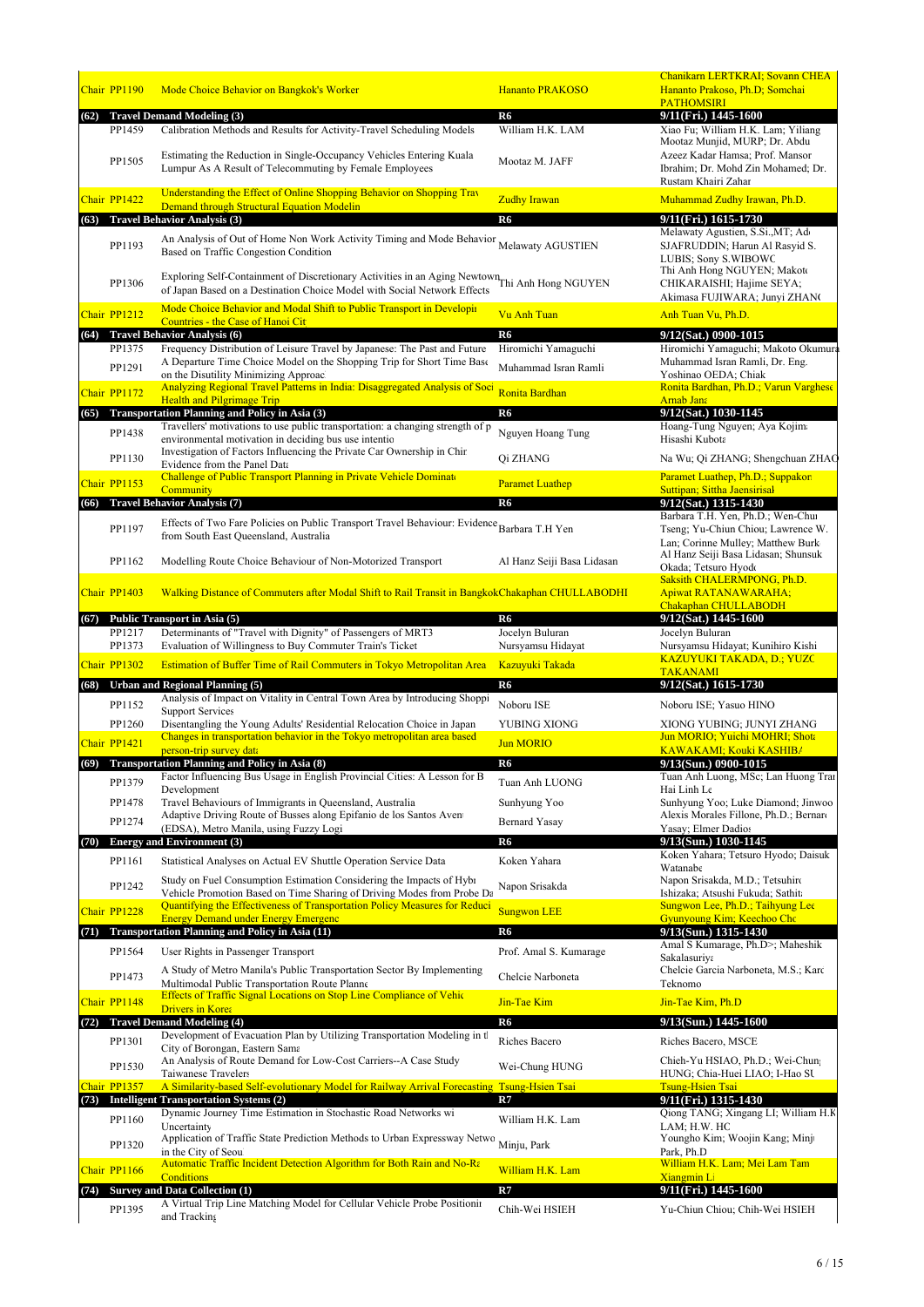|      | PP1458                 | Map Matching on Sparse GPS Data: A Perspective of a Developing City                                                                                              | Moinul Hossain                              | Moinul Hossain; Nova Ahmed; Mo<br>Mahfuzur Rahman Siddiquee; Refaya<br>Karim; Mohsina Zaman; Rifat Monzu        |
|------|------------------------|------------------------------------------------------------------------------------------------------------------------------------------------------------------|---------------------------------------------|-----------------------------------------------------------------------------------------------------------------|
|      | Chair PP1419           | A Study on Mode Classification for Mixed Traffic Flow Based on Smart Pho<br><b>Data</b>                                                                          | <b>Yasuhiro Shiomi</b>                      | Yasuhiro Shiomi, Ph.D.; nishiuch<br>hiroaki; toshio yoshi                                                       |
| (75) |                        | Capacity and Traffic Flow Analysis (1)                                                                                                                           | R7                                          | 9/11(Fri.) 1615-1730                                                                                            |
|      | PP1334                 | Arterial Speed Studies Based on Data from GPS Equipped Probe Vehicle                                                                                             | Porntep Puangprakhon                        | Porntep Puangprakhon, M.Eng; Soraw<br>Narupiti<br>Rudy Hermawan KARSAMAN, PhD                                   |
|      | PP1441                 | Traffic Simulation Study for Alleviating Traffic Congestion Problem in Jakarta Rudy Hermawan KARSAMAN<br>Urban Toll Road                                         |                                             | Aine Kusumawati; Widyarini<br>Weningtyas; Jongga Jihanny; Ary<br>Hafiandi; Gunawan Wicakson                     |
|      | Chair PP1131           | Learning from the Implementation of Traffic Calming Devices in Dhaka City Dr. Farzana Rahman                                                                     |                                             | Rahman Farzana, PhD; Tri Basuk<br>JOEWONO; Shahidullah AL MASUM;<br><b>Sahriar IFTEKHAR</b>                     |
| (76) |                        | Driving Behavior (3)                                                                                                                                             | R7                                          | 9/12(Sat.) 0900-1015                                                                                            |
|      | PP1536                 | Study on Unsafe and Aggressive Driving Habits of Light Passenger Vehic<br>Drivers in Dhaka City<br>The Improvement of Emergency Vehicle Driving Safety Due to th | Dr. Farzana Rahman                          | Rahman Farzana, PhD; Tanwee<br>HASAN; Surajit SAHA<br>Lian CUI; Ho-Chul Park; Seung-Youn                        |
|      | PP1588                 | Implementation of Emergency Vehicle Preemption (EVP                                                                                                              | Ho-Chul Park                                | KHO; Dongik HA                                                                                                  |
|      | Chair PP1450           | Study on Lateral Placement and Speed of Vehicles under Mixed Traff<br>Condition                                                                                  | Akhilesh Kumar maurya                       | akhilesh Kumar maurya; Geetimukt<br>mahapatra                                                                   |
|      |                        | (77) Urban and Regional Planning (4)                                                                                                                             | R7                                          | 9/12(Sat.) 1030-1145                                                                                            |
|      | PP1382                 | Modeling the Role of Infrastructure for Regional Development<br>Infrastructure Development Program in Rural Areas using the Integrated Ru                        | Surya Raj Acharya                           | Surva Raj Acharya, Ph.D.                                                                                        |
|      | PP1553                 | Accessibility Planning (IRAP                                                                                                                                     | Ludfi Djakfar                               | Ludfi Djakfar, Ph.D.; Jaya Bakri; Harne<br>Sulistio; Achmad Wicakson                                            |
|      | Chair PP1566           | <b>Re-Routing Public Bus Services for Kandy City</b>                                                                                                             | <b>Amal S. Kumarage</b>                     | Janaka Weerawardana, B.Sc., M.Sc<br>Amal S. Kumarage: Wimukthi N                                                |
| (78) |                        | Public Transport in Asia (6)                                                                                                                                     | R7                                          | 9/12(Sat.) 1315-1430                                                                                            |
|      | PP1361                 | Actual Conditions at the Metro Manila MRT-3 during the Morning Pea                                                                                               | Andra Charis S. Mijares                     | Andra Charis Sehob Mijares, M.Eng.                                                                              |
|      |                        | Period: Focus on Passengers' Viewpoir                                                                                                                            |                                             | Mio Suzuki; Tetsuo Yai<br>Norlida Abdul Hamid, Ph.D.; Peck                                                      |
|      | PP1411                 | Safety and Security Needs of Commuter Rail Services - Travellers' Perception Norlida Abdul Hamid                                                                 |                                             | Leong Tan; Mohamad Faizul Mohamad<br>Zali; Ubaidah Rahamat; Norazila Ab                                         |
|      | Chair PP1195           | Travel Behavior and Responses to Change in Transit Fare: A Comparati<br>Study of Urban Rail Passengers between Bangkok and Mani                                  | <b>Kasem Choocharukul</b>                   | Marcus Baron; Kasem Choocharukul                                                                                |
| (79) |                        | <b>Survey and Data Collection (2)</b>                                                                                                                            | R7                                          | 9/12(Sat.) 1445-1600                                                                                            |
|      | PP1426                 | Analysis of Transit User Satisfaction Using Structural Equation Models                                                                                           | <b>Sunyoung PARK</b>                        | Sunyoung PARK; Jungmee KIM; Jinso<br>LEE; Intack OH                                                             |
|      | PP1465                 | Comparison of Activity Type Identification from Mobile Phone GPS Da                                                                                              | Lei GONG                                    | Lei GONG, Master; Toshiyuk                                                                                      |
|      |                        | Using Various Machine Learning Method<br>Study on Travel Analysis and Statistical Verification between Paper Surv                                                |                                             | YAMAMOTO; Takayuki MORIKAW/<br>Jungeun KIM; Jiyoun YEON; Chansun                                                |
|      | Chair PP1203           | and Mobile Survey (Using Vehicle Use Survey                                                                                                                      | <b>Jungeun KIM</b>                          | <b>KIM</b> ; Hongmo SEONG                                                                                       |
|      |                        | (80) Survey and Data Collection (3)                                                                                                                              | R7                                          | 9/12(Sat.) 1615-1730                                                                                            |
|      | PP1247                 | Public Acceptance Survey for Evaluation of Traffic Calming Prioritization                                                                                        | Dr. Farzana Rahman                          | Rahman Farzana, PhD; Yoshida Shingo<br>Ponjanat UBOLCHAY; Mongku                                                |
|      | PP1298<br>Chair PP1349 | Ranking of Hazardous Highway Locations in Thailand<br>A Study On Drivers' Route Choice Under The Influence Of ATIS Accuracy                                      | Ponajanat Ubolchay<br><b>El Bachir DIOP</b> | PIANTANAKULCHAI<br>El Bachir Diop, Ph.D; Shengchuar                                                             |
| (81) |                        | <b>Travel Behavior Analysis (8)</b>                                                                                                                              | R7                                          | <b>ZHAO</b> ; Bingrong SUN<br>9/13(Sun.) 0900-1015                                                              |
|      | PP1173                 | Accessibility of Labor Market Case Study: Indonesian Cities and Bangkok,<br>Thailand                                                                             | Hananto PRAKOSO                             | Hananto Prakoso, Ph.D; Somcha<br>PATHOMSIRI; Jean-Pierre ORFEUIL;                                               |
|      | PP1444                 | Making the Connection between Transport Disadvantage and Motorcyc<br>Usage of Low-Income People in Yogyakarta Urbanized Are                                      | Yori Herwangi                               | Jachrizal SUMABRATA<br>Yori Herwangi, MURP; Pradono<br>Pradono; Ibnu Syabri; Iwan Kustiwa                       |
|      | Chair PP1435           | Comparative Analysis of the Household Car Ownership between Toyota C                                                                                             | <b>Jia YANG</b>                             | Jia YANG, Ph.D.; Hideki KATO                                                                                    |
|      |                        | and Nagova City<br>(82) Transportation Project Evaluation (3)                                                                                                    | R7                                          | <b>Ryosuke ANDC</b><br>9/13(Sun.) 1030-1145                                                                     |
|      | PP1134<br>PP1268       | Paired Comparison Method to Prioritize Traffic Calming Projects<br>Design and Development of Passenger Terminal at Batangas Port                                 | Dr. Farzana Rahman<br>Jocelyn Buluran       | Rahman Farzana, PhD; Yoshida Shingo<br>Jocelyn Buluran                                                          |
|      | Chair PP1224           | <b>Planning Metro Manila's Mass Transit System</b>                                                                                                               | Daniel Mabazza                              | Daniel Ligeralde Mabazza, D.Eng.<br>Ricardo Jose; Jose Regin Regidor; Marco<br>Stefan Lagman; Jonathan Villaspe |
| (83) |                        | Historical Studies and International Cooperation (1)                                                                                                             | R7                                          | 9/13(Sun.) 1315-1430                                                                                            |
|      | PP1296                 | Challenges of Urban Transport Development in Metro Manila: A look back                                                                                           | Jose Regin REGIDOR                          | Maria Sheilah NAPALANG; Jose Regi                                                                               |
|      | PP1117                 | the last 40 years<br>A Preliminary Study on Differences of Previous and Current Town Planni<br>On Travel Behavior of Road Users in Malaysi                       | Yong Adilah                                 | F. REGIDOR, Dr.Eng<br>Yong Adilah Shamsul Harumain; Akino<br>Morimoto                                           |
|      | Chair PP1324           | An Assessment of the Public Necessity Concept for Estimating the                                                                                                 | <b>Jose Regin REGIDOR</b>                   | <b>Arnel MANRESA; Karl VERGEL; Jose</b>                                                                         |
|      |                        | <b>Requirements for Public Transport Vehicle</b><br>(84) Historical Studies and International Cooperation (2)                                                    | R7                                          | Regin F. REGIDOR, Dr.Eng                                                                                        |
|      | PP1436                 | Land Governance for Transit Oriented Development in Densely Built Urba<br>Area (Case Study: Jakarta, Indonesia                                                   | Puspita Dirgahayani                         | $9/13$ (Sun.) 1445-1600<br>Puspita Dirgahayani; Ibnu Syabr<br>Nurrahman Putro Waluy                             |
|      | PP1517                 | Studying Movements of Large Cruise Ships in Asia Using Automat                                                                                                   | Hirohito Ito                                | Hirohito Ito; Kazunari Ogata                                                                                    |
|      |                        | <b>Identification System Data</b>                                                                                                                                |                                             | Le Binh PHAN; Takashi SHOYAMA                                                                                   |
|      | Chair PP1449           | Urban Railway Network Planning in the Greater Yangon, Myanmar                                                                                                    | <b>PHAN LE BINH</b>                         | Hironori KATC                                                                                                   |
| (85) |                        | Air and Water Transportation Policy (1)<br>DYNAMICS OF AIR TRANSPORTATION INSIDE THE PHILIPPINE                                                                  | R8                                          | 9/11(Fri.) 1315-1430                                                                                            |
|      | PP1531                 | ARCHIPELAGC                                                                                                                                                      | <b>Yves Boquet</b>                          | Yves Boquet, Ph. D.                                                                                             |
|      | PP1533                 | A Set Of Proposed Sustainable Transport Indicators For Rural River Transport                                                                                     | Muhammad Fathoni                            | Muhammad Fathoni, MT; Pradono                                                                                   |
|      |                        | In Indonesia<br>Determinants of Banking Sector's Credit Granting policy for the Yacht Indus                                                                      |                                             | Pradono; Ibnu Syabri; Shanty YI                                                                                 |
|      | Chair PP1500           | in Taiwan                                                                                                                                                        | <b>Yichih Yang</b>                          | yichih yang; Hsien-Pin Liu                                                                                      |
|      |                        | (86) Air and Water Transportation Policy (2)<br>A Study of Economical Valuation of a Passenger Boat Line in deficit - Ca                                         | R8                                          | 9/11(Fri.) 1445-1600                                                                                            |
|      | PP1445                 | Study of Rapid Boat between the Osaki-Kamijima Island and the Main Land                                                                                          | Atushi Tagami                               | Masato Okayama; Atushi Tagami                                                                                   |
|      | PP1554                 | Congestion Alleviation Measures at Port Area -An Example of Chennai Port- Makoto Mizutani                                                                        |                                             | Makoto Mizutani; Akira Koyama<br>Norihiro Fukazawa; Hiroshi Kimot                                               |
|      | Chair PP1318           | <b>Measuring Connectivity for Domestic Maritime Transport Network</b>                                                                                            | <b>Russ Bona Frazila</b>                    | Russ Bona Frazila, Ph.D.; Febri Zukhruf                                                                         |
|      |                        |                                                                                                                                                                  |                                             |                                                                                                                 |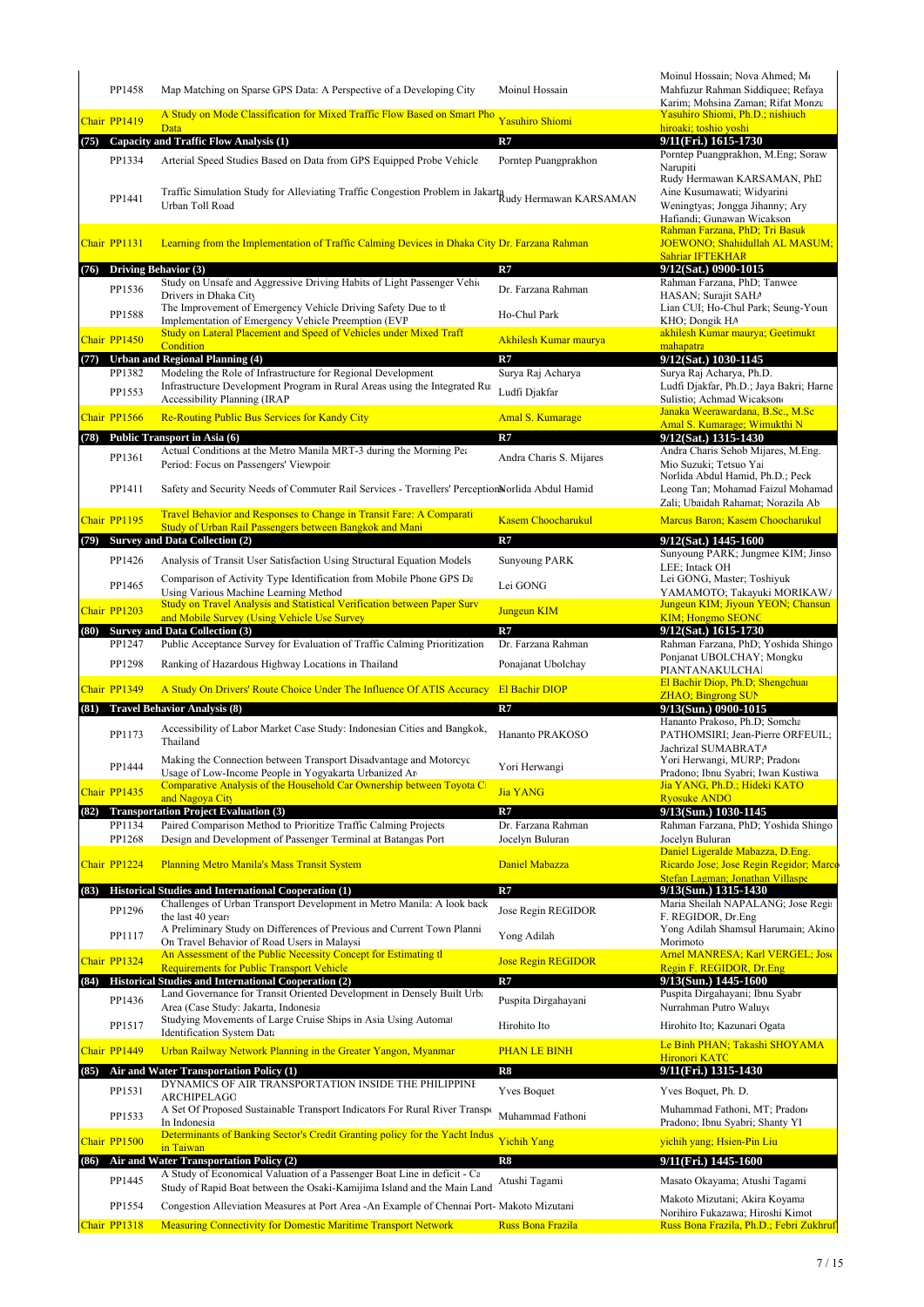| Train Operation Adjustment Model of Heavy Haul Railway Based on Trai<br>PP1499<br>Yi Zhao<br>Yi Zhao; Wei Cao; Xi Zhang<br>Combined Strategy<br>Effect Of Dynamic Blink Control Of Light-Emitting Devices Installed Along<br>hiroyuki kameoka; hiroyuki oneyama<br>PP1339<br>Hiroyuki Kameoka<br>Road Shoulder On Congestion Relie<br>mitsuaki sakurai; mitsuhiro tsuj<br>The Digitised Railway Facility Management System and the Application<br><b>Fumio KUROSAKI</b><br>Fumio Kurosaki, Ph.D.<br><b>GIS and GPS to Railway Operation</b><br><b>Transportation Project Evaluation (1)</b><br>R8<br>9/12(Sat.) 0900-1015<br>Evaluation of Inter-Regional Transportation Network Considering Multi-Mo<br>PP1402<br><b>TAKUYA WATANABE</b><br>Route Alternatives<br>SHIBATA; TAKAMASA SUZUK<br>Life Cycle Cost Estimation for Building, Operating, and Maintaining His<br>PP1439<br>Hironori Kato<br>Etienne Le Maout; Hironori Kato<br>Speed Rail with Optimized Technical Option<br><b>Transportation Planning and Policy in Asia (4)</b><br>9/12(Sat.) 1030-1145<br>R8<br>(89)<br>The Impact of Public Transportation on Reducing Transport-related Soc<br>PP1443<br>Puspita Dirgahayani<br>Puspita Dirgahayani; Fernando Situngkir<br>Exclusion: an Exploratory Study in the Case of Jakar<br>Time Use of Urban Poor and Rural Poor on Activity and Travel in Gujar<br>Makoto Chikaraishi; Arnab Jana; Ronit<br>PP1299<br>Makoto CHIKARAISHI<br>India: Similarities and Difference<br>Bardhan; Akimasa Fujiwar<br>Rattanaporn - Kaewkluengklom, M.D.<br>Psychological factors influencing intentions to use Bus Rapid Transit (BRT) in Rattanaporn Kaewkluengklom<br>Wichuda SATIENNAM; Sittha<br>Khon Kaen, Thailand<br><b>Energy and Environment (1)</b><br>R8<br>9/12(Sat.) 1315-1430<br>(90)<br>Comparative Study of the Effects of Fuel Sources (Diesel, Gasoline ar<br>PP1348<br>Francis Aldrine Uy<br>Francis Aldrine Abalos Uy, Ph.D.<br>Autogas) in Public Transportation in Metro Manila on Price, Emission and<br>Sungmin Hong, M.S.; Toru Hagiwara<br>Travel Speed Estimation considering Weather Conditions and Snow Remov<br>PP1440<br>Sungmin Hong<br>Operations on an Urban Arteria<br>Shouichi Takeuchi; Birei Lı<br>An O-D Approach of Estimating Energy Demand and CO2 Emission for t<br><b>Marloe Sundo</b><br>Marloe Sundo, MSci; Karl Vergel<br>Luzon Road Transport using Inter-Regional Passenger and Freight Flow Da<br><b>Energy and Environment (2)</b><br>R8<br>9/12(Sat.) 1445-1600<br>Instantaneous Fuel Consumption Models of Light Duty Vehicles and a Ca<br>Ernesto Batac Abaya, MS Civi<br>PP1333<br>Study on the Fuel Consumption at Different Traffic Conditions in Metro<br>Ernesto Abaya<br>Engineering; Karl Vergel; Ricardo Sigua;<br>Edwin Quiros; Jose Bienvenido Bion<br>Manila Using Shepard's Interpolation Metho<br>Ernesto Batac Abaya, MS Civi<br>Development of Drive Cycles and Measurement of Fuel Economies of Light<br>Ernesto Abaya<br>PP1342<br>Engineering; Karl Vergel; Ricardo Sigua;<br>Duty Vehicles in Metro Manila<br><b>Edwin Quiros</b><br>A. Caroline Sutandi; Wimpy Santosa<br>How to Overcome Illegal Waste Disposal along Toll Road Side in Indonesia A. Caroline Standi<br><b>Agus Taufik Mulyono</b><br><b>Energy and Environment (4)</b><br>R8<br>9/13(Sun.) 0900-1015<br>PP1186<br>Evaluation of Road Utilization Needs for Road Space Reallocation<br>Takanori SUNAGAWA<br>Hiroaki TAKEBAYASHI; Masahir<br>Pradono Pradono, Dr.Eng.; Iwan F<br>Towards Carbon Dioxide Emission Reduction through Public Transpo<br>PP1352<br>Pradono<br>Revitalization: Case of Proposed Surabaya Tram Transit Proje<br>Kusumantoro; Argasadha Retapradar<br>SOME POSSIBLE WAYS OF EXTENDING THE ELECTRIC VEHICLE<br>Bayarsaikhan Tsend-Ayush<br>Bayarsaikhan Tsend-Ayush<br><b>TRANSPORTATION IN MONGOLIA</b><br><b>Tourism</b><br>9/13(Sun.) 1030-1145<br>R8<br>Travel Expenditure of Inbound Tourists in Japan: Market Segments ł<br>Shogo Sakamoto; Takeshi Kurihara<br>PP1587<br>Shogo Sakamoto<br>Nationality and Travel Experience<br>Naoyuki Tomar<br>Exploring the Important Driving Satisfaction Factors at Different Ro<br>PP1398<br>Safizahanin Mokhtar<br>Segments; Focus on Tourism Trip<br>Tetsuo Shimizu<br><b>Makoto Fujiu; Masahiro Yoshioka</b><br><b>Characteristics of Cruise Tourism in Asia</b><br><b>Makoto FUJIU</b><br>Kazuyuki Takada; Jyunichi Takayama;<br><b>Shoichiro Nakayama</b><br>9/13(Sun.) 1315-1430<br><b>Accident and Safety (7)</b><br>R8<br>Identifying Black Spots Based on Safety Potential - A Suitable<br>PP1481<br>Huy Huu Nguyen<br>Huy Huu Nguyen, PhD student<br>Approach to Accident Reduction in Developing Countries<br>GUIDELINE FOR SURVEY, INVESTIGATION, AND DESIGN<br>OF BLACK SPOT LOCATION (SID-LRK) IN LAMPUNG<br>PP1123<br>Budi Hartanto SUSILO<br>Budi Hartanto Susilo, Professor<br>PROVINCE, INDONESIA.<br>A Comparison between Multivariate Poisson Gamma Mixture Model<br>and Univariate Negative Binomial Count Models to Examine Types of Mothafer Ghasak Ibrahim<br>PP1516<br>Mothafer, Ph.D; Toshiyuki Yamamoto;<br>Venkataraman Shankar<br>Accident Frequencies on Freeway<br>(95) Accident and Safety (8)<br>R8<br>9/13(Sun.) 1445-1600<br>A Study Of Relations Between Speed Of Vehicles And Road Condition<br>Jetsada Kumphong<br>Jetsada Kumphong, M.D"<br>PP1520<br>How Much Money Will Losses Cause of Accident and Traffic Jam Case Stud<br>Chair PP1272<br>rahayu sulistyorini<br>rahayu sulistyorini, Ph.D.<br>Main Road in Bandar Lampung, Indonesi<br><b>Travel Behavior Analysis (4)</b><br>R9<br>9/11(Fri.) 1315-1430<br>Analysis of the Influence That the Difference of Change of the Age Structu<br>Takayoshi Tsuchiya; Naohiko Hibino<br>PP1414<br>Takayoshi Tsuchiya<br>Give For Railway Passengers in the Tokyo Metropolitan Are<br>Shigeru Morich<br>Multi-Agent Simulation for Promoting Clean Energy Vehicle Considering wi<br>Masashi Okushima<br>PP1467<br>masashi okushima, Ph. D.<br>Concern for Environment and Local Interactio<br>Determinants of Mode Choice in Unfamiliar Environment: Insight from Ne<br>Paranjyoti Lahkar, B.Tech; Dr Ssli<br>Chair PP1222<br><b>GEETAM TIWARI</b><br>Delhi<br>Sarma; Prof Geetam Tiwar<br><b>Public Transport in Asia (1)</b><br>R9<br>9/11(Fri.) 1445-1600<br>(97)<br>PP1235<br>The Two-Stage Evaluation Model of Demand Response Transit Services<br>Tsung-Hua Chiu<br>Shao CHEN; Cheng-Kun Yan;<br>Governing Public Transport Improvement Program in Indonesia -<br>Sudarmanto Budi Nugroho, Dr; Eri<br>PP1329<br>Sudarmanto Budi Nugroho<br>Comparative Case Study of Trans Musi Palembang and Trans Metro Bandun<br>Zusman, Dr<br>Proposed BRT Corridor in Dhaka : Is It A Sustainable Solution?<br>Sirajum Munira<br>Sirajum Munira, Masters<br>Public Transport in Asia (2)<br>R <sub>9</sub><br>9/11(Fri.) 1615-1730<br>Dignity of Travel: BRT Development in the Philippines<br>Cresencio Montalbo Jr.<br>Cresencio Montalbo Jr, Ph.D.; Colin<br>PP1341<br>Performance Level Analyses of Public Transportation Using Importanc<br>PP1370<br>Nursyamsu Hidayat<br>Nursyamsu Hidayat<br>Performance Analysis Methor<br>Comparison Analysis of the Livelihood Profile of Informal Transport Work<br>Sudarmanto Budi Nugroho<br>Sudarmanto Budi Nugroho, Dr<br>in South and Southeast Asia<br><b>Bus Operation and Planning (1)</b><br>R9<br>9/12(Sat.) 0900-1015<br>Masamichi Takakura; Takashi Furuta<br>PP1384<br>Urban Bus Network Design Using Genetic Algorithm and Map Information<br>Masamichi Takakura<br>Mikiko Sode Tanaka<br>Takashi Furuta; Masamichi Takakura<br>PP1574<br>Urban Bus Transportation System Design based On Optimization Theory<br>Takashi Furuta | (87)         | <b>Transportation Planning and Policy in Asia (1)</b> | R8 | 9/11(Fri.) 1615-1730                |
|------------------------------------------------------------------------------------------------------------------------------------------------------------------------------------------------------------------------------------------------------------------------------------------------------------------------------------------------------------------------------------------------------------------------------------------------------------------------------------------------------------------------------------------------------------------------------------------------------------------------------------------------------------------------------------------------------------------------------------------------------------------------------------------------------------------------------------------------------------------------------------------------------------------------------------------------------------------------------------------------------------------------------------------------------------------------------------------------------------------------------------------------------------------------------------------------------------------------------------------------------------------------------------------------------------------------------------------------------------------------------------------------------------------------------------------------------------------------------------------------------------------------------------------------------------------------------------------------------------------------------------------------------------------------------------------------------------------------------------------------------------------------------------------------------------------------------------------------------------------------------------------------------------------------------------------------------------------------------------------------------------------------------------------------------------------------------------------------------------------------------------------------------------------------------------------------------------------------------------------------------------------------------------------------------------------------------------------------------------------------------------------------------------------------------------------------------------------------------------------------------------------------------------------------------------------------------------------------------------------------------------------------------------------------------------------------------------------------------------------------------------------------------------------------------------------------------------------------------------------------------------------------------------------------------------------------------------------------------------------------------------------------------------------------------------------------------------------------------------------------------------------------------------------------------------------------------------------------------------------------------------------------------------------------------------------------------------------------------------------------------------------------------------------------------------------------------------------------------------------------------------------------------------------------------------------------------------------------------------------------------------------------------------------------------------------------------------------------------------------------------------------------------------------------------------------------------------------------------------------------------------------------------------------------------------------------------------------------------------------------------------------------------------------------------------------------------------------------------------------------------------------------------------------------------------------------------------------------------------------------------------------------------------------------------------------------------------------------------------------------------------------------------------------------------------------------------------------------------------------------------------------------------------------------------------------------------------------------------------------------------------------------------------------------------------------------------------------------------------------------------------------------------------------------------------------------------------------------------------------------------------------------------------------------------------------------------------------------------------------------------------------------------------------------------------------------------------------------------------------------------------------------------------------------------------------------------------------------------------------------------------------------------------------------------------------------------------------------------------------------------------------------------------------------------------------------------------------------------------------------------------------------------------------------------------------------------------------------------------------------------------------------------------------------------------------------------------------------------------------------------------------------------------------------------------------------------------------------------------------------------------------------------------------------------------------------------------------------------------------------------------------------------------------------------------------------------------------------------------------------------------------------------------------------------------------------------------------------------------------------------------------------------------------------------------------------------------------------------------------------------------------------------------------------------------------------------------------------------------------------------------------------------------------------------------------------------------------------------------------------------------------------------------------------------------------------------------------------------------------------------------------------------------------------------------------------------------------------------------------------------------------------------------------------------------------------------------------------------------------------------------------------------------------------------------------------------------------------------------------------------------------------------------------------------------------------------------------------------------------------------------------------------------------------------------------------------------------------------------------------------------------------------------------------------------------------------------------------------------------------------------------------------------------------------------------------------------------------------------------------------------------------------------------------------------------------------------------------------------------------------------------------------------------|--------------|-------------------------------------------------------|----|-------------------------------------|
|                                                                                                                                                                                                                                                                                                                                                                                                                                                                                                                                                                                                                                                                                                                                                                                                                                                                                                                                                                                                                                                                                                                                                                                                                                                                                                                                                                                                                                                                                                                                                                                                                                                                                                                                                                                                                                                                                                                                                                                                                                                                                                                                                                                                                                                                                                                                                                                                                                                                                                                                                                                                                                                                                                                                                                                                                                                                                                                                                                                                                                                                                                                                                                                                                                                                                                                                                                                                                                                                                                                                                                                                                                                                                                                                                                                                                                                                                                                                                                                                                                                                                                                                                                                                                                                                                                                                                                                                                                                                                                                                                                                                                                                                                                                                                                                                                                                                                                                                                                                                                                                                                                                                                                                                                                                                                                                                                                                                                                                                                                                                                                                                                                                                                                                                                                                                                                                                                                                                                                                                                                                                                                                                                                                                                                                                                                                                                                                                                                                                                                                                                                                                                                                                                                                                                                                                                                                                                                                                                                                                                                                                                                                                                                                                                                                                                                                                                                                                                                                                                                                                                                                                                                                                                                                                                                                          |              |                                                       |    |                                     |
|                                                                                                                                                                                                                                                                                                                                                                                                                                                                                                                                                                                                                                                                                                                                                                                                                                                                                                                                                                                                                                                                                                                                                                                                                                                                                                                                                                                                                                                                                                                                                                                                                                                                                                                                                                                                                                                                                                                                                                                                                                                                                                                                                                                                                                                                                                                                                                                                                                                                                                                                                                                                                                                                                                                                                                                                                                                                                                                                                                                                                                                                                                                                                                                                                                                                                                                                                                                                                                                                                                                                                                                                                                                                                                                                                                                                                                                                                                                                                                                                                                                                                                                                                                                                                                                                                                                                                                                                                                                                                                                                                                                                                                                                                                                                                                                                                                                                                                                                                                                                                                                                                                                                                                                                                                                                                                                                                                                                                                                                                                                                                                                                                                                                                                                                                                                                                                                                                                                                                                                                                                                                                                                                                                                                                                                                                                                                                                                                                                                                                                                                                                                                                                                                                                                                                                                                                                                                                                                                                                                                                                                                                                                                                                                                                                                                                                                                                                                                                                                                                                                                                                                                                                                                                                                                                                                          |              |                                                       |    |                                     |
|                                                                                                                                                                                                                                                                                                                                                                                                                                                                                                                                                                                                                                                                                                                                                                                                                                                                                                                                                                                                                                                                                                                                                                                                                                                                                                                                                                                                                                                                                                                                                                                                                                                                                                                                                                                                                                                                                                                                                                                                                                                                                                                                                                                                                                                                                                                                                                                                                                                                                                                                                                                                                                                                                                                                                                                                                                                                                                                                                                                                                                                                                                                                                                                                                                                                                                                                                                                                                                                                                                                                                                                                                                                                                                                                                                                                                                                                                                                                                                                                                                                                                                                                                                                                                                                                                                                                                                                                                                                                                                                                                                                                                                                                                                                                                                                                                                                                                                                                                                                                                                                                                                                                                                                                                                                                                                                                                                                                                                                                                                                                                                                                                                                                                                                                                                                                                                                                                                                                                                                                                                                                                                                                                                                                                                                                                                                                                                                                                                                                                                                                                                                                                                                                                                                                                                                                                                                                                                                                                                                                                                                                                                                                                                                                                                                                                                                                                                                                                                                                                                                                                                                                                                                                                                                                                                                          | Chair PP1236 |                                                       |    |                                     |
|                                                                                                                                                                                                                                                                                                                                                                                                                                                                                                                                                                                                                                                                                                                                                                                                                                                                                                                                                                                                                                                                                                                                                                                                                                                                                                                                                                                                                                                                                                                                                                                                                                                                                                                                                                                                                                                                                                                                                                                                                                                                                                                                                                                                                                                                                                                                                                                                                                                                                                                                                                                                                                                                                                                                                                                                                                                                                                                                                                                                                                                                                                                                                                                                                                                                                                                                                                                                                                                                                                                                                                                                                                                                                                                                                                                                                                                                                                                                                                                                                                                                                                                                                                                                                                                                                                                                                                                                                                                                                                                                                                                                                                                                                                                                                                                                                                                                                                                                                                                                                                                                                                                                                                                                                                                                                                                                                                                                                                                                                                                                                                                                                                                                                                                                                                                                                                                                                                                                                                                                                                                                                                                                                                                                                                                                                                                                                                                                                                                                                                                                                                                                                                                                                                                                                                                                                                                                                                                                                                                                                                                                                                                                                                                                                                                                                                                                                                                                                                                                                                                                                                                                                                                                                                                                                                                          | (88)         |                                                       |    |                                     |
|                                                                                                                                                                                                                                                                                                                                                                                                                                                                                                                                                                                                                                                                                                                                                                                                                                                                                                                                                                                                                                                                                                                                                                                                                                                                                                                                                                                                                                                                                                                                                                                                                                                                                                                                                                                                                                                                                                                                                                                                                                                                                                                                                                                                                                                                                                                                                                                                                                                                                                                                                                                                                                                                                                                                                                                                                                                                                                                                                                                                                                                                                                                                                                                                                                                                                                                                                                                                                                                                                                                                                                                                                                                                                                                                                                                                                                                                                                                                                                                                                                                                                                                                                                                                                                                                                                                                                                                                                                                                                                                                                                                                                                                                                                                                                                                                                                                                                                                                                                                                                                                                                                                                                                                                                                                                                                                                                                                                                                                                                                                                                                                                                                                                                                                                                                                                                                                                                                                                                                                                                                                                                                                                                                                                                                                                                                                                                                                                                                                                                                                                                                                                                                                                                                                                                                                                                                                                                                                                                                                                                                                                                                                                                                                                                                                                                                                                                                                                                                                                                                                                                                                                                                                                                                                                                                                          |              |                                                       |    | TAKUYA WATANABE; MUNENORI           |
|                                                                                                                                                                                                                                                                                                                                                                                                                                                                                                                                                                                                                                                                                                                                                                                                                                                                                                                                                                                                                                                                                                                                                                                                                                                                                                                                                                                                                                                                                                                                                                                                                                                                                                                                                                                                                                                                                                                                                                                                                                                                                                                                                                                                                                                                                                                                                                                                                                                                                                                                                                                                                                                                                                                                                                                                                                                                                                                                                                                                                                                                                                                                                                                                                                                                                                                                                                                                                                                                                                                                                                                                                                                                                                                                                                                                                                                                                                                                                                                                                                                                                                                                                                                                                                                                                                                                                                                                                                                                                                                                                                                                                                                                                                                                                                                                                                                                                                                                                                                                                                                                                                                                                                                                                                                                                                                                                                                                                                                                                                                                                                                                                                                                                                                                                                                                                                                                                                                                                                                                                                                                                                                                                                                                                                                                                                                                                                                                                                                                                                                                                                                                                                                                                                                                                                                                                                                                                                                                                                                                                                                                                                                                                                                                                                                                                                                                                                                                                                                                                                                                                                                                                                                                                                                                                                                          |              |                                                       |    |                                     |
|                                                                                                                                                                                                                                                                                                                                                                                                                                                                                                                                                                                                                                                                                                                                                                                                                                                                                                                                                                                                                                                                                                                                                                                                                                                                                                                                                                                                                                                                                                                                                                                                                                                                                                                                                                                                                                                                                                                                                                                                                                                                                                                                                                                                                                                                                                                                                                                                                                                                                                                                                                                                                                                                                                                                                                                                                                                                                                                                                                                                                                                                                                                                                                                                                                                                                                                                                                                                                                                                                                                                                                                                                                                                                                                                                                                                                                                                                                                                                                                                                                                                                                                                                                                                                                                                                                                                                                                                                                                                                                                                                                                                                                                                                                                                                                                                                                                                                                                                                                                                                                                                                                                                                                                                                                                                                                                                                                                                                                                                                                                                                                                                                                                                                                                                                                                                                                                                                                                                                                                                                                                                                                                                                                                                                                                                                                                                                                                                                                                                                                                                                                                                                                                                                                                                                                                                                                                                                                                                                                                                                                                                                                                                                                                                                                                                                                                                                                                                                                                                                                                                                                                                                                                                                                                                                                                          |              |                                                       |    |                                     |
|                                                                                                                                                                                                                                                                                                                                                                                                                                                                                                                                                                                                                                                                                                                                                                                                                                                                                                                                                                                                                                                                                                                                                                                                                                                                                                                                                                                                                                                                                                                                                                                                                                                                                                                                                                                                                                                                                                                                                                                                                                                                                                                                                                                                                                                                                                                                                                                                                                                                                                                                                                                                                                                                                                                                                                                                                                                                                                                                                                                                                                                                                                                                                                                                                                                                                                                                                                                                                                                                                                                                                                                                                                                                                                                                                                                                                                                                                                                                                                                                                                                                                                                                                                                                                                                                                                                                                                                                                                                                                                                                                                                                                                                                                                                                                                                                                                                                                                                                                                                                                                                                                                                                                                                                                                                                                                                                                                                                                                                                                                                                                                                                                                                                                                                                                                                                                                                                                                                                                                                                                                                                                                                                                                                                                                                                                                                                                                                                                                                                                                                                                                                                                                                                                                                                                                                                                                                                                                                                                                                                                                                                                                                                                                                                                                                                                                                                                                                                                                                                                                                                                                                                                                                                                                                                                                                          |              |                                                       |    |                                     |
|                                                                                                                                                                                                                                                                                                                                                                                                                                                                                                                                                                                                                                                                                                                                                                                                                                                                                                                                                                                                                                                                                                                                                                                                                                                                                                                                                                                                                                                                                                                                                                                                                                                                                                                                                                                                                                                                                                                                                                                                                                                                                                                                                                                                                                                                                                                                                                                                                                                                                                                                                                                                                                                                                                                                                                                                                                                                                                                                                                                                                                                                                                                                                                                                                                                                                                                                                                                                                                                                                                                                                                                                                                                                                                                                                                                                                                                                                                                                                                                                                                                                                                                                                                                                                                                                                                                                                                                                                                                                                                                                                                                                                                                                                                                                                                                                                                                                                                                                                                                                                                                                                                                                                                                                                                                                                                                                                                                                                                                                                                                                                                                                                                                                                                                                                                                                                                                                                                                                                                                                                                                                                                                                                                                                                                                                                                                                                                                                                                                                                                                                                                                                                                                                                                                                                                                                                                                                                                                                                                                                                                                                                                                                                                                                                                                                                                                                                                                                                                                                                                                                                                                                                                                                                                                                                                                          |              |                                                       |    |                                     |
|                                                                                                                                                                                                                                                                                                                                                                                                                                                                                                                                                                                                                                                                                                                                                                                                                                                                                                                                                                                                                                                                                                                                                                                                                                                                                                                                                                                                                                                                                                                                                                                                                                                                                                                                                                                                                                                                                                                                                                                                                                                                                                                                                                                                                                                                                                                                                                                                                                                                                                                                                                                                                                                                                                                                                                                                                                                                                                                                                                                                                                                                                                                                                                                                                                                                                                                                                                                                                                                                                                                                                                                                                                                                                                                                                                                                                                                                                                                                                                                                                                                                                                                                                                                                                                                                                                                                                                                                                                                                                                                                                                                                                                                                                                                                                                                                                                                                                                                                                                                                                                                                                                                                                                                                                                                                                                                                                                                                                                                                                                                                                                                                                                                                                                                                                                                                                                                                                                                                                                                                                                                                                                                                                                                                                                                                                                                                                                                                                                                                                                                                                                                                                                                                                                                                                                                                                                                                                                                                                                                                                                                                                                                                                                                                                                                                                                                                                                                                                                                                                                                                                                                                                                                                                                                                                                                          |              |                                                       |    |                                     |
|                                                                                                                                                                                                                                                                                                                                                                                                                                                                                                                                                                                                                                                                                                                                                                                                                                                                                                                                                                                                                                                                                                                                                                                                                                                                                                                                                                                                                                                                                                                                                                                                                                                                                                                                                                                                                                                                                                                                                                                                                                                                                                                                                                                                                                                                                                                                                                                                                                                                                                                                                                                                                                                                                                                                                                                                                                                                                                                                                                                                                                                                                                                                                                                                                                                                                                                                                                                                                                                                                                                                                                                                                                                                                                                                                                                                                                                                                                                                                                                                                                                                                                                                                                                                                                                                                                                                                                                                                                                                                                                                                                                                                                                                                                                                                                                                                                                                                                                                                                                                                                                                                                                                                                                                                                                                                                                                                                                                                                                                                                                                                                                                                                                                                                                                                                                                                                                                                                                                                                                                                                                                                                                                                                                                                                                                                                                                                                                                                                                                                                                                                                                                                                                                                                                                                                                                                                                                                                                                                                                                                                                                                                                                                                                                                                                                                                                                                                                                                                                                                                                                                                                                                                                                                                                                                                                          | Chair PP1378 |                                                       |    |                                     |
|                                                                                                                                                                                                                                                                                                                                                                                                                                                                                                                                                                                                                                                                                                                                                                                                                                                                                                                                                                                                                                                                                                                                                                                                                                                                                                                                                                                                                                                                                                                                                                                                                                                                                                                                                                                                                                                                                                                                                                                                                                                                                                                                                                                                                                                                                                                                                                                                                                                                                                                                                                                                                                                                                                                                                                                                                                                                                                                                                                                                                                                                                                                                                                                                                                                                                                                                                                                                                                                                                                                                                                                                                                                                                                                                                                                                                                                                                                                                                                                                                                                                                                                                                                                                                                                                                                                                                                                                                                                                                                                                                                                                                                                                                                                                                                                                                                                                                                                                                                                                                                                                                                                                                                                                                                                                                                                                                                                                                                                                                                                                                                                                                                                                                                                                                                                                                                                                                                                                                                                                                                                                                                                                                                                                                                                                                                                                                                                                                                                                                                                                                                                                                                                                                                                                                                                                                                                                                                                                                                                                                                                                                                                                                                                                                                                                                                                                                                                                                                                                                                                                                                                                                                                                                                                                                                                          |              |                                                       |    | JAENSIRISAK; Thaned SATIENNAM       |
|                                                                                                                                                                                                                                                                                                                                                                                                                                                                                                                                                                                                                                                                                                                                                                                                                                                                                                                                                                                                                                                                                                                                                                                                                                                                                                                                                                                                                                                                                                                                                                                                                                                                                                                                                                                                                                                                                                                                                                                                                                                                                                                                                                                                                                                                                                                                                                                                                                                                                                                                                                                                                                                                                                                                                                                                                                                                                                                                                                                                                                                                                                                                                                                                                                                                                                                                                                                                                                                                                                                                                                                                                                                                                                                                                                                                                                                                                                                                                                                                                                                                                                                                                                                                                                                                                                                                                                                                                                                                                                                                                                                                                                                                                                                                                                                                                                                                                                                                                                                                                                                                                                                                                                                                                                                                                                                                                                                                                                                                                                                                                                                                                                                                                                                                                                                                                                                                                                                                                                                                                                                                                                                                                                                                                                                                                                                                                                                                                                                                                                                                                                                                                                                                                                                                                                                                                                                                                                                                                                                                                                                                                                                                                                                                                                                                                                                                                                                                                                                                                                                                                                                                                                                                                                                                                                                          |              |                                                       |    |                                     |
|                                                                                                                                                                                                                                                                                                                                                                                                                                                                                                                                                                                                                                                                                                                                                                                                                                                                                                                                                                                                                                                                                                                                                                                                                                                                                                                                                                                                                                                                                                                                                                                                                                                                                                                                                                                                                                                                                                                                                                                                                                                                                                                                                                                                                                                                                                                                                                                                                                                                                                                                                                                                                                                                                                                                                                                                                                                                                                                                                                                                                                                                                                                                                                                                                                                                                                                                                                                                                                                                                                                                                                                                                                                                                                                                                                                                                                                                                                                                                                                                                                                                                                                                                                                                                                                                                                                                                                                                                                                                                                                                                                                                                                                                                                                                                                                                                                                                                                                                                                                                                                                                                                                                                                                                                                                                                                                                                                                                                                                                                                                                                                                                                                                                                                                                                                                                                                                                                                                                                                                                                                                                                                                                                                                                                                                                                                                                                                                                                                                                                                                                                                                                                                                                                                                                                                                                                                                                                                                                                                                                                                                                                                                                                                                                                                                                                                                                                                                                                                                                                                                                                                                                                                                                                                                                                                                          |              |                                                       |    |                                     |
|                                                                                                                                                                                                                                                                                                                                                                                                                                                                                                                                                                                                                                                                                                                                                                                                                                                                                                                                                                                                                                                                                                                                                                                                                                                                                                                                                                                                                                                                                                                                                                                                                                                                                                                                                                                                                                                                                                                                                                                                                                                                                                                                                                                                                                                                                                                                                                                                                                                                                                                                                                                                                                                                                                                                                                                                                                                                                                                                                                                                                                                                                                                                                                                                                                                                                                                                                                                                                                                                                                                                                                                                                                                                                                                                                                                                                                                                                                                                                                                                                                                                                                                                                                                                                                                                                                                                                                                                                                                                                                                                                                                                                                                                                                                                                                                                                                                                                                                                                                                                                                                                                                                                                                                                                                                                                                                                                                                                                                                                                                                                                                                                                                                                                                                                                                                                                                                                                                                                                                                                                                                                                                                                                                                                                                                                                                                                                                                                                                                                                                                                                                                                                                                                                                                                                                                                                                                                                                                                                                                                                                                                                                                                                                                                                                                                                                                                                                                                                                                                                                                                                                                                                                                                                                                                                                                          |              |                                                       |    |                                     |
|                                                                                                                                                                                                                                                                                                                                                                                                                                                                                                                                                                                                                                                                                                                                                                                                                                                                                                                                                                                                                                                                                                                                                                                                                                                                                                                                                                                                                                                                                                                                                                                                                                                                                                                                                                                                                                                                                                                                                                                                                                                                                                                                                                                                                                                                                                                                                                                                                                                                                                                                                                                                                                                                                                                                                                                                                                                                                                                                                                                                                                                                                                                                                                                                                                                                                                                                                                                                                                                                                                                                                                                                                                                                                                                                                                                                                                                                                                                                                                                                                                                                                                                                                                                                                                                                                                                                                                                                                                                                                                                                                                                                                                                                                                                                                                                                                                                                                                                                                                                                                                                                                                                                                                                                                                                                                                                                                                                                                                                                                                                                                                                                                                                                                                                                                                                                                                                                                                                                                                                                                                                                                                                                                                                                                                                                                                                                                                                                                                                                                                                                                                                                                                                                                                                                                                                                                                                                                                                                                                                                                                                                                                                                                                                                                                                                                                                                                                                                                                                                                                                                                                                                                                                                                                                                                                                          | Chair PP1213 |                                                       |    |                                     |
|                                                                                                                                                                                                                                                                                                                                                                                                                                                                                                                                                                                                                                                                                                                                                                                                                                                                                                                                                                                                                                                                                                                                                                                                                                                                                                                                                                                                                                                                                                                                                                                                                                                                                                                                                                                                                                                                                                                                                                                                                                                                                                                                                                                                                                                                                                                                                                                                                                                                                                                                                                                                                                                                                                                                                                                                                                                                                                                                                                                                                                                                                                                                                                                                                                                                                                                                                                                                                                                                                                                                                                                                                                                                                                                                                                                                                                                                                                                                                                                                                                                                                                                                                                                                                                                                                                                                                                                                                                                                                                                                                                                                                                                                                                                                                                                                                                                                                                                                                                                                                                                                                                                                                                                                                                                                                                                                                                                                                                                                                                                                                                                                                                                                                                                                                                                                                                                                                                                                                                                                                                                                                                                                                                                                                                                                                                                                                                                                                                                                                                                                                                                                                                                                                                                                                                                                                                                                                                                                                                                                                                                                                                                                                                                                                                                                                                                                                                                                                                                                                                                                                                                                                                                                                                                                                                                          | (91)         |                                                       |    |                                     |
|                                                                                                                                                                                                                                                                                                                                                                                                                                                                                                                                                                                                                                                                                                                                                                                                                                                                                                                                                                                                                                                                                                                                                                                                                                                                                                                                                                                                                                                                                                                                                                                                                                                                                                                                                                                                                                                                                                                                                                                                                                                                                                                                                                                                                                                                                                                                                                                                                                                                                                                                                                                                                                                                                                                                                                                                                                                                                                                                                                                                                                                                                                                                                                                                                                                                                                                                                                                                                                                                                                                                                                                                                                                                                                                                                                                                                                                                                                                                                                                                                                                                                                                                                                                                                                                                                                                                                                                                                                                                                                                                                                                                                                                                                                                                                                                                                                                                                                                                                                                                                                                                                                                                                                                                                                                                                                                                                                                                                                                                                                                                                                                                                                                                                                                                                                                                                                                                                                                                                                                                                                                                                                                                                                                                                                                                                                                                                                                                                                                                                                                                                                                                                                                                                                                                                                                                                                                                                                                                                                                                                                                                                                                                                                                                                                                                                                                                                                                                                                                                                                                                                                                                                                                                                                                                                                                          |              |                                                       |    |                                     |
|                                                                                                                                                                                                                                                                                                                                                                                                                                                                                                                                                                                                                                                                                                                                                                                                                                                                                                                                                                                                                                                                                                                                                                                                                                                                                                                                                                                                                                                                                                                                                                                                                                                                                                                                                                                                                                                                                                                                                                                                                                                                                                                                                                                                                                                                                                                                                                                                                                                                                                                                                                                                                                                                                                                                                                                                                                                                                                                                                                                                                                                                                                                                                                                                                                                                                                                                                                                                                                                                                                                                                                                                                                                                                                                                                                                                                                                                                                                                                                                                                                                                                                                                                                                                                                                                                                                                                                                                                                                                                                                                                                                                                                                                                                                                                                                                                                                                                                                                                                                                                                                                                                                                                                                                                                                                                                                                                                                                                                                                                                                                                                                                                                                                                                                                                                                                                                                                                                                                                                                                                                                                                                                                                                                                                                                                                                                                                                                                                                                                                                                                                                                                                                                                                                                                                                                                                                                                                                                                                                                                                                                                                                                                                                                                                                                                                                                                                                                                                                                                                                                                                                                                                                                                                                                                                                                          |              |                                                       |    |                                     |
|                                                                                                                                                                                                                                                                                                                                                                                                                                                                                                                                                                                                                                                                                                                                                                                                                                                                                                                                                                                                                                                                                                                                                                                                                                                                                                                                                                                                                                                                                                                                                                                                                                                                                                                                                                                                                                                                                                                                                                                                                                                                                                                                                                                                                                                                                                                                                                                                                                                                                                                                                                                                                                                                                                                                                                                                                                                                                                                                                                                                                                                                                                                                                                                                                                                                                                                                                                                                                                                                                                                                                                                                                                                                                                                                                                                                                                                                                                                                                                                                                                                                                                                                                                                                                                                                                                                                                                                                                                                                                                                                                                                                                                                                                                                                                                                                                                                                                                                                                                                                                                                                                                                                                                                                                                                                                                                                                                                                                                                                                                                                                                                                                                                                                                                                                                                                                                                                                                                                                                                                                                                                                                                                                                                                                                                                                                                                                                                                                                                                                                                                                                                                                                                                                                                                                                                                                                                                                                                                                                                                                                                                                                                                                                                                                                                                                                                                                                                                                                                                                                                                                                                                                                                                                                                                                                                          |              |                                                       |    |                                     |
|                                                                                                                                                                                                                                                                                                                                                                                                                                                                                                                                                                                                                                                                                                                                                                                                                                                                                                                                                                                                                                                                                                                                                                                                                                                                                                                                                                                                                                                                                                                                                                                                                                                                                                                                                                                                                                                                                                                                                                                                                                                                                                                                                                                                                                                                                                                                                                                                                                                                                                                                                                                                                                                                                                                                                                                                                                                                                                                                                                                                                                                                                                                                                                                                                                                                                                                                                                                                                                                                                                                                                                                                                                                                                                                                                                                                                                                                                                                                                                                                                                                                                                                                                                                                                                                                                                                                                                                                                                                                                                                                                                                                                                                                                                                                                                                                                                                                                                                                                                                                                                                                                                                                                                                                                                                                                                                                                                                                                                                                                                                                                                                                                                                                                                                                                                                                                                                                                                                                                                                                                                                                                                                                                                                                                                                                                                                                                                                                                                                                                                                                                                                                                                                                                                                                                                                                                                                                                                                                                                                                                                                                                                                                                                                                                                                                                                                                                                                                                                                                                                                                                                                                                                                                                                                                                                                          |              |                                                       |    |                                     |
|                                                                                                                                                                                                                                                                                                                                                                                                                                                                                                                                                                                                                                                                                                                                                                                                                                                                                                                                                                                                                                                                                                                                                                                                                                                                                                                                                                                                                                                                                                                                                                                                                                                                                                                                                                                                                                                                                                                                                                                                                                                                                                                                                                                                                                                                                                                                                                                                                                                                                                                                                                                                                                                                                                                                                                                                                                                                                                                                                                                                                                                                                                                                                                                                                                                                                                                                                                                                                                                                                                                                                                                                                                                                                                                                                                                                                                                                                                                                                                                                                                                                                                                                                                                                                                                                                                                                                                                                                                                                                                                                                                                                                                                                                                                                                                                                                                                                                                                                                                                                                                                                                                                                                                                                                                                                                                                                                                                                                                                                                                                                                                                                                                                                                                                                                                                                                                                                                                                                                                                                                                                                                                                                                                                                                                                                                                                                                                                                                                                                                                                                                                                                                                                                                                                                                                                                                                                                                                                                                                                                                                                                                                                                                                                                                                                                                                                                                                                                                                                                                                                                                                                                                                                                                                                                                                                          | Chair PP1170 |                                                       |    |                                     |
|                                                                                                                                                                                                                                                                                                                                                                                                                                                                                                                                                                                                                                                                                                                                                                                                                                                                                                                                                                                                                                                                                                                                                                                                                                                                                                                                                                                                                                                                                                                                                                                                                                                                                                                                                                                                                                                                                                                                                                                                                                                                                                                                                                                                                                                                                                                                                                                                                                                                                                                                                                                                                                                                                                                                                                                                                                                                                                                                                                                                                                                                                                                                                                                                                                                                                                                                                                                                                                                                                                                                                                                                                                                                                                                                                                                                                                                                                                                                                                                                                                                                                                                                                                                                                                                                                                                                                                                                                                                                                                                                                                                                                                                                                                                                                                                                                                                                                                                                                                                                                                                                                                                                                                                                                                                                                                                                                                                                                                                                                                                                                                                                                                                                                                                                                                                                                                                                                                                                                                                                                                                                                                                                                                                                                                                                                                                                                                                                                                                                                                                                                                                                                                                                                                                                                                                                                                                                                                                                                                                                                                                                                                                                                                                                                                                                                                                                                                                                                                                                                                                                                                                                                                                                                                                                                                                          | (92)         |                                                       |    |                                     |
|                                                                                                                                                                                                                                                                                                                                                                                                                                                                                                                                                                                                                                                                                                                                                                                                                                                                                                                                                                                                                                                                                                                                                                                                                                                                                                                                                                                                                                                                                                                                                                                                                                                                                                                                                                                                                                                                                                                                                                                                                                                                                                                                                                                                                                                                                                                                                                                                                                                                                                                                                                                                                                                                                                                                                                                                                                                                                                                                                                                                                                                                                                                                                                                                                                                                                                                                                                                                                                                                                                                                                                                                                                                                                                                                                                                                                                                                                                                                                                                                                                                                                                                                                                                                                                                                                                                                                                                                                                                                                                                                                                                                                                                                                                                                                                                                                                                                                                                                                                                                                                                                                                                                                                                                                                                                                                                                                                                                                                                                                                                                                                                                                                                                                                                                                                                                                                                                                                                                                                                                                                                                                                                                                                                                                                                                                                                                                                                                                                                                                                                                                                                                                                                                                                                                                                                                                                                                                                                                                                                                                                                                                                                                                                                                                                                                                                                                                                                                                                                                                                                                                                                                                                                                                                                                                                                          |              |                                                       |    | JongJin YOON; Takanori SUNAGAWA     |
|                                                                                                                                                                                                                                                                                                                                                                                                                                                                                                                                                                                                                                                                                                                                                                                                                                                                                                                                                                                                                                                                                                                                                                                                                                                                                                                                                                                                                                                                                                                                                                                                                                                                                                                                                                                                                                                                                                                                                                                                                                                                                                                                                                                                                                                                                                                                                                                                                                                                                                                                                                                                                                                                                                                                                                                                                                                                                                                                                                                                                                                                                                                                                                                                                                                                                                                                                                                                                                                                                                                                                                                                                                                                                                                                                                                                                                                                                                                                                                                                                                                                                                                                                                                                                                                                                                                                                                                                                                                                                                                                                                                                                                                                                                                                                                                                                                                                                                                                                                                                                                                                                                                                                                                                                                                                                                                                                                                                                                                                                                                                                                                                                                                                                                                                                                                                                                                                                                                                                                                                                                                                                                                                                                                                                                                                                                                                                                                                                                                                                                                                                                                                                                                                                                                                                                                                                                                                                                                                                                                                                                                                                                                                                                                                                                                                                                                                                                                                                                                                                                                                                                                                                                                                                                                                                                                          |              |                                                       |    |                                     |
|                                                                                                                                                                                                                                                                                                                                                                                                                                                                                                                                                                                                                                                                                                                                                                                                                                                                                                                                                                                                                                                                                                                                                                                                                                                                                                                                                                                                                                                                                                                                                                                                                                                                                                                                                                                                                                                                                                                                                                                                                                                                                                                                                                                                                                                                                                                                                                                                                                                                                                                                                                                                                                                                                                                                                                                                                                                                                                                                                                                                                                                                                                                                                                                                                                                                                                                                                                                                                                                                                                                                                                                                                                                                                                                                                                                                                                                                                                                                                                                                                                                                                                                                                                                                                                                                                                                                                                                                                                                                                                                                                                                                                                                                                                                                                                                                                                                                                                                                                                                                                                                                                                                                                                                                                                                                                                                                                                                                                                                                                                                                                                                                                                                                                                                                                                                                                                                                                                                                                                                                                                                                                                                                                                                                                                                                                                                                                                                                                                                                                                                                                                                                                                                                                                                                                                                                                                                                                                                                                                                                                                                                                                                                                                                                                                                                                                                                                                                                                                                                                                                                                                                                                                                                                                                                                                                          |              |                                                       |    |                                     |
|                                                                                                                                                                                                                                                                                                                                                                                                                                                                                                                                                                                                                                                                                                                                                                                                                                                                                                                                                                                                                                                                                                                                                                                                                                                                                                                                                                                                                                                                                                                                                                                                                                                                                                                                                                                                                                                                                                                                                                                                                                                                                                                                                                                                                                                                                                                                                                                                                                                                                                                                                                                                                                                                                                                                                                                                                                                                                                                                                                                                                                                                                                                                                                                                                                                                                                                                                                                                                                                                                                                                                                                                                                                                                                                                                                                                                                                                                                                                                                                                                                                                                                                                                                                                                                                                                                                                                                                                                                                                                                                                                                                                                                                                                                                                                                                                                                                                                                                                                                                                                                                                                                                                                                                                                                                                                                                                                                                                                                                                                                                                                                                                                                                                                                                                                                                                                                                                                                                                                                                                                                                                                                                                                                                                                                                                                                                                                                                                                                                                                                                                                                                                                                                                                                                                                                                                                                                                                                                                                                                                                                                                                                                                                                                                                                                                                                                                                                                                                                                                                                                                                                                                                                                                                                                                                                                          | Chair PP1145 |                                                       |    |                                     |
|                                                                                                                                                                                                                                                                                                                                                                                                                                                                                                                                                                                                                                                                                                                                                                                                                                                                                                                                                                                                                                                                                                                                                                                                                                                                                                                                                                                                                                                                                                                                                                                                                                                                                                                                                                                                                                                                                                                                                                                                                                                                                                                                                                                                                                                                                                                                                                                                                                                                                                                                                                                                                                                                                                                                                                                                                                                                                                                                                                                                                                                                                                                                                                                                                                                                                                                                                                                                                                                                                                                                                                                                                                                                                                                                                                                                                                                                                                                                                                                                                                                                                                                                                                                                                                                                                                                                                                                                                                                                                                                                                                                                                                                                                                                                                                                                                                                                                                                                                                                                                                                                                                                                                                                                                                                                                                                                                                                                                                                                                                                                                                                                                                                                                                                                                                                                                                                                                                                                                                                                                                                                                                                                                                                                                                                                                                                                                                                                                                                                                                                                                                                                                                                                                                                                                                                                                                                                                                                                                                                                                                                                                                                                                                                                                                                                                                                                                                                                                                                                                                                                                                                                                                                                                                                                                                                          | (93)         |                                                       |    |                                     |
|                                                                                                                                                                                                                                                                                                                                                                                                                                                                                                                                                                                                                                                                                                                                                                                                                                                                                                                                                                                                                                                                                                                                                                                                                                                                                                                                                                                                                                                                                                                                                                                                                                                                                                                                                                                                                                                                                                                                                                                                                                                                                                                                                                                                                                                                                                                                                                                                                                                                                                                                                                                                                                                                                                                                                                                                                                                                                                                                                                                                                                                                                                                                                                                                                                                                                                                                                                                                                                                                                                                                                                                                                                                                                                                                                                                                                                                                                                                                                                                                                                                                                                                                                                                                                                                                                                                                                                                                                                                                                                                                                                                                                                                                                                                                                                                                                                                                                                                                                                                                                                                                                                                                                                                                                                                                                                                                                                                                                                                                                                                                                                                                                                                                                                                                                                                                                                                                                                                                                                                                                                                                                                                                                                                                                                                                                                                                                                                                                                                                                                                                                                                                                                                                                                                                                                                                                                                                                                                                                                                                                                                                                                                                                                                                                                                                                                                                                                                                                                                                                                                                                                                                                                                                                                                                                                                          |              |                                                       |    |                                     |
|                                                                                                                                                                                                                                                                                                                                                                                                                                                                                                                                                                                                                                                                                                                                                                                                                                                                                                                                                                                                                                                                                                                                                                                                                                                                                                                                                                                                                                                                                                                                                                                                                                                                                                                                                                                                                                                                                                                                                                                                                                                                                                                                                                                                                                                                                                                                                                                                                                                                                                                                                                                                                                                                                                                                                                                                                                                                                                                                                                                                                                                                                                                                                                                                                                                                                                                                                                                                                                                                                                                                                                                                                                                                                                                                                                                                                                                                                                                                                                                                                                                                                                                                                                                                                                                                                                                                                                                                                                                                                                                                                                                                                                                                                                                                                                                                                                                                                                                                                                                                                                                                                                                                                                                                                                                                                                                                                                                                                                                                                                                                                                                                                                                                                                                                                                                                                                                                                                                                                                                                                                                                                                                                                                                                                                                                                                                                                                                                                                                                                                                                                                                                                                                                                                                                                                                                                                                                                                                                                                                                                                                                                                                                                                                                                                                                                                                                                                                                                                                                                                                                                                                                                                                                                                                                                                                          |              |                                                       |    | safizahanin mokhtar; Tetsuo Shimizu |
|                                                                                                                                                                                                                                                                                                                                                                                                                                                                                                                                                                                                                                                                                                                                                                                                                                                                                                                                                                                                                                                                                                                                                                                                                                                                                                                                                                                                                                                                                                                                                                                                                                                                                                                                                                                                                                                                                                                                                                                                                                                                                                                                                                                                                                                                                                                                                                                                                                                                                                                                                                                                                                                                                                                                                                                                                                                                                                                                                                                                                                                                                                                                                                                                                                                                                                                                                                                                                                                                                                                                                                                                                                                                                                                                                                                                                                                                                                                                                                                                                                                                                                                                                                                                                                                                                                                                                                                                                                                                                                                                                                                                                                                                                                                                                                                                                                                                                                                                                                                                                                                                                                                                                                                                                                                                                                                                                                                                                                                                                                                                                                                                                                                                                                                                                                                                                                                                                                                                                                                                                                                                                                                                                                                                                                                                                                                                                                                                                                                                                                                                                                                                                                                                                                                                                                                                                                                                                                                                                                                                                                                                                                                                                                                                                                                                                                                                                                                                                                                                                                                                                                                                                                                                                                                                                                                          |              |                                                       |    |                                     |
|                                                                                                                                                                                                                                                                                                                                                                                                                                                                                                                                                                                                                                                                                                                                                                                                                                                                                                                                                                                                                                                                                                                                                                                                                                                                                                                                                                                                                                                                                                                                                                                                                                                                                                                                                                                                                                                                                                                                                                                                                                                                                                                                                                                                                                                                                                                                                                                                                                                                                                                                                                                                                                                                                                                                                                                                                                                                                                                                                                                                                                                                                                                                                                                                                                                                                                                                                                                                                                                                                                                                                                                                                                                                                                                                                                                                                                                                                                                                                                                                                                                                                                                                                                                                                                                                                                                                                                                                                                                                                                                                                                                                                                                                                                                                                                                                                                                                                                                                                                                                                                                                                                                                                                                                                                                                                                                                                                                                                                                                                                                                                                                                                                                                                                                                                                                                                                                                                                                                                                                                                                                                                                                                                                                                                                                                                                                                                                                                                                                                                                                                                                                                                                                                                                                                                                                                                                                                                                                                                                                                                                                                                                                                                                                                                                                                                                                                                                                                                                                                                                                                                                                                                                                                                                                                                                                          | Chair PP1265 |                                                       |    |                                     |
|                                                                                                                                                                                                                                                                                                                                                                                                                                                                                                                                                                                                                                                                                                                                                                                                                                                                                                                                                                                                                                                                                                                                                                                                                                                                                                                                                                                                                                                                                                                                                                                                                                                                                                                                                                                                                                                                                                                                                                                                                                                                                                                                                                                                                                                                                                                                                                                                                                                                                                                                                                                                                                                                                                                                                                                                                                                                                                                                                                                                                                                                                                                                                                                                                                                                                                                                                                                                                                                                                                                                                                                                                                                                                                                                                                                                                                                                                                                                                                                                                                                                                                                                                                                                                                                                                                                                                                                                                                                                                                                                                                                                                                                                                                                                                                                                                                                                                                                                                                                                                                                                                                                                                                                                                                                                                                                                                                                                                                                                                                                                                                                                                                                                                                                                                                                                                                                                                                                                                                                                                                                                                                                                                                                                                                                                                                                                                                                                                                                                                                                                                                                                                                                                                                                                                                                                                                                                                                                                                                                                                                                                                                                                                                                                                                                                                                                                                                                                                                                                                                                                                                                                                                                                                                                                                                                          | (94)         |                                                       |    |                                     |
|                                                                                                                                                                                                                                                                                                                                                                                                                                                                                                                                                                                                                                                                                                                                                                                                                                                                                                                                                                                                                                                                                                                                                                                                                                                                                                                                                                                                                                                                                                                                                                                                                                                                                                                                                                                                                                                                                                                                                                                                                                                                                                                                                                                                                                                                                                                                                                                                                                                                                                                                                                                                                                                                                                                                                                                                                                                                                                                                                                                                                                                                                                                                                                                                                                                                                                                                                                                                                                                                                                                                                                                                                                                                                                                                                                                                                                                                                                                                                                                                                                                                                                                                                                                                                                                                                                                                                                                                                                                                                                                                                                                                                                                                                                                                                                                                                                                                                                                                                                                                                                                                                                                                                                                                                                                                                                                                                                                                                                                                                                                                                                                                                                                                                                                                                                                                                                                                                                                                                                                                                                                                                                                                                                                                                                                                                                                                                                                                                                                                                                                                                                                                                                                                                                                                                                                                                                                                                                                                                                                                                                                                                                                                                                                                                                                                                                                                                                                                                                                                                                                                                                                                                                                                                                                                                                                          |              |                                                       |    |                                     |
|                                                                                                                                                                                                                                                                                                                                                                                                                                                                                                                                                                                                                                                                                                                                                                                                                                                                                                                                                                                                                                                                                                                                                                                                                                                                                                                                                                                                                                                                                                                                                                                                                                                                                                                                                                                                                                                                                                                                                                                                                                                                                                                                                                                                                                                                                                                                                                                                                                                                                                                                                                                                                                                                                                                                                                                                                                                                                                                                                                                                                                                                                                                                                                                                                                                                                                                                                                                                                                                                                                                                                                                                                                                                                                                                                                                                                                                                                                                                                                                                                                                                                                                                                                                                                                                                                                                                                                                                                                                                                                                                                                                                                                                                                                                                                                                                                                                                                                                                                                                                                                                                                                                                                                                                                                                                                                                                                                                                                                                                                                                                                                                                                                                                                                                                                                                                                                                                                                                                                                                                                                                                                                                                                                                                                                                                                                                                                                                                                                                                                                                                                                                                                                                                                                                                                                                                                                                                                                                                                                                                                                                                                                                                                                                                                                                                                                                                                                                                                                                                                                                                                                                                                                                                                                                                                                                          |              |                                                       |    |                                     |
|                                                                                                                                                                                                                                                                                                                                                                                                                                                                                                                                                                                                                                                                                                                                                                                                                                                                                                                                                                                                                                                                                                                                                                                                                                                                                                                                                                                                                                                                                                                                                                                                                                                                                                                                                                                                                                                                                                                                                                                                                                                                                                                                                                                                                                                                                                                                                                                                                                                                                                                                                                                                                                                                                                                                                                                                                                                                                                                                                                                                                                                                                                                                                                                                                                                                                                                                                                                                                                                                                                                                                                                                                                                                                                                                                                                                                                                                                                                                                                                                                                                                                                                                                                                                                                                                                                                                                                                                                                                                                                                                                                                                                                                                                                                                                                                                                                                                                                                                                                                                                                                                                                                                                                                                                                                                                                                                                                                                                                                                                                                                                                                                                                                                                                                                                                                                                                                                                                                                                                                                                                                                                                                                                                                                                                                                                                                                                                                                                                                                                                                                                                                                                                                                                                                                                                                                                                                                                                                                                                                                                                                                                                                                                                                                                                                                                                                                                                                                                                                                                                                                                                                                                                                                                                                                                                                          |              |                                                       |    |                                     |
|                                                                                                                                                                                                                                                                                                                                                                                                                                                                                                                                                                                                                                                                                                                                                                                                                                                                                                                                                                                                                                                                                                                                                                                                                                                                                                                                                                                                                                                                                                                                                                                                                                                                                                                                                                                                                                                                                                                                                                                                                                                                                                                                                                                                                                                                                                                                                                                                                                                                                                                                                                                                                                                                                                                                                                                                                                                                                                                                                                                                                                                                                                                                                                                                                                                                                                                                                                                                                                                                                                                                                                                                                                                                                                                                                                                                                                                                                                                                                                                                                                                                                                                                                                                                                                                                                                                                                                                                                                                                                                                                                                                                                                                                                                                                                                                                                                                                                                                                                                                                                                                                                                                                                                                                                                                                                                                                                                                                                                                                                                                                                                                                                                                                                                                                                                                                                                                                                                                                                                                                                                                                                                                                                                                                                                                                                                                                                                                                                                                                                                                                                                                                                                                                                                                                                                                                                                                                                                                                                                                                                                                                                                                                                                                                                                                                                                                                                                                                                                                                                                                                                                                                                                                                                                                                                                                          |              |                                                       |    |                                     |
|                                                                                                                                                                                                                                                                                                                                                                                                                                                                                                                                                                                                                                                                                                                                                                                                                                                                                                                                                                                                                                                                                                                                                                                                                                                                                                                                                                                                                                                                                                                                                                                                                                                                                                                                                                                                                                                                                                                                                                                                                                                                                                                                                                                                                                                                                                                                                                                                                                                                                                                                                                                                                                                                                                                                                                                                                                                                                                                                                                                                                                                                                                                                                                                                                                                                                                                                                                                                                                                                                                                                                                                                                                                                                                                                                                                                                                                                                                                                                                                                                                                                                                                                                                                                                                                                                                                                                                                                                                                                                                                                                                                                                                                                                                                                                                                                                                                                                                                                                                                                                                                                                                                                                                                                                                                                                                                                                                                                                                                                                                                                                                                                                                                                                                                                                                                                                                                                                                                                                                                                                                                                                                                                                                                                                                                                                                                                                                                                                                                                                                                                                                                                                                                                                                                                                                                                                                                                                                                                                                                                                                                                                                                                                                                                                                                                                                                                                                                                                                                                                                                                                                                                                                                                                                                                                                                          |              |                                                       |    | Ghasak Ibrahim Mohamed Amen AL      |
|                                                                                                                                                                                                                                                                                                                                                                                                                                                                                                                                                                                                                                                                                                                                                                                                                                                                                                                                                                                                                                                                                                                                                                                                                                                                                                                                                                                                                                                                                                                                                                                                                                                                                                                                                                                                                                                                                                                                                                                                                                                                                                                                                                                                                                                                                                                                                                                                                                                                                                                                                                                                                                                                                                                                                                                                                                                                                                                                                                                                                                                                                                                                                                                                                                                                                                                                                                                                                                                                                                                                                                                                                                                                                                                                                                                                                                                                                                                                                                                                                                                                                                                                                                                                                                                                                                                                                                                                                                                                                                                                                                                                                                                                                                                                                                                                                                                                                                                                                                                                                                                                                                                                                                                                                                                                                                                                                                                                                                                                                                                                                                                                                                                                                                                                                                                                                                                                                                                                                                                                                                                                                                                                                                                                                                                                                                                                                                                                                                                                                                                                                                                                                                                                                                                                                                                                                                                                                                                                                                                                                                                                                                                                                                                                                                                                                                                                                                                                                                                                                                                                                                                                                                                                                                                                                                                          |              |                                                       |    |                                     |
|                                                                                                                                                                                                                                                                                                                                                                                                                                                                                                                                                                                                                                                                                                                                                                                                                                                                                                                                                                                                                                                                                                                                                                                                                                                                                                                                                                                                                                                                                                                                                                                                                                                                                                                                                                                                                                                                                                                                                                                                                                                                                                                                                                                                                                                                                                                                                                                                                                                                                                                                                                                                                                                                                                                                                                                                                                                                                                                                                                                                                                                                                                                                                                                                                                                                                                                                                                                                                                                                                                                                                                                                                                                                                                                                                                                                                                                                                                                                                                                                                                                                                                                                                                                                                                                                                                                                                                                                                                                                                                                                                                                                                                                                                                                                                                                                                                                                                                                                                                                                                                                                                                                                                                                                                                                                                                                                                                                                                                                                                                                                                                                                                                                                                                                                                                                                                                                                                                                                                                                                                                                                                                                                                                                                                                                                                                                                                                                                                                                                                                                                                                                                                                                                                                                                                                                                                                                                                                                                                                                                                                                                                                                                                                                                                                                                                                                                                                                                                                                                                                                                                                                                                                                                                                                                                                                          |              |                                                       |    |                                     |
|                                                                                                                                                                                                                                                                                                                                                                                                                                                                                                                                                                                                                                                                                                                                                                                                                                                                                                                                                                                                                                                                                                                                                                                                                                                                                                                                                                                                                                                                                                                                                                                                                                                                                                                                                                                                                                                                                                                                                                                                                                                                                                                                                                                                                                                                                                                                                                                                                                                                                                                                                                                                                                                                                                                                                                                                                                                                                                                                                                                                                                                                                                                                                                                                                                                                                                                                                                                                                                                                                                                                                                                                                                                                                                                                                                                                                                                                                                                                                                                                                                                                                                                                                                                                                                                                                                                                                                                                                                                                                                                                                                                                                                                                                                                                                                                                                                                                                                                                                                                                                                                                                                                                                                                                                                                                                                                                                                                                                                                                                                                                                                                                                                                                                                                                                                                                                                                                                                                                                                                                                                                                                                                                                                                                                                                                                                                                                                                                                                                                                                                                                                                                                                                                                                                                                                                                                                                                                                                                                                                                                                                                                                                                                                                                                                                                                                                                                                                                                                                                                                                                                                                                                                                                                                                                                                                          |              |                                                       |    |                                     |
|                                                                                                                                                                                                                                                                                                                                                                                                                                                                                                                                                                                                                                                                                                                                                                                                                                                                                                                                                                                                                                                                                                                                                                                                                                                                                                                                                                                                                                                                                                                                                                                                                                                                                                                                                                                                                                                                                                                                                                                                                                                                                                                                                                                                                                                                                                                                                                                                                                                                                                                                                                                                                                                                                                                                                                                                                                                                                                                                                                                                                                                                                                                                                                                                                                                                                                                                                                                                                                                                                                                                                                                                                                                                                                                                                                                                                                                                                                                                                                                                                                                                                                                                                                                                                                                                                                                                                                                                                                                                                                                                                                                                                                                                                                                                                                                                                                                                                                                                                                                                                                                                                                                                                                                                                                                                                                                                                                                                                                                                                                                                                                                                                                                                                                                                                                                                                                                                                                                                                                                                                                                                                                                                                                                                                                                                                                                                                                                                                                                                                                                                                                                                                                                                                                                                                                                                                                                                                                                                                                                                                                                                                                                                                                                                                                                                                                                                                                                                                                                                                                                                                                                                                                                                                                                                                                                          |              |                                                       |    |                                     |
|                                                                                                                                                                                                                                                                                                                                                                                                                                                                                                                                                                                                                                                                                                                                                                                                                                                                                                                                                                                                                                                                                                                                                                                                                                                                                                                                                                                                                                                                                                                                                                                                                                                                                                                                                                                                                                                                                                                                                                                                                                                                                                                                                                                                                                                                                                                                                                                                                                                                                                                                                                                                                                                                                                                                                                                                                                                                                                                                                                                                                                                                                                                                                                                                                                                                                                                                                                                                                                                                                                                                                                                                                                                                                                                                                                                                                                                                                                                                                                                                                                                                                                                                                                                                                                                                                                                                                                                                                                                                                                                                                                                                                                                                                                                                                                                                                                                                                                                                                                                                                                                                                                                                                                                                                                                                                                                                                                                                                                                                                                                                                                                                                                                                                                                                                                                                                                                                                                                                                                                                                                                                                                                                                                                                                                                                                                                                                                                                                                                                                                                                                                                                                                                                                                                                                                                                                                                                                                                                                                                                                                                                                                                                                                                                                                                                                                                                                                                                                                                                                                                                                                                                                                                                                                                                                                                          | (96)         |                                                       |    |                                     |
|                                                                                                                                                                                                                                                                                                                                                                                                                                                                                                                                                                                                                                                                                                                                                                                                                                                                                                                                                                                                                                                                                                                                                                                                                                                                                                                                                                                                                                                                                                                                                                                                                                                                                                                                                                                                                                                                                                                                                                                                                                                                                                                                                                                                                                                                                                                                                                                                                                                                                                                                                                                                                                                                                                                                                                                                                                                                                                                                                                                                                                                                                                                                                                                                                                                                                                                                                                                                                                                                                                                                                                                                                                                                                                                                                                                                                                                                                                                                                                                                                                                                                                                                                                                                                                                                                                                                                                                                                                                                                                                                                                                                                                                                                                                                                                                                                                                                                                                                                                                                                                                                                                                                                                                                                                                                                                                                                                                                                                                                                                                                                                                                                                                                                                                                                                                                                                                                                                                                                                                                                                                                                                                                                                                                                                                                                                                                                                                                                                                                                                                                                                                                                                                                                                                                                                                                                                                                                                                                                                                                                                                                                                                                                                                                                                                                                                                                                                                                                                                                                                                                                                                                                                                                                                                                                                                          |              |                                                       |    |                                     |
|                                                                                                                                                                                                                                                                                                                                                                                                                                                                                                                                                                                                                                                                                                                                                                                                                                                                                                                                                                                                                                                                                                                                                                                                                                                                                                                                                                                                                                                                                                                                                                                                                                                                                                                                                                                                                                                                                                                                                                                                                                                                                                                                                                                                                                                                                                                                                                                                                                                                                                                                                                                                                                                                                                                                                                                                                                                                                                                                                                                                                                                                                                                                                                                                                                                                                                                                                                                                                                                                                                                                                                                                                                                                                                                                                                                                                                                                                                                                                                                                                                                                                                                                                                                                                                                                                                                                                                                                                                                                                                                                                                                                                                                                                                                                                                                                                                                                                                                                                                                                                                                                                                                                                                                                                                                                                                                                                                                                                                                                                                                                                                                                                                                                                                                                                                                                                                                                                                                                                                                                                                                                                                                                                                                                                                                                                                                                                                                                                                                                                                                                                                                                                                                                                                                                                                                                                                                                                                                                                                                                                                                                                                                                                                                                                                                                                                                                                                                                                                                                                                                                                                                                                                                                                                                                                                                          |              |                                                       |    |                                     |
|                                                                                                                                                                                                                                                                                                                                                                                                                                                                                                                                                                                                                                                                                                                                                                                                                                                                                                                                                                                                                                                                                                                                                                                                                                                                                                                                                                                                                                                                                                                                                                                                                                                                                                                                                                                                                                                                                                                                                                                                                                                                                                                                                                                                                                                                                                                                                                                                                                                                                                                                                                                                                                                                                                                                                                                                                                                                                                                                                                                                                                                                                                                                                                                                                                                                                                                                                                                                                                                                                                                                                                                                                                                                                                                                                                                                                                                                                                                                                                                                                                                                                                                                                                                                                                                                                                                                                                                                                                                                                                                                                                                                                                                                                                                                                                                                                                                                                                                                                                                                                                                                                                                                                                                                                                                                                                                                                                                                                                                                                                                                                                                                                                                                                                                                                                                                                                                                                                                                                                                                                                                                                                                                                                                                                                                                                                                                                                                                                                                                                                                                                                                                                                                                                                                                                                                                                                                                                                                                                                                                                                                                                                                                                                                                                                                                                                                                                                                                                                                                                                                                                                                                                                                                                                                                                                                          |              |                                                       |    |                                     |
|                                                                                                                                                                                                                                                                                                                                                                                                                                                                                                                                                                                                                                                                                                                                                                                                                                                                                                                                                                                                                                                                                                                                                                                                                                                                                                                                                                                                                                                                                                                                                                                                                                                                                                                                                                                                                                                                                                                                                                                                                                                                                                                                                                                                                                                                                                                                                                                                                                                                                                                                                                                                                                                                                                                                                                                                                                                                                                                                                                                                                                                                                                                                                                                                                                                                                                                                                                                                                                                                                                                                                                                                                                                                                                                                                                                                                                                                                                                                                                                                                                                                                                                                                                                                                                                                                                                                                                                                                                                                                                                                                                                                                                                                                                                                                                                                                                                                                                                                                                                                                                                                                                                                                                                                                                                                                                                                                                                                                                                                                                                                                                                                                                                                                                                                                                                                                                                                                                                                                                                                                                                                                                                                                                                                                                                                                                                                                                                                                                                                                                                                                                                                                                                                                                                                                                                                                                                                                                                                                                                                                                                                                                                                                                                                                                                                                                                                                                                                                                                                                                                                                                                                                                                                                                                                                                                          |              |                                                       |    |                                     |
|                                                                                                                                                                                                                                                                                                                                                                                                                                                                                                                                                                                                                                                                                                                                                                                                                                                                                                                                                                                                                                                                                                                                                                                                                                                                                                                                                                                                                                                                                                                                                                                                                                                                                                                                                                                                                                                                                                                                                                                                                                                                                                                                                                                                                                                                                                                                                                                                                                                                                                                                                                                                                                                                                                                                                                                                                                                                                                                                                                                                                                                                                                                                                                                                                                                                                                                                                                                                                                                                                                                                                                                                                                                                                                                                                                                                                                                                                                                                                                                                                                                                                                                                                                                                                                                                                                                                                                                                                                                                                                                                                                                                                                                                                                                                                                                                                                                                                                                                                                                                                                                                                                                                                                                                                                                                                                                                                                                                                                                                                                                                                                                                                                                                                                                                                                                                                                                                                                                                                                                                                                                                                                                                                                                                                                                                                                                                                                                                                                                                                                                                                                                                                                                                                                                                                                                                                                                                                                                                                                                                                                                                                                                                                                                                                                                                                                                                                                                                                                                                                                                                                                                                                                                                                                                                                                                          |              |                                                       |    | S. K. Jason Chang; Ya-Wen Chen; Te  |
|                                                                                                                                                                                                                                                                                                                                                                                                                                                                                                                                                                                                                                                                                                                                                                                                                                                                                                                                                                                                                                                                                                                                                                                                                                                                                                                                                                                                                                                                                                                                                                                                                                                                                                                                                                                                                                                                                                                                                                                                                                                                                                                                                                                                                                                                                                                                                                                                                                                                                                                                                                                                                                                                                                                                                                                                                                                                                                                                                                                                                                                                                                                                                                                                                                                                                                                                                                                                                                                                                                                                                                                                                                                                                                                                                                                                                                                                                                                                                                                                                                                                                                                                                                                                                                                                                                                                                                                                                                                                                                                                                                                                                                                                                                                                                                                                                                                                                                                                                                                                                                                                                                                                                                                                                                                                                                                                                                                                                                                                                                                                                                                                                                                                                                                                                                                                                                                                                                                                                                                                                                                                                                                                                                                                                                                                                                                                                                                                                                                                                                                                                                                                                                                                                                                                                                                                                                                                                                                                                                                                                                                                                                                                                                                                                                                                                                                                                                                                                                                                                                                                                                                                                                                                                                                                                                                          |              |                                                       |    |                                     |
|                                                                                                                                                                                                                                                                                                                                                                                                                                                                                                                                                                                                                                                                                                                                                                                                                                                                                                                                                                                                                                                                                                                                                                                                                                                                                                                                                                                                                                                                                                                                                                                                                                                                                                                                                                                                                                                                                                                                                                                                                                                                                                                                                                                                                                                                                                                                                                                                                                                                                                                                                                                                                                                                                                                                                                                                                                                                                                                                                                                                                                                                                                                                                                                                                                                                                                                                                                                                                                                                                                                                                                                                                                                                                                                                                                                                                                                                                                                                                                                                                                                                                                                                                                                                                                                                                                                                                                                                                                                                                                                                                                                                                                                                                                                                                                                                                                                                                                                                                                                                                                                                                                                                                                                                                                                                                                                                                                                                                                                                                                                                                                                                                                                                                                                                                                                                                                                                                                                                                                                                                                                                                                                                                                                                                                                                                                                                                                                                                                                                                                                                                                                                                                                                                                                                                                                                                                                                                                                                                                                                                                                                                                                                                                                                                                                                                                                                                                                                                                                                                                                                                                                                                                                                                                                                                                                          |              |                                                       |    |                                     |
|                                                                                                                                                                                                                                                                                                                                                                                                                                                                                                                                                                                                                                                                                                                                                                                                                                                                                                                                                                                                                                                                                                                                                                                                                                                                                                                                                                                                                                                                                                                                                                                                                                                                                                                                                                                                                                                                                                                                                                                                                                                                                                                                                                                                                                                                                                                                                                                                                                                                                                                                                                                                                                                                                                                                                                                                                                                                                                                                                                                                                                                                                                                                                                                                                                                                                                                                                                                                                                                                                                                                                                                                                                                                                                                                                                                                                                                                                                                                                                                                                                                                                                                                                                                                                                                                                                                                                                                                                                                                                                                                                                                                                                                                                                                                                                                                                                                                                                                                                                                                                                                                                                                                                                                                                                                                                                                                                                                                                                                                                                                                                                                                                                                                                                                                                                                                                                                                                                                                                                                                                                                                                                                                                                                                                                                                                                                                                                                                                                                                                                                                                                                                                                                                                                                                                                                                                                                                                                                                                                                                                                                                                                                                                                                                                                                                                                                                                                                                                                                                                                                                                                                                                                                                                                                                                                                          | Chair PP1502 |                                                       |    |                                     |
|                                                                                                                                                                                                                                                                                                                                                                                                                                                                                                                                                                                                                                                                                                                                                                                                                                                                                                                                                                                                                                                                                                                                                                                                                                                                                                                                                                                                                                                                                                                                                                                                                                                                                                                                                                                                                                                                                                                                                                                                                                                                                                                                                                                                                                                                                                                                                                                                                                                                                                                                                                                                                                                                                                                                                                                                                                                                                                                                                                                                                                                                                                                                                                                                                                                                                                                                                                                                                                                                                                                                                                                                                                                                                                                                                                                                                                                                                                                                                                                                                                                                                                                                                                                                                                                                                                                                                                                                                                                                                                                                                                                                                                                                                                                                                                                                                                                                                                                                                                                                                                                                                                                                                                                                                                                                                                                                                                                                                                                                                                                                                                                                                                                                                                                                                                                                                                                                                                                                                                                                                                                                                                                                                                                                                                                                                                                                                                                                                                                                                                                                                                                                                                                                                                                                                                                                                                                                                                                                                                                                                                                                                                                                                                                                                                                                                                                                                                                                                                                                                                                                                                                                                                                                                                                                                                                          | (98)         |                                                       |    |                                     |
|                                                                                                                                                                                                                                                                                                                                                                                                                                                                                                                                                                                                                                                                                                                                                                                                                                                                                                                                                                                                                                                                                                                                                                                                                                                                                                                                                                                                                                                                                                                                                                                                                                                                                                                                                                                                                                                                                                                                                                                                                                                                                                                                                                                                                                                                                                                                                                                                                                                                                                                                                                                                                                                                                                                                                                                                                                                                                                                                                                                                                                                                                                                                                                                                                                                                                                                                                                                                                                                                                                                                                                                                                                                                                                                                                                                                                                                                                                                                                                                                                                                                                                                                                                                                                                                                                                                                                                                                                                                                                                                                                                                                                                                                                                                                                                                                                                                                                                                                                                                                                                                                                                                                                                                                                                                                                                                                                                                                                                                                                                                                                                                                                                                                                                                                                                                                                                                                                                                                                                                                                                                                                                                                                                                                                                                                                                                                                                                                                                                                                                                                                                                                                                                                                                                                                                                                                                                                                                                                                                                                                                                                                                                                                                                                                                                                                                                                                                                                                                                                                                                                                                                                                                                                                                                                                                                          |              |                                                       |    |                                     |
|                                                                                                                                                                                                                                                                                                                                                                                                                                                                                                                                                                                                                                                                                                                                                                                                                                                                                                                                                                                                                                                                                                                                                                                                                                                                                                                                                                                                                                                                                                                                                                                                                                                                                                                                                                                                                                                                                                                                                                                                                                                                                                                                                                                                                                                                                                                                                                                                                                                                                                                                                                                                                                                                                                                                                                                                                                                                                                                                                                                                                                                                                                                                                                                                                                                                                                                                                                                                                                                                                                                                                                                                                                                                                                                                                                                                                                                                                                                                                                                                                                                                                                                                                                                                                                                                                                                                                                                                                                                                                                                                                                                                                                                                                                                                                                                                                                                                                                                                                                                                                                                                                                                                                                                                                                                                                                                                                                                                                                                                                                                                                                                                                                                                                                                                                                                                                                                                                                                                                                                                                                                                                                                                                                                                                                                                                                                                                                                                                                                                                                                                                                                                                                                                                                                                                                                                                                                                                                                                                                                                                                                                                                                                                                                                                                                                                                                                                                                                                                                                                                                                                                                                                                                                                                                                                                                          |              |                                                       |    |                                     |
|                                                                                                                                                                                                                                                                                                                                                                                                                                                                                                                                                                                                                                                                                                                                                                                                                                                                                                                                                                                                                                                                                                                                                                                                                                                                                                                                                                                                                                                                                                                                                                                                                                                                                                                                                                                                                                                                                                                                                                                                                                                                                                                                                                                                                                                                                                                                                                                                                                                                                                                                                                                                                                                                                                                                                                                                                                                                                                                                                                                                                                                                                                                                                                                                                                                                                                                                                                                                                                                                                                                                                                                                                                                                                                                                                                                                                                                                                                                                                                                                                                                                                                                                                                                                                                                                                                                                                                                                                                                                                                                                                                                                                                                                                                                                                                                                                                                                                                                                                                                                                                                                                                                                                                                                                                                                                                                                                                                                                                                                                                                                                                                                                                                                                                                                                                                                                                                                                                                                                                                                                                                                                                                                                                                                                                                                                                                                                                                                                                                                                                                                                                                                                                                                                                                                                                                                                                                                                                                                                                                                                                                                                                                                                                                                                                                                                                                                                                                                                                                                                                                                                                                                                                                                                                                                                                                          | Chair PP1336 |                                                       |    |                                     |
|                                                                                                                                                                                                                                                                                                                                                                                                                                                                                                                                                                                                                                                                                                                                                                                                                                                                                                                                                                                                                                                                                                                                                                                                                                                                                                                                                                                                                                                                                                                                                                                                                                                                                                                                                                                                                                                                                                                                                                                                                                                                                                                                                                                                                                                                                                                                                                                                                                                                                                                                                                                                                                                                                                                                                                                                                                                                                                                                                                                                                                                                                                                                                                                                                                                                                                                                                                                                                                                                                                                                                                                                                                                                                                                                                                                                                                                                                                                                                                                                                                                                                                                                                                                                                                                                                                                                                                                                                                                                                                                                                                                                                                                                                                                                                                                                                                                                                                                                                                                                                                                                                                                                                                                                                                                                                                                                                                                                                                                                                                                                                                                                                                                                                                                                                                                                                                                                                                                                                                                                                                                                                                                                                                                                                                                                                                                                                                                                                                                                                                                                                                                                                                                                                                                                                                                                                                                                                                                                                                                                                                                                                                                                                                                                                                                                                                                                                                                                                                                                                                                                                                                                                                                                                                                                                                                          | (99)         |                                                       |    |                                     |
|                                                                                                                                                                                                                                                                                                                                                                                                                                                                                                                                                                                                                                                                                                                                                                                                                                                                                                                                                                                                                                                                                                                                                                                                                                                                                                                                                                                                                                                                                                                                                                                                                                                                                                                                                                                                                                                                                                                                                                                                                                                                                                                                                                                                                                                                                                                                                                                                                                                                                                                                                                                                                                                                                                                                                                                                                                                                                                                                                                                                                                                                                                                                                                                                                                                                                                                                                                                                                                                                                                                                                                                                                                                                                                                                                                                                                                                                                                                                                                                                                                                                                                                                                                                                                                                                                                                                                                                                                                                                                                                                                                                                                                                                                                                                                                                                                                                                                                                                                                                                                                                                                                                                                                                                                                                                                                                                                                                                                                                                                                                                                                                                                                                                                                                                                                                                                                                                                                                                                                                                                                                                                                                                                                                                                                                                                                                                                                                                                                                                                                                                                                                                                                                                                                                                                                                                                                                                                                                                                                                                                                                                                                                                                                                                                                                                                                                                                                                                                                                                                                                                                                                                                                                                                                                                                                                          |              |                                                       |    |                                     |
|                                                                                                                                                                                                                                                                                                                                                                                                                                                                                                                                                                                                                                                                                                                                                                                                                                                                                                                                                                                                                                                                                                                                                                                                                                                                                                                                                                                                                                                                                                                                                                                                                                                                                                                                                                                                                                                                                                                                                                                                                                                                                                                                                                                                                                                                                                                                                                                                                                                                                                                                                                                                                                                                                                                                                                                                                                                                                                                                                                                                                                                                                                                                                                                                                                                                                                                                                                                                                                                                                                                                                                                                                                                                                                                                                                                                                                                                                                                                                                                                                                                                                                                                                                                                                                                                                                                                                                                                                                                                                                                                                                                                                                                                                                                                                                                                                                                                                                                                                                                                                                                                                                                                                                                                                                                                                                                                                                                                                                                                                                                                                                                                                                                                                                                                                                                                                                                                                                                                                                                                                                                                                                                                                                                                                                                                                                                                                                                                                                                                                                                                                                                                                                                                                                                                                                                                                                                                                                                                                                                                                                                                                                                                                                                                                                                                                                                                                                                                                                                                                                                                                                                                                                                                                                                                                                                          |              |                                                       |    | Mikiko Sode Tanaka                  |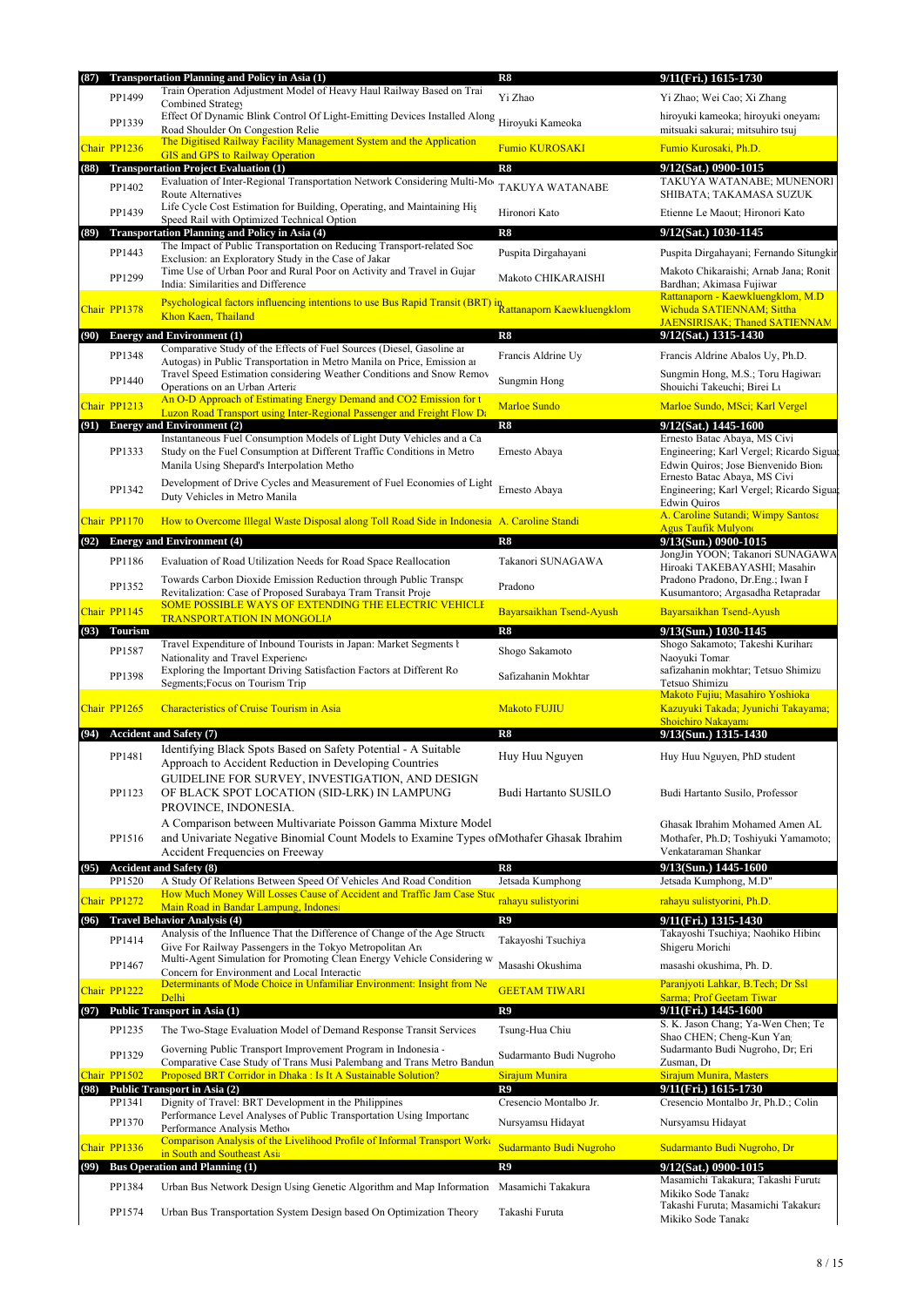| Chair PP1254            | Factors Affecting Bus Ridership With Respect To Passenger Demography:                                                                                         | Ahmad hilmy abdul Hamid                          | ahmad hilmy abdul hamid, Ph.D; Nu                                                                     |
|-------------------------|---------------------------------------------------------------------------------------------------------------------------------------------------------------|--------------------------------------------------|-------------------------------------------------------------------------------------------------------|
|                         | Case Study Of Seberang Perai, Pulau Pinang, Malays<br>(100) Bus Operation and Planning (2)                                                                    | R9                                               | <b>Amirah Mohd Nul</b><br>9/12(Sat.) 1030-1145                                                        |
| PP1581                  | Reform of Bus Operating System in the Seoul Metropolitan Areas in Korea                                                                                       | Young Jong KWON                                  | Young-Jong KWON, Ph.D.                                                                                |
| PP1219                  | Assessment of Metro Manila Bus Fare Computation                                                                                                               | Sylvia Chavez                                    | Sylvia Chavez; Hilario Sean Oban                                                                      |
|                         | <b>Sustainable Transport Development in Nepal: Challenges Opportunition</b>                                                                                   |                                                  | Palmiano, D. Eng<br>Ramesh POKHAREL, M.D.; Surya Ra                                                   |
| Chair PP1285            | <b>Strategies</b>                                                                                                                                             | <b>Ramesh Pokharel</b>                           | <b>ACHARYA</b>                                                                                        |
|                         | (101) Transportation Planning and Policy in Asia (5)                                                                                                          | R9                                               | 9/12(Sat.) 1315-1430                                                                                  |
| PP1286                  | Mobile Professionals @work with their smartphones in the Greater Jakar<br>Area: Urban Travel Pattern toward the Connected E1                                  | Gloriani Novita Christin                         | Gloriani Novita Christin, M.Sc; Ofyar.<br>Tamin; Idwan Santoso; Miming Miharj                         |
| PP1288                  | An Analysis on the Accessibility Level of Public Transit for Persons wi                                                                                       | Geoffrey Cueto                                   | Geoffrey Lastrilla Cueto                                                                              |
|                         | Disability: in care of Light Rail Transit (LRT 1<br>Changes in the traffic of heavy goods vehicles through the Polish easte                                   |                                                  |                                                                                                       |
| Chair PP1539            | border against the backdrop of road infrastructure development and geopoliti                                                                                  | Tomasz Komornicki                                | Tomasz Komornicki, PhD; Piotr Rosik                                                                   |
|                         | (102) Transportation Planning and Policy in Asia (6)<br>How Effectives are Cordon and Distance-Based Pricing at Reducing CO                                   | R9                                               | 9/12(Sat.) 1445-1600<br>nafan arifian, MSc; Zudhy Irawan; Simo                                        |
| PP1215                  | Emission?                                                                                                                                                     | Nafan Arifian                                    | Shepherd                                                                                              |
| PP1175<br>Chair PP1328  | Scheme of Security Equipment Layout in Large Passenger Railway Station                                                                                        | Xi Zhang<br><b>Mapua Institute of Technology</b> | Xi Zhang; Yi Zhao; Zhu Huan Li<br>Francis Aldrine Abalos Uy, Ph.D.                                    |
|                         | Determinants of Demands of Pasig River Ferry Service<br>(103) Public Transport in Asia (7)                                                                    | R9                                               | 9/12(Sat.) 1615-1730                                                                                  |
| PP1399                  | Public Transport Reform in Indonesian Cities                                                                                                                  | Anugrah Ilahi                                    | Anugrah Ilahi, M.Sc.; Achmad Izzu                                                                     |
|                         |                                                                                                                                                               |                                                  | Waro; Petrus Sumarsono<br>Martin Smoliner, Dipl.-Ing.; Anabel A                                       |
| PP1292                  | Sustainable Paratransit: Best practice cases in Europe and the Philippines                                                                                    | Martin Smoliner                                  | Abuzo, Dr.                                                                                            |
| PP1476                  | Estimating Riding Frequency Change of Community-bus by LOS Change<br>Bus Operation - A Case Study on "Kururin-bus" in Nisshin City, Japa                      | Naoyuki Ito                                      | Ito Naoyuki; Yukimasa Matsumoto<br>Atsushi Suzuki                                                     |
|                         | (104) Public Transport in Asia (9)                                                                                                                            | R9                                               | 9/13(Sun.) 0900-1015                                                                                  |
|                         | Evaluating TransJogja Service Quality based on User Perceptions and                                                                                           |                                                  | Aleksander PURBA, Master; Fumihiko                                                                    |
| PP1194                  | Expectations                                                                                                                                                  | Aleksander Purba                                 | NAKAMURA; Shinji TANAKA;<br>Peamsook SANIT; Ryo ARIYOSH                                               |
| PP1277                  | A Design for Silver Star Integrated Green Bus Terminal                                                                                                        | Geoffrey Cueto                                   | Geoffrey Lastrilla Cueto                                                                              |
| Chair PP1369            | <b>Improving Public Transport Intermodality: Temporal Integration of Tran</b><br><b>Services at Interchanges</b>                                              | Vahid Poorjafari                                 | Vahid Poorjafari; Wen Long Yue<br><b>Nicholas Holyoal</b>                                             |
| (105) Terminal Planning |                                                                                                                                                               | R9                                               | 9/13(Sun.) 1030-1145                                                                                  |
| PP1289                  | Factors Influencing the Parking Demand of the Park and Ride Facility                                                                                          | Sharifah Adibah Alyia Syed Adnan                 | Sharifah Adibah Alyia Syed Adnan                                                                      |
|                         | Putrajaya Public Transportation Termina<br>A Study on Spatial Design and Usability of Station Plazas for Compact C                                            |                                                  | Sho Kashima; Kenji Doi; Takanor                                                                       |
| PP1351                  | Planning                                                                                                                                                      | Sho Kashima                                      | Sunagawa; Hiroto Ino                                                                                  |
| Chair PP1207            | An Integrated Model to Evaluate the Level-of-Service of Urban Rail Transf<br><b>Facilities in Consistent with User Perception</b>                             | <b>Jeong Whon Yu</b>                             | Dongsu Kang; Sunyoung Park; Jinsu Leo<br>Heechan Kang; Jeong Whon Yu, Ph. L                           |
|                         | (106) Public Transport in Asia (10)                                                                                                                           | R9                                               | 9/13(Sun.) 1315-1430                                                                                  |
| PP1139                  | An Analysis of Metro Manila MRT-3 Passengers' Perception of The<br>Commuting Experience and Its Effects Using Structural Equation Modelin                     | Andra Charis S. Mijares                          | Andra Charis Sehob Mijares, M.Eng.<br>Mio Suzuki; Tetsuo Yai                                          |
| PP1317                  | Development of Metro Congestion Information System for a Mobile Device Ho Lee                                                                                 |                                                  | Ho Lee, Ph. D.; Bongseok Yoo; Kibael                                                                  |
|                         | Recent Change and Improvement of Urban Public Transportation in Great                                                                                         |                                                  | Jang; Youngsoo Kim; Wooksu Le<br>Harun al-Rasyid Lubis, Ph.D.                                         |
| Chair PP1484            | <b>Jakarta</b>                                                                                                                                                | Harun al-Rasyid Lubis                            | <b>Muhammad Farda: Philip Save</b>                                                                    |
|                         | (107) Urban and Regional Planning (1)<br>ASSESSMENt OF ACCESSIONITY to UTDan Pacificies for Detter UTDa                                                       | <b>R10</b>                                       | 9/11(Fri.) 1445-1600<br>AUSUSIN SUZUNI, PILD, LUIOYUK                                                 |
| PP1164                  | Christines                                                                                                                                                    | Atushi SUZUKI                                    | <b>CLIZIIVI</b>                                                                                       |
| PP1185                  | Opinion Survey about Pedestrianization of Heritage Sites in the City of Alexis Fillone<br>Iloilo, Philippines                                                 |                                                  | Alexis Morales Fillone, Ph.D.; Frederick<br>Sosuan                                                    |
| PP1501                  | Estimation of Hourly Mesh Population in Future Compact City using                                                                                             | Mikiharu ARIMURA                                 | Mikiharu ARIMURA; Takumi ASADA;                                                                       |
|                         | Mobile Spatial Statistics: The Case of Obihiro City, Japan                                                                                                    |                                                  | Amane KAMADA                                                                                          |
|                         | (108) (IRG-18 -2012)Strategies for a Sustainable Transportation Path for Small- and Med R10<br>Mode Shift Behavior of Bus Passengers to Rail System under     |                                                  | 9/11(Fri.) 1615-1730<br>Alexis Morales Fillone, Ph.D.; Germaine                                       |
| PP1250                  | <b>Improved Rail Operations</b>                                                                                                                               | Germaine Ann Dilay                               | Ann Dilay                                                                                             |
| PP1251                  | Analysis the Needs for Express Railway Services to Support Multiple                                                                                           | Suwardo                                          | Suwardo Suwardo, Ph.D.; Iman                                                                          |
|                         | Airport System of Greater Jakart                                                                                                                              |                                                  | HARYANTO; Wiryanta Wiryanta                                                                           |
| PP1283                  | Evaluating Proposed Transportation Infrastructure Projects in Metro<br>Manila Using the Transport Co-Benefit Analysis                                         | Alexis Fillone                                   | Alexis Morales Fillone, Ph.D.                                                                         |
|                         | Walkability Measures for City Area in Indonesia (Case Study o                                                                                                 |                                                  | Sony Sulaksono Wibowo, PhD; Natali                                                                    |
| PP1437                  | Bandung)                                                                                                                                                      | Sony S Wibowo                                    | Tanan; Nuryani Tinumbia                                                                               |
|                         | (109) (IRG-22-2013)Integrated sign systems for non-motorized transport and transit users R10<br>Comparative Analysis of Traffic Accident Probability Based on |                                                  | 9/12(Sat.) 0900-1015                                                                                  |
| PP1174                  | Location and Bicycle Travel Direction Considering Number of                                                                                                   | Keiichi Ogawa                                    | Keiichi Ogawa, Dr. Eng.                                                                               |
|                         | Intersections between Origin and Destination for Bicycle Users                                                                                                |                                                  |                                                                                                       |
| PP1223                  | Evaluation of Pedestrian Sign System in a Shopping and Business                                                                                               | Wataru Oniki                                     | Wataru Oniki; Hiroshi tsukaguchi; Upali                                                               |
|                         | <b>Tower Complex</b><br>Analysis of Path Finding Errors of Pedestrians with a new Direction                                                                   |                                                  | Vandebona                                                                                             |
| PP1229                  | Sign System                                                                                                                                                   | Hiroshi Tsukaguchi                               | Hiroshi Tsukaguchi; Upali Vandebona;<br>Hayato Mukai; Yoongho Ahn                                     |
|                         | (110) (IRG-15-2009) Sustainable Transport Futures for Cities in Asia and the Pacific: Tre R10                                                                 |                                                  | 9/12(Sat.) 1030-1145                                                                                  |
| PP1115                  | Service Quality Attributes for Public Transportation in Indonesia                                                                                             | Tri Basuki Joewono                               | Tri Basuki Joewono, Ph.D.; Djoen Sat<br>Santoso                                                       |
|                         | Cities<br>Trip Chain made by Students: Classification Analysis and Its                                                                                        |                                                  | Tri Basuki Joewono, Ph.D.; Muhamad                                                                    |
| PP1192                  | Interpretation based on data from Bandung, Indonesia                                                                                                          | Tri Basuki Joewono                               | Rizki                                                                                                 |
| PP1241                  | Inland Waterway Transport (IWT) In Thailand, Vietnam, The                                                                                                     | Iderlina Mateo-Babiano                           | Iderlina B. MATEO-BABIANO; Dadang                                                                     |
|                         | Philippines, and Indonesia                                                                                                                                    | Iderlina Mateo-Babiano                           | Meru Utomo<br>Iderlina B. MATEO-BABIANO                                                               |
|                         |                                                                                                                                                               |                                                  |                                                                                                       |
| PP1390                  | Public Bicycle Sharing Program in Asian Cities                                                                                                                | <b>R10</b>                                       | 9/12(Sat.) 1315-1430                                                                                  |
|                         | (111) Public Transport in Asia (8)                                                                                                                            |                                                  | Tithiwach Tansawat, M.D.; Kunihir                                                                     |
| PP1472                  | The Impact of Public Transport Subsidy on Social Inclusion: The Case <sub>tithiwach</sub> tansawat<br>of Free Train Policy in Thailand                        |                                                  | Kishi; Supornchai Utainarumol;                                                                        |
| PP1504                  | The Problematic in Implementing Mass Transit in Developing World RUDI SUGIONO SUYONO                                                                          |                                                  | Piyapong Jiwattanakulpaisar<br>rudi sugiono suyono, MT; Ofyar 2<br>Tamin; Sony Sulaksono Wibowo; Heru |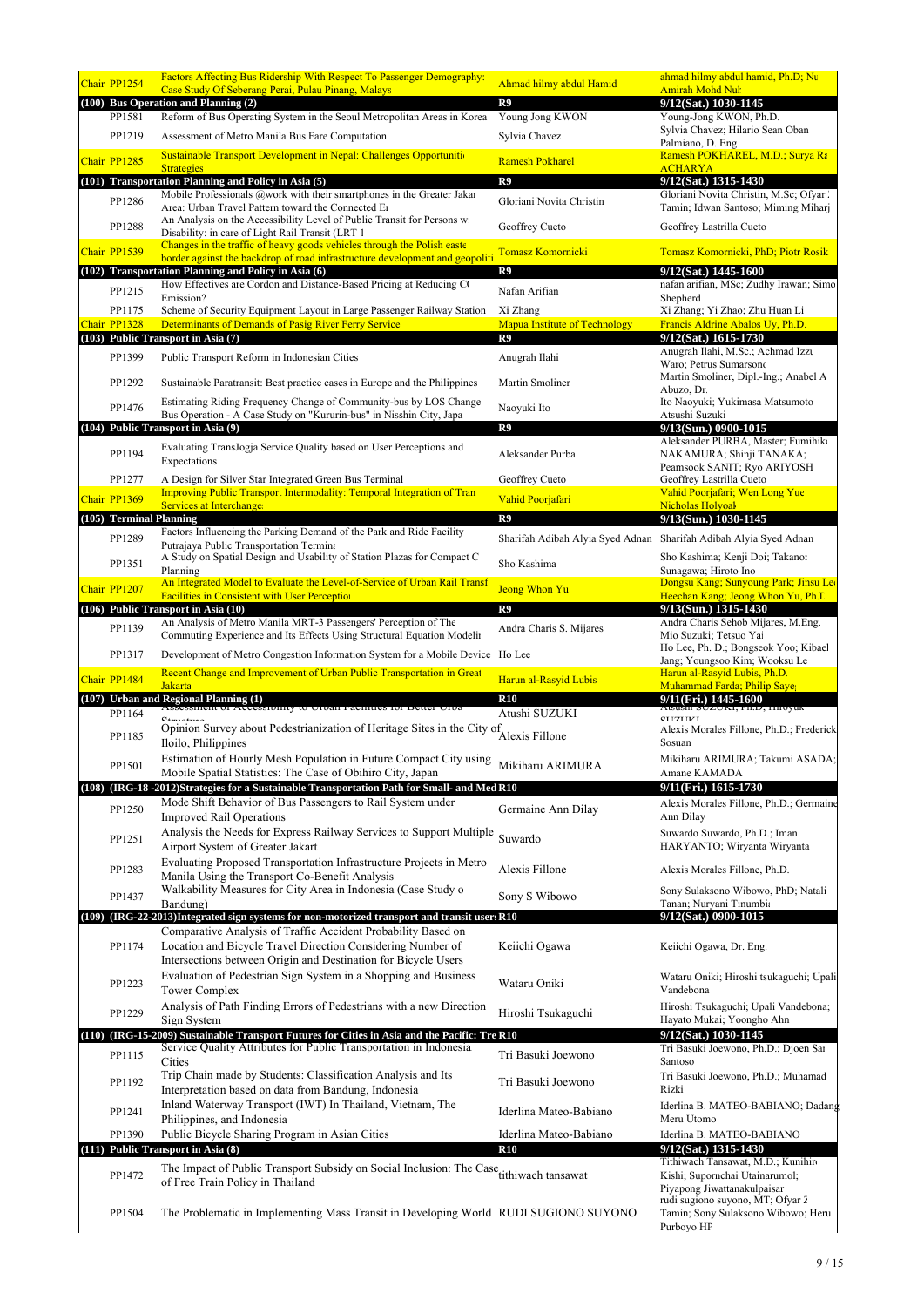| PP1169      | State of the Art of Paratransit Literatures in Asian Developin                                                                                                                                                                                                                                                                                                                                                                                                        | PHUN Veng Kheang          | Veng Kheang PHUN, Ph.D. student                                                                              |  |  |  |
|-------------|-----------------------------------------------------------------------------------------------------------------------------------------------------------------------------------------------------------------------------------------------------------------------------------------------------------------------------------------------------------------------------------------------------------------------------------------------------------------------|---------------------------|--------------------------------------------------------------------------------------------------------------|--|--|--|
|             | Countries<br>(112) Transportation Planning and Policy in Asia (7)                                                                                                                                                                                                                                                                                                                                                                                                     | <b>R10</b>                | Tetsuo YAI<br>9/12(Sat.) 1445-1600                                                                           |  |  |  |
| PP1248      | Accessibility to Public Transport Systems in Emerging Countries                                                                                                                                                                                                                                                                                                                                                                                                       | Vu Anh Tuan               | Anh Tuan Vu, Ph.D.; Duong Thanh SON                                                                          |  |  |  |
| PP1178      | Evaluation of Compliance of Dimensions and Selected Systems and<br>Components of Customized Local Road Vehicles (CLRV) with<br>Vehicle Regulations and Standards                                                                                                                                                                                                                                                                                                      | Karl Vergel               | Karl B. Narciso Vergel, Dr.Eng.; Rachel<br>Habana; Nonilo Peña; Loreto Carasi;<br>Albert Mariño; Alorna Abao |  |  |  |
| PP1179      | Using ordered probit modeling to assess perceived bus performance in Veng Kheang PHUN<br>Phnom Penh                                                                                                                                                                                                                                                                                                                                                                   |                           | Veng Kheang PHUN, Doctor of<br>Engineer; Pharinet PHENG; Tetsuo YAI                                          |  |  |  |
| PP1359      | (113) (IRG-24-2013) Viability of Public Transport Harmonizing System with Para-Transit R10<br>Fuel Economy of Public Utility Jeepneys Using 2% and 5% Coco-<br>Methyl Ester (CME)-Diesel Blends                                                                                                                                                                                                                                                                       | Karl Vergel               | 9/12(Sat.) 1615-1730<br>Edwin Quiros; Karl B. Narciso Vergel,<br>Dr.Eng.                                     |  |  |  |
| PP1383      | A Comparative Study on Road-based Urban Public Transport Policies<br>in Six Asian Countries from the Viewpoint of Governance, Urban<br>Planning, and Financial Aspects                                                                                                                                                                                                                                                                                                | Yasunori MUROMACHI        | Yasunori Muromachi; Iv LIM; Achmad<br>WICAKSONO; Karl VERGEL; Kasem<br>CHOOCHARUKUL; Van TAN                 |  |  |  |
| PP1385      | Stated Preference Analysis for New Public Transport in a Middle-<br>sized Asian City: A Case Study in Malang, Indonesia                                                                                                                                                                                                                                                                                                                                               | Daisuke FUKUDA            | Tetsu BANDO; Daisuke FUKUDA<br>Achmad WICAKSONO; Lila Kurnia<br>WARDANI                                      |  |  |  |
| PP1389      | Road-based Urban Public Transport and Paratransit in Six Asian<br>Countries: Legal Conditions and Intermodal Issues                                                                                                                                                                                                                                                                                                                                                   | Achmad WICAKSONO          | Achmad WICAKSONO; Iv LIM<br>Yasunori Muromachi; Karl VERGEL;<br>Kasem CHOOCHARUKUL; Van TAI                  |  |  |  |
|             | (114) Freight Transportation and Logistics (8)<br>Level of Transportation Infrastructure and Public Utility Readiness for                                                                                                                                                                                                                                                                                                                                             | <b>R10</b>                | 9/13(Sun.) 0900-1015                                                                                         |  |  |  |
| PP1113      | Thai Investors in Myanmar, Cambodia and Lao PDR Economic Zones                                                                                                                                                                                                                                                                                                                                                                                                        | Jittichai Rudjanakanoknad | Jittichai Rudjanakanoknad, Ph.D                                                                              |  |  |  |
| PP1262      | Analysis of Vulnerability in Multinational Retailing Delivery Service<br>System: A Case Study of FamilyMart and Circle K                                                                                                                                                                                                                                                                                                                                              | YuKai Huang               | Yu-Kai Huang, Ph. D.; CHENG-MIN<br><b>FENG</b>                                                               |  |  |  |
| PP1331      | ROUTE OPTIMIZATION OF RAW MATERIAL SUPPLY CHAIN<br>RATTAN CASE STUDY: OF RATTAN KATINGAN INDONESIA                                                                                                                                                                                                                                                                                                                                                                    | Nurlaela Kumala Dewi      | Nurlaela Kumala Kumala Dewi, MT<br>Pradono Pradono; Miming Miharja;                                          |  |  |  |
|             | (115) (IRG-17-2011) Logistics in Asia: Interdependent Supply Chain and Advancement of R10                                                                                                                                                                                                                                                                                                                                                                             |                           | Gatot Yudokc<br>9/13(Sun.) 1030-1145                                                                         |  |  |  |
| PP1371      | Evaluating the Routing Strategies for the Delivery between                                                                                                                                                                                                                                                                                                                                                                                                            | Kuancheng HUANG           | Kuancheng Huang; Lichun Chang;                                                                               |  |  |  |
|             | Distribution Centers and Retail Outlets                                                                                                                                                                                                                                                                                                                                                                                                                               |                           | Kuanying Lee<br>Thanat Rungwanichsukanon; Mano                                                               |  |  |  |
| PP1408      | Multicommodity Flow Model for Multimodal Transportation Planning Thanat Rungwanichsukanon                                                                                                                                                                                                                                                                                                                                                                             |                           | Lohatepanon                                                                                                  |  |  |  |
| PP1416      | Multi-Objective Location Selection Model for Thai Red Cross's Relief Lapon<br>Warehouses                                                                                                                                                                                                                                                                                                                                                                              |                           | Lapon Kedchaikulrat; Manoj<br>Lohatepanont                                                                   |  |  |  |
| PP1582      | Hinterland of Vietnamese ports and international transport corridor in<br>Greater Mekong Subregion                                                                                                                                                                                                                                                                                                                                                                    | Ryuichi SHIBASAKI         | Ryuichi SHIBASAKI, Dr. Engl.; Masar<br>SUZUKI; Takashi SHIMADA; Hiroki                                       |  |  |  |
|             | (116) WCTRS & EASTS Joint Special Session: Disaster Resilience in Transport                                                                                                                                                                                                                                                                                                                                                                                           | R10                       | KOHNO<br>9/13(Sun.) 1315-1430                                                                                |  |  |  |
| Speakers:   | Moderator: Lu Huapu, Tsinghua University<br>1. Transportation and Disaster Resilience in the Philippines and Australia (Iderlina Mateo-Babiano, The University of Queensland)                                                                                                                                                                                                                                                                                         |                           |                                                                                                              |  |  |  |
|             | 2. Modelling Agents' Behaviour in the Context of River Floods: An AntColony based Approach (Ismail Saadi, Mario Cools, Ahmed Mustafa, Jacques Teller and Sabine<br>Limbourg, The University of Liège)<br>3. Stability study of an improved car-following model considering driving behaviors in heavy fog (Jing Shi and Jinhua Tan, Tsinghua University)<br>4. A Resilience Evaluation Framework in Transportation Infrastructure (Liao pinchao, Tsinghua University) |                           |                                                                                                              |  |  |  |
|             | (117) SS1: High Speed Railway & Regional EconomicDevelopment                                                                                                                                                                                                                                                                                                                                                                                                          | R11                       | 9/12(Sat.) 1315-1430                                                                                         |  |  |  |
|             |                                                                                                                                                                                                                                                                                                                                                                                                                                                                       |                           |                                                                                                              |  |  |  |
|             | Moderator: Jaehak Oh, Vice President of The Korea Transport Institute (KOTI)                                                                                                                                                                                                                                                                                                                                                                                          |                           |                                                                                                              |  |  |  |
| Speakers:   | 1. Introduction to International Research and Publication on High Speed Railway (Jaehak Oh, The Korea Transport Institute)<br>2. International Comparison on High-Speed Railway Impacts and Station Area Development-Japan, Korea, and Taiwan (Shintaro Terabe, Tokyo University of Science)                                                                                                                                                                          |                           |                                                                                                              |  |  |  |
| $[PP1125]$  | 3. Evaluation Method of Regional Economic Impact of High-speed Railway Development Considering Effects on Tourism Demand (Tetsuji Sato, Chiba Institute of                                                                                                                                                                                                                                                                                                            |                           |                                                                                                              |  |  |  |
| Institute)  | Technology)[PP1549]<br>4. An Empirical Analysis on the Relationship between Korea High-Speed Rail and Regional Industrial Employment Change (Youngkook Kim, The Korea Transport                                                                                                                                                                                                                                                                                       |                           |                                                                                                              |  |  |  |
| Panelists   | Shigeru Morichi, National Graduate Institute for Policy Studies<br>Cheng-Min Feng, National Chiao Tung University<br>Seung-Pil Kang, Seoul National University                                                                                                                                                                                                                                                                                                        |                           |                                                                                                              |  |  |  |
|             | (118) SS2: Institutions for Railway Development in AsianCities: Prospects for PPP                                                                                                                                                                                                                                                                                                                                                                                     | R11                       | $9/12$ (Sat.) 1445-1600                                                                                      |  |  |  |
|             |                                                                                                                                                                                                                                                                                                                                                                                                                                                                       |                           |                                                                                                              |  |  |  |
| Moderator:  | Prof.Dr. Shigeru Morichi, National Graduate Institute of Policy Studies (GRIPS), Tokyo                                                                                                                                                                                                                                                                                                                                                                                |                           |                                                                                                              |  |  |  |
| Presenters: |                                                                                                                                                                                                                                                                                                                                                                                                                                                                       |                           |                                                                                                              |  |  |  |
|             | Prof. Dr. Pichai Taneerananon, Prince of Songkla University, Civil Engineering)                                                                                                                                                                                                                                                                                                                                                                                       |                           |                                                                                                              |  |  |  |
|             | Dr. Surya Raj Acharya, Visiting Faculty, Tribhuvan University, Institute of Engineering, Nepal<br>Prof. Dr. Cheng-Min Feng, Professor, National Chiao Tung University, Dept. of Transportation and Logistics Management)                                                                                                                                                                                                                                              |                           |                                                                                                              |  |  |  |
|             | Prof. Dr. Primitivo C CAL, University of the Philippines, Planning & Development Research Foundation, Inc.                                                                                                                                                                                                                                                                                                                                                            |                           |                                                                                                              |  |  |  |
|             | Prof. Mohamed Rehan Karim, University of Malaya, Department of Civil Engineering)<br>Dr. Vu Anh Tuan, Vietnamese-German University (VGU), Vietnamese-German Transport Research Centre.                                                                                                                                                                                                                                                                                |                           |                                                                                                              |  |  |  |
|             | Prof. Dr. Zhao Shengchuan, Dalian University of Technology, School of Transportation and Logistics<br>Prof. Dr. Sutanto SOEHODHO, University of Indonesia, Dept of Civil Engineering                                                                                                                                                                                                                                                                                  |                           |                                                                                                              |  |  |  |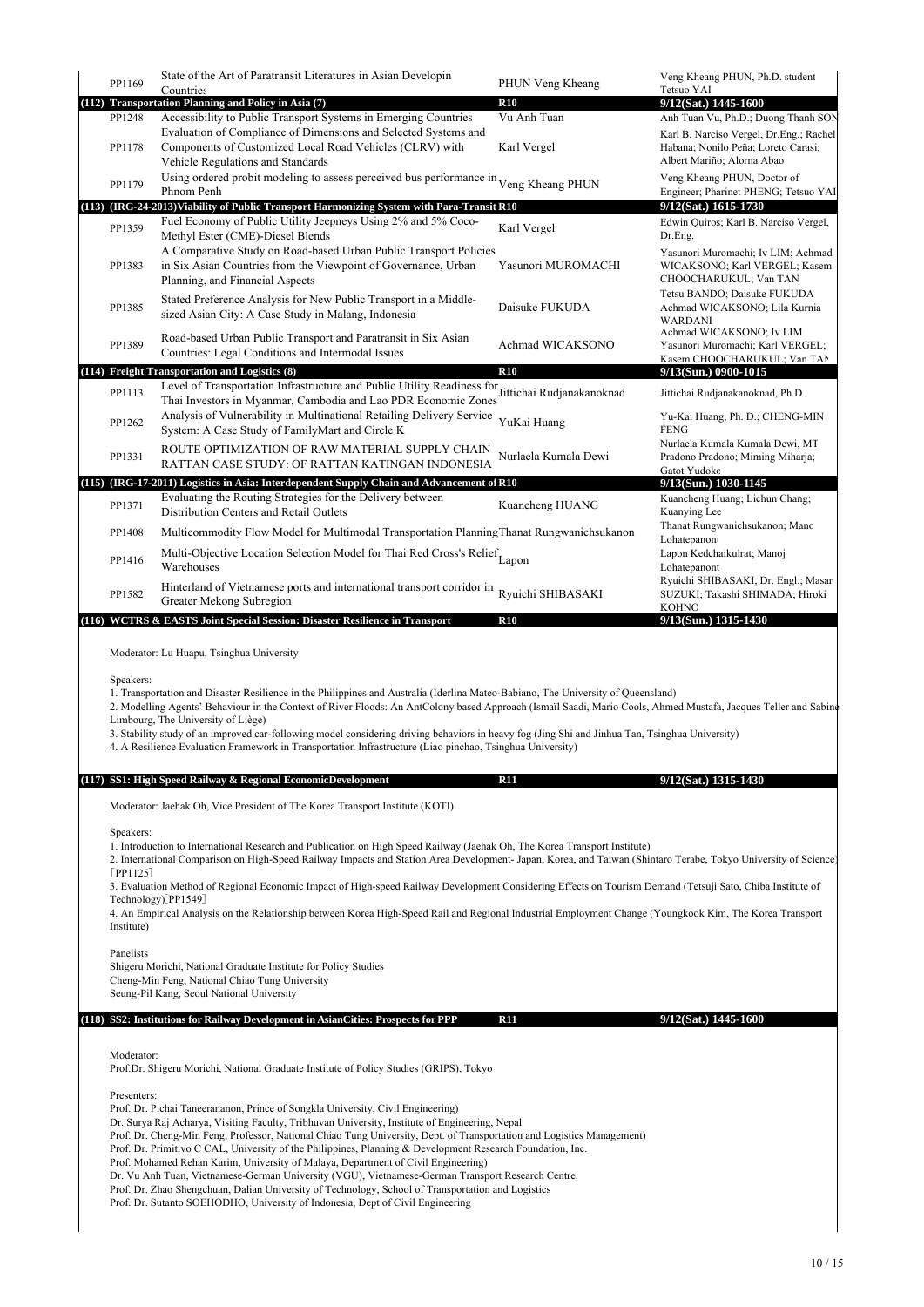## **(119) SS3: Building Sustainable Urban LogisticsSystem in East Asia R11 9/13(Sun.) 1315-1430**

Moderator: Jaehak Oh, Vice President of The Korea Transport Institute (KOTI)

Speaker: ChoongYeol Peter Ye (KOTI) Tetsuro Hyodo (Tokyo University of Marine Science and Technology), Shengchuan Zhao (Dalian University of Technology), Jun Castro (University of the Philippines) Yu-Kai Huang (Nanhua University)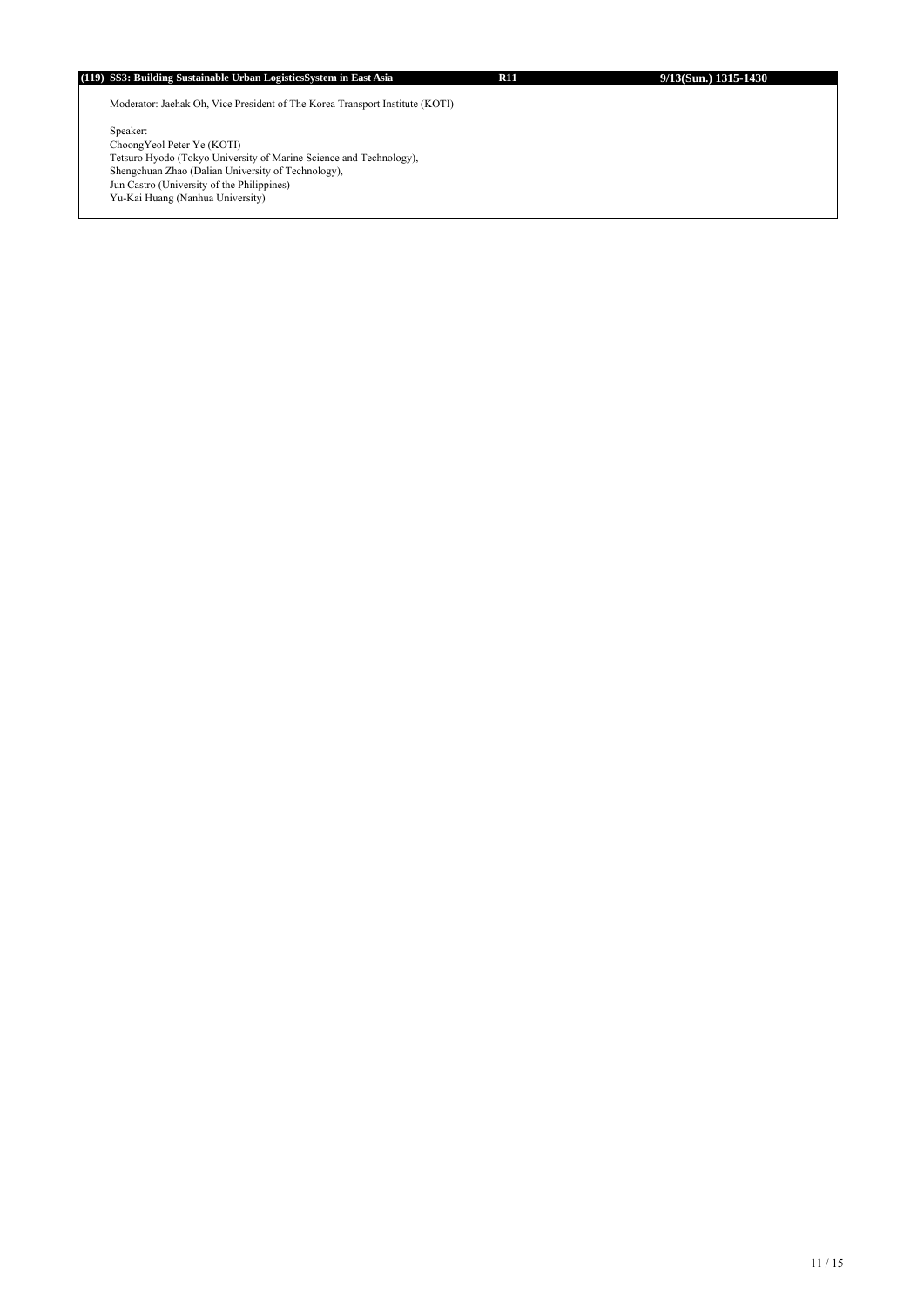## **Poster presentations**

| Poster I  |                 |                                                                                                                     |                        | 9/11(Fri.) 1415-1515                                    |
|-----------|-----------------|---------------------------------------------------------------------------------------------------------------------|------------------------|---------------------------------------------------------|
|           | Paper No. Title |                                                                                                                     | Presenter              | Authors                                                 |
|           | PP1120          | Operational Assessment of Speed Priority for High-Occupancy Vehicl CHIH-LIN CHUNG                                   |                        | <b>CHIH-LIN CHUNG</b>                                   |
|           | PP1135          | Promoting Public Transport for Sustainable Urban Development in Ha Thuy Thu Trinh                                   |                        | Thuy Thu Trinh, MA                                      |
|           | PP1142          | Determinants of Certificate of Entitlement Premium for Cars under Vt Qiang Meng                                     |                        | Qiang Meng; Zhaoyang Lu                                 |
|           | PP1143          | Evaluation of Fully Extracted ASBUTON Proportion in the Petroleum Harmein Rahman                                    |                        | Harmein Rahman, Dr.; Bambang                            |
|           |                 |                                                                                                                     |                        | Sugeng Subagio; Eva Wahyu                               |
|           | PP1157          | Linking social network analysis with the analytic hierarchy process fo Ruei-Jhih Jian                               |                        | Chi-Chung Tao; Ruei-Jhih Jiar                           |
|           | PP1181          | Developing Safety Performance Functions and Crash Modification Fa Joonbum LIM                                       |                        | Joonbum LIM; Soobeom Lee;                               |
|           |                 |                                                                                                                     |                        | Joonki KIM                                              |
|           | PP1206          | Possibilities of Applying Public Private Partnership in Urban Transpor Batkhurel Gombodori                          |                        | Batkhurel Gombodorj                                     |
|           | PP1220          | Prioritization of High Speed Rail Project                                                                           | VARMA Kamlesh Kumar    | Kamlesh Kumar VARMA, B.Tech;                            |
|           |                 |                                                                                                                     |                        | Makoto Shimamura                                        |
|           |                 |                                                                                                                     |                        | Yun-Taik CHOI; Kyung Hyun KIM;                          |
|           | PP1233          | Study on Calibrating the Volume Delay Functions of the Travel Dema Kyung Hyun KIM                                   |                        | Sangmin Park; Eum HAN; Jeehyung                         |
|           | PP1243          | Study on Electric Bicycle Use in Vietnam                                                                            |                        | PARK; Ilsoo YUN                                         |
|           |                 |                                                                                                                     | Trinh Thu Thuy         | Thuy Thu Trinh, MA<br>Inchul Yang, Ph.D.; Woo Hoon      |
|           | PP1244          | Development of realistic driving route calculation algorithm considerii Inchul Yang                                 |                        | Jeon; Hyung-Jin Kim; Hyunmyun                           |
|           |                 |                                                                                                                     |                        | Djoen San Santoso; DMW Kanishka                         |
|           | PP1269          | Customer Satisfaction Analysis of the Luxury Long Distance Bus Serv Djoen San Santoso                               |                        | KUK Rambukwella                                         |
|           | PP1281          | Countermeasure Analysis of Urban Basic Parking Lot Shortage Based Jing SHI                                          |                        | Jing SHI; Enda Wang                                     |
|           | PP1290          | Reforming Integrated Land-use Transport Systems to be Sustainable b Fumei GU                                        |                        | <b>FUMEI GU</b>                                         |
|           |                 |                                                                                                                     |                        | Anush Konayakanahalli Chandrappa                        |
|           | PP1305          | Estimation of PET and Threshold Wait Time for Pedestrians on Busy   Bhargab Maitra                                  |                        | Kinjal Bhattacharyya; Bhargab                           |
|           |                 |                                                                                                                     |                        | Maitra, Ph. D                                           |
|           |                 |                                                                                                                     |                        | Hilario Sean Obana Palmiano, D.                         |
|           | PP1337          | Traffic Noise Measurement, Perception, and Modelling in a University Hilario Sean Palmiano                          |                        | Eng.; John Carlo Villar; Michelle                       |
|           |                 |                                                                                                                     |                        | Monelle Quilatar                                        |
|           |                 |                                                                                                                     |                        | Nguyen Huu DUC; Duong Thi Mai                           |
|           | PP1388          | Comparative Study on Essential Data of Motorcycles for Different Soc Duong Thi Mai HOA                              |                        | Hoa; Nguyen Thien Huong; Nguyen                         |
|           |                 |                                                                                                                     |                        | Ngoc Bao                                                |
|           |                 |                                                                                                                     |                        | Nguyen Huu DUC; Duong Thi Mai                           |
|           | PP1393          | Motorcycles in Vietnam: on Essential Data until 2014 and on Differen Nguyen Huu DUC                                 |                        | Hoa; Nguyen Thien Huong; Nguyen                         |
|           |                 |                                                                                                                     |                        | Ngoc Bao                                                |
|           | PP1404          | Yangon's Urban Transportation: Traffic Demand and Its Quality of Se Momoko Kojima                                   |                        | Momoko Kojima; Takayoshi Futose;                        |
|           |                 |                                                                                                                     |                        | Le Binh Phan; Hironori Kato                             |
|           | PP1410          | Trip Characteristics of Commuters Accessing Rail Transit by Conside Djoen San Santoso                               |                        | Djoen San Santoso; Kunihiro                             |
|           |                 |                                                                                                                     |                        | Sakamoto; Masaru Yajima; Hisash                         |
|           | PP1434          | Development and Effective Use of a Wire Rope Guardrail System for Masayuki Hirasawa                                 |                        | Masayuki HIRASAWA; Tetsuya                              |
|           |                 |                                                                                                                     |                        | Takada; Tateki Ishida                                   |
|           | PP1444          | Making the Connection between Transport Disadvantage and Motorcy Yori Herwangi                                      |                        | Yori Herwangi, MURP; Pradono                            |
|           | PP1489          | A STUDY ON THE INTERPLAY OF TRAFFIC INFORMATION, S Inchul Yang                                                      |                        | Pradono; Ibnu Syabri; Iwan Kustiwa<br>Inchul Yang, Ph.D |
|           |                 |                                                                                                                     |                        | pSungpil SHIN; Dukgeun Yun, Ph.D.;                      |
|           | PP1496          | Study on Determining of Construction Priority of Highway Database using the GIS-based Method and AH                 |                        | <b>Inchul YANG</b>                                      |
|           |                 |                                                                                                                     |                        | Dukgeun Yun, Ph.D.; Seonghoon                           |
|           | PP1497          | Study on Traffic Control Sign Recognition using Support Vector Machine                                              |                        | KIM; Jaehong PARK; Yankki JUNC                          |
|           |                 |                                                                                                                     |                        | Mohsin Manzoor Janwari, B.tech;                         |
|           | PP1532          | Estimating Congestion Cost In Delhi, India                                                                          | Mohsin Manzoor Janwari | Geetam Tiwari; Mohan Rac                                |
|           | PP1552          | PUBLIC AND PRIVATE PARTNERSHIP IN PUBLIC TRANSPOR' Batkhurel Gombodorj                                              |                        | Batkhurel Gombodorj                                     |
|           |                 |                                                                                                                     |                        | Seiji Iwakura, Dr.; Yutaro Kiyota;                      |
|           | PP1559          | TOKYO ROAD NETWORK GRIDLOCK AFTER THE GREAT EA Yutaro Kiyota                                                        |                        | Yasuhiro Nonaka                                         |
|           | PP1562          | Assessing the Relevance of Traffic Impact Assessment (TIA) in Kathr Kamal Kumar Sah                                 |                        | Kamal Kumar Sah, M.Sc.                                  |
|           |                 |                                                                                                                     |                        | ILSOO YUN, Ph.D.; Kyung Hyun                            |
|           | PP1583          | Economic Valuation of the Bimodal Tram                                                                              | Ilsoo YUN              | KIM; Sangmin PARK; Sang Soo                             |
|           |                 |                                                                                                                     |                        | LEE; Jeong Whon Yu                                      |
| Poster II |                 |                                                                                                                     |                        | 9/12(Sat.) 1000-1100                                    |
|           | Paper No. Title |                                                                                                                     | <b>Presenter</b>       | <b>Authors</b>                                          |
|           |                 | Public Satisfaction with Service Quality of Daewoo Urban Bus Service Muhammad Ashraf Javid                          |                        | Muhammad Ashraf Javid, Ph.D.;                           |
|           | PP1137          | in Lahore                                                                                                           |                        | Toshiyuki Okamura; Fumihiko                             |
|           |                 |                                                                                                                     |                        | Nakamura                                                |
|           | PP1141          | Analysis of Efficient Public Transport Network Using Smart Card<br>Data and Simulation Approach in Takamatsu, Japan | Masanobu Kii           | Masanobu Kii, Ph.D; Jun-ichi                            |
|           |                 |                                                                                                                     |                        | TERAO; Kazuki NAKAMURA                                  |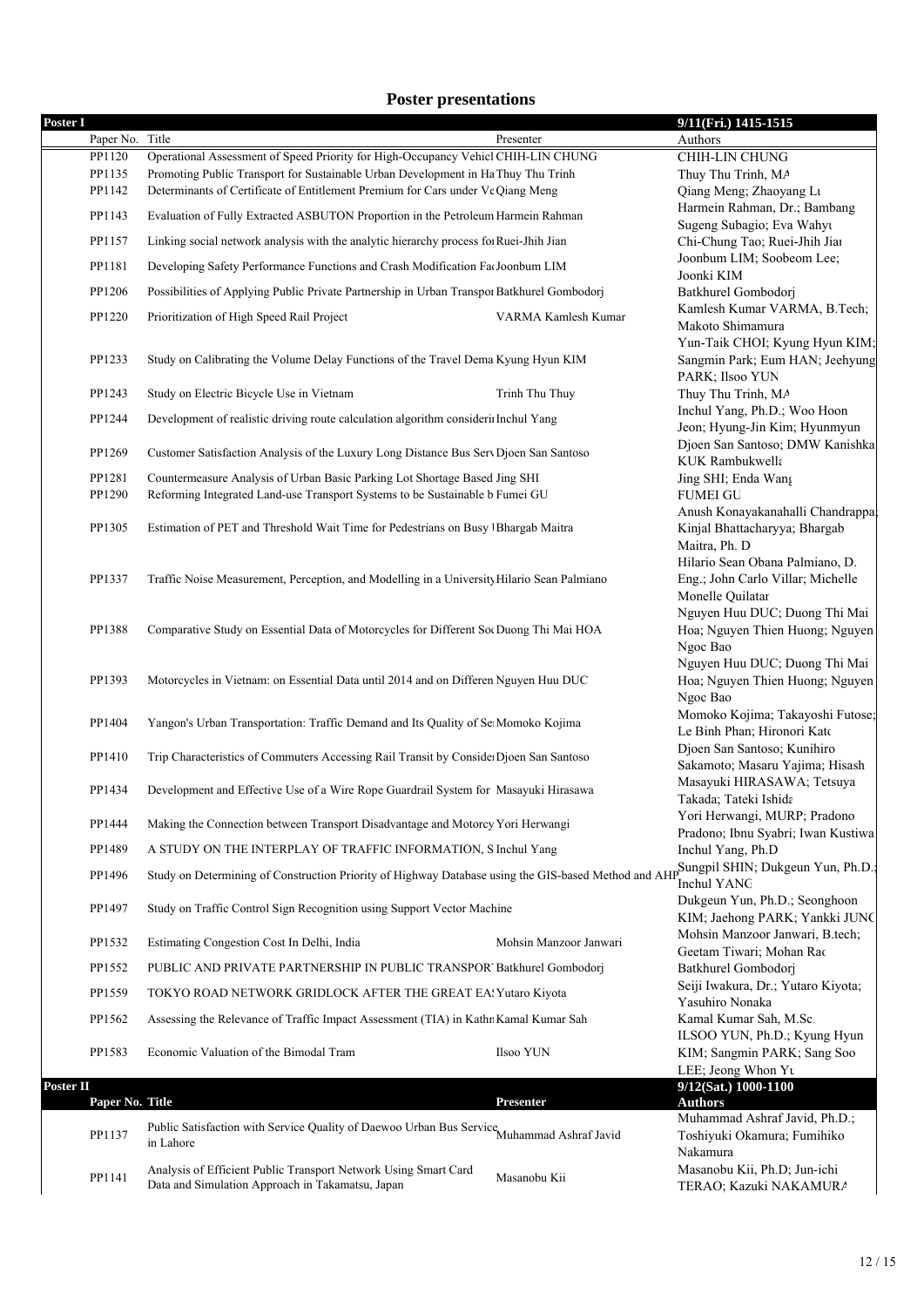|            | PP1146          | Public private partnership is one of the main instruments of<br>development of transport and logistics in Mongoli                                                                                         | Unursaikhan Dambadorj        | Unursaikhan Dambadorj, Ph.D                                                                                                 |
|------------|-----------------|-----------------------------------------------------------------------------------------------------------------------------------------------------------------------------------------------------------|------------------------------|-----------------------------------------------------------------------------------------------------------------------------|
|            | PP1176          | Analysis on characteristics of passenger car and motorcycle fleets at<br>their driving conditions in developing country: a case study in Ho Chi Chu Tien Dung<br>Minh City, Vietnam                       |                              | Tien Dung Chu, M.D; Tomio Miwa;<br>Hitomi Sato; Takayuki Morikawa                                                           |
|            | PP1196          | Trip attraction, trip distribution, and modal split for columbarium trips W.H. YANG                                                                                                                       |                              | WAI YUEN SZETO; Jonathan<br>YEUNG; R.C.P. Wong; W.H. Yang                                                                   |
|            | PP1210          | Considering the Safety and Convenience Rail Customers Rail Stations KIM HYUN JU<br>and Park-and-Ride Facilities Improvement                                                                               |                              | JANGWOOK KIM, Ph.D.; SUNG-<br>PIL CHOI; YOUNG-TAEK OF                                                                       |
|            | PP1214          | Development of Four Stage Travel Demand Model and Identification<br>of Feeder Route for the NCT of Delhi                                                                                                  | R Rejitha Nath               | R Rejitha Nath; Ravi Sekhar<br>Chalumuri, PhD; Madhu Errampall                                                              |
|            | PP1215          | How Effectives are Cordon and Distance-Based Pricing at Reducing<br>Co <sub>2</sub> Emission?                                                                                                             | nafan arifian                | nafan arifian, MSc; Zudhy Irawan;<br>Simon Shepherd                                                                         |
|            | PP1232          | Sentiment Analysis on Expressways Using Opinion Mining and TweetEum HAN                                                                                                                                   |                              | Doo-Pyo Hong; Hwanpil LEE; Eum<br>HAN; Kyung Hyun KIM; Hangeom<br>KO; Ilsoo YUN                                             |
|            | PP1239          | Bi-level Transit Subsidy Optimization Models under Ecologica<br><b>Footprint Constraints</b>                                                                                                              | Yu-Chiun CHIOU               | Yu-Chiun Chiou; Pang-Cheng LIU                                                                                              |
|            | PP1245          | Operational Performance of the Taiwan Railways Administration First Chih-Peng Chu<br>Class Stations - A Combined AHP and DEA Analytical Approach                                                          |                              | Chih-Peng Chu; Yu-Yu Lin; Kuo-<br>Cheng Chung; Cheng-Chieh Chen;<br>Shou-Ren Hu                                             |
|            | PP1352          | 1 owards Carbon Dioxide Emission Keduction inrough Publi<br>Transport Revitalization: Case of Proposed Surabaya Tram Transit                                                                              | Pradono                      | Pradono Pradono, Dr.Eng.; Iwan P.<br>Kusumantoro; Argasadha                                                                 |
|            | PP1356          | Projecting reaestrian rresence rrobability on Signalized Crosswall<br>for the Safety Assessment Considering Crosswalk Length and Signal XIN ZHANG<br>$Timin \sigma$                                       |                              | XIN ZHANG, M.D.; HIDEKI<br><b>NAKAMURA</b>                                                                                  |
|            | PP1366          | Calibration of the number of registered vehicles for estimating the<br>regional vehicle emission                                                                                                          | Hahn Jin-Seok                | Jin-Seok Hahn; Hye Ran Kim                                                                                                  |
|            | PP1368          | A Passengers Matching Problem in Ridesharing Systems by<br>Considering User Preference                                                                                                                    | Phathinan Thaithatkul        | Phathinan THAITHATKUL; Toru<br>SEO; Takahiko KUSAKABE;<br>Yasuo ASAKURA                                                     |
|            | PP1369          | Improving Public Transport Intermodality: Temporal Integration of<br>Transit Services at Interchanges                                                                                                     | Vahid Poorjafari             | Vahid Poorjafari; Wen Long Yue;<br>Nicholas Holyoak                                                                         |
|            | PP1377          | A Theoretical Overview on Effects of Road Humps on Traffic Speed,<br>Noise and Volume in Improving Residential Living Environment                                                                         | Khairun Sarah Radhiah Bachok | Khairun Sarah Radhiah Bachok,<br>Ph.D in Built Environment; Abdul<br>Azeez Kadar Hamsa; Mohd Zin<br>Mohamed; Mansor Ibrahim |
|            | PP1392          | A Macro-Micro Model under Mixed Traffic Flow Conditions                                                                                                                                                   | Chih-Wei HSIEH               | Yu-Chiun Chiou; Chen-An SUN;<br>Chih-Wei HSIEH                                                                              |
|            | PP1406          | COAL TRANSPORTATION RESOURCES, TRANSPORTATION<br>AND ENVIRONMENT                                                                                                                                          | Batbayar Balgan              | Batbayar Balgan, Ph.D                                                                                                       |
|            | PP1420          | Key Factors to Affect Elderly Pedestrian Travel Behavior Using a<br>Multi-level Regression Model: A Case for Seoul                                                                                        | sung taek Choi               | sung taek choi, Ph.D; sangho choo;<br>hyangsook lee; jinyoung jan                                                           |
|            | PP1425          | Revealing the Vacant Taxi Customer-search Patterns during Extreme<br>Weather: Insights for Policy Measures                                                                                                |                              | R.C.P. Wong; W.H. Yang; WAI<br>YUEN SZETO; S.C. Wong                                                                        |
|            | PP1433          | About pedestrian crossing safety in Ulaanbaatar<br>An analysis of causes to damages for rural roads in the Norther                                                                                        | Erdenetuya Amgalan           | Erdenetuya Amgalan, M.D                                                                                                     |
|            | PP1471          | mountainous region of Vietnam and an orientation to solution                                                                                                                                              | Do Duy Dinh                  | Do Duy DINH, MSc                                                                                                            |
|            | PP1494          | Problems of metropolitan traffic organization and ways to solve them Erdenetuya Amgalan                                                                                                                   |                              | Erdenetuya Amgalan, M.D.                                                                                                    |
|            | PP1498          | Simulation and Evaluation on Schemes of Trains Operating<br>Organization for Shuohuang Railway on RailSy.                                                                                                 | Yi Zhao                      | Yi Zhao; Wei Cao; Xi Zhang                                                                                                  |
|            | PP1512          | Study of Functional index of Bus in Seoul metropolitan area by Sma<br>card data                                                                                                                           | donguk jang                  | donguk JANG; yung in Lee                                                                                                    |
|            | PP1541          | Modelling Travellers' Behaviour at Connection point: A Case Study of<br>Dalian High Speed Rail                                                                                                            | Jacqueline Shula Nayame      | Jacqueline Shula Navame;<br>Shengchuan Zhao; Bai Dandar                                                                     |
|            | PP1557          | Current Public Transport Service Operating Characteristics Along<br>Epifanio Delos Santos Avenue (EDSA), Metro Manila                                                                                     | Krister Roquel               | Krister Ian Daniel Zafra Roquel;<br>Alexis Fillone                                                                          |
|            | PP1569          | Integrating Sustainable Non - Motorized Public Transport in the Cit<br>of Manila, Philippines Through Analytic Hierarchy Process (AHF<br>Comparative Anarysis on results of Using Duar Fuer Dieser-LFU it | Jocelyn Buluran              | Jocelyn Buluran                                                                                                             |
|            | PP1589          | $\mathbf{p}_{\mathbf{u}}$                                                                                                                                                                                 | bayarsuren badarch           | bayarsuren Badarch, Ph.D                                                                                                    |
| Poster III |                 |                                                                                                                                                                                                           |                              | 9/12(Sat.) 1415-1515                                                                                                        |
|            | Paper No. Title | Travel Time Prediction for Time-Table-Based Vehicles Traveling o                                                                                                                                          | Presenter                    | <b>Authors</b>                                                                                                              |
|            | PP1132          | <b>Known Routes</b><br>Optimization of the Durability of SINOTRUCK HOWO-371 Truck                                                                                                                         | Huey-Kuo Chen                | Huey-Kuo Chen, Ph.D.                                                                                                        |
|            | PP1138          | Used in DARKHAN Steel Company                                                                                                                                                                             | Myagmarjav Jigjjav           | Myagmarjav Jigjjav                                                                                                          |
|            | PP1140          | Traffic Safety Trend in Mongolia<br>Hear but Failed to Listen Errors in Making Safe Road Crossing                                                                                                         | Bayarsaikhan Bayasgalan      | Bayarsaikhan Bayasgalan, Ph.D.<br>Nur Aini Rosli; Choy Peng Ng; Teik                                                        |
|            | PP1144          | Decision: A Preliminary Study                                                                                                                                                                             | Nur Aini                     | Hua Law                                                                                                                     |
|            | PP1155          | Development and Validation of a Roundabout Entry Capacity Model<br>Considering Pedestrians under Japanese Conditions                                                                                      | Nobuto KANBE                 | Nan KANG; Nobuto KANBE;<br>Hideki NAKAMURA; Shinj                                                                           |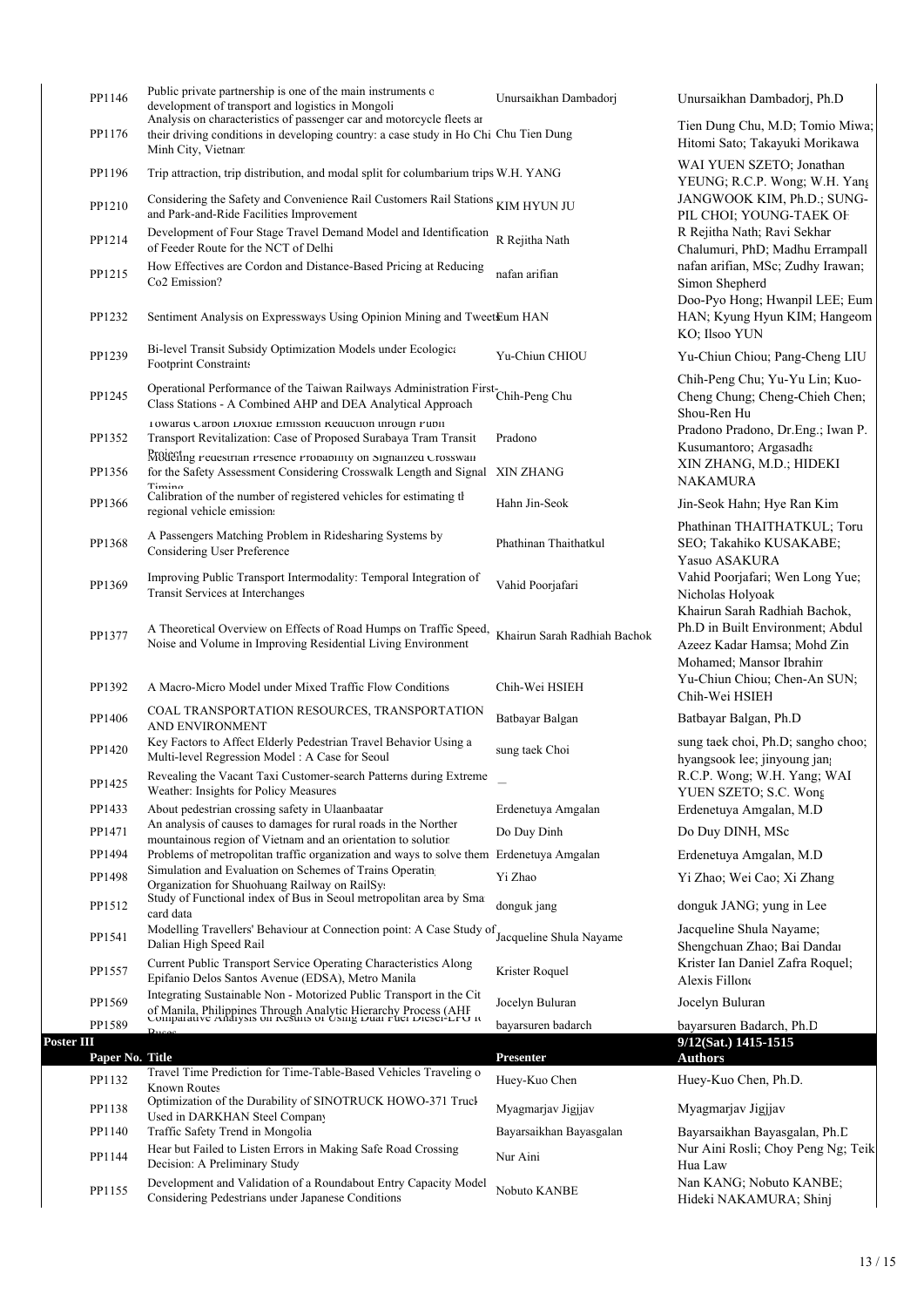|           | PP1165          | Analysing the behaviour and performance of Neural Network Tri<br>Distribution Models toward Different Hidden Layer and Nod                                                 | <b>GUSRI YALDI</b>                                | <b>GUSRI YALDI, PhD</b>                                                                                       |
|-----------|-----------------|----------------------------------------------------------------------------------------------------------------------------------------------------------------------------|---------------------------------------------------|---------------------------------------------------------------------------------------------------------------|
|           | PP1171          | A Deeper Insight of Neural Network Spatial Interaction Model<br>performance Trained with Different Training Algorithm                                                      | <b>GUSRI YALDI</b>                                | <b>GUSRI YALDI, PhD</b>                                                                                       |
|           | PP1180          | Exploring trip fuel consumption by machine learning from GPS and<br>CAN bus data                                                                                           | Weiliang Zeng                                     | weiliang zeng; Tomio Miwa;<br>Takayuki Morikawa                                                               |
|           | PP1182          | Air freight logistics chain realized by the unmanned aircrafts and i<br>management arrangements and the future                                                             | Erdenebat Batzorig                                | Erdenebat Batzorig, Ph.D                                                                                      |
|           | PP1189          | Using Ecological Footprint Model for Port Ecosystem Sustainability<br>Assessment                                                                                           | Zijian Guo                                        | Zijian Guo; Qi Zhang; Wenyuan<br>Wang; Can Wang                                                               |
|           | PP1199          | Evaluation of the Visibility of Pedestrians at Night by Changing the<br>Road Environment                                                                                   | Hidekatsu Hamaoka                                 | Hidekatsu HAMAOKA; Misaki<br><b>SAITO</b>                                                                     |
|           | PP1201          | The Research for the Establishment Standard of Comprehensive Curve Jiyeon Hong<br>Section Lane Line by Simulator                                                           |                                                   | Joonbum LIM; Soobeom Lee; Jiyeon<br>Hong                                                                      |
|           | PP1209          | Study on Road Sign Suitability Analysis Methodology in Road Sign<br>Management System in South-Korea                                                                       | Yoon Hee sung                                     | Hee sung Yoon; In Taek Jung;<br>Young Ihn Lee; Kyu Soo Chong                                                  |
|           | PP1216          | A Empirical Survey on port risk management in the Kaohsiung Port                                                                                                           | Taih-Cherng LIRN                                  | Taih-Cherng Ted LIRN, PhD;<br>Kuo chung Shang                                                                 |
|           | PP1218          | Assessing Risk Factors for Pedestrian Fatal Crashes on National<br>Highways in India                                                                                       | H M Naqvi                                         | Hasan M. Naqvi, M.<br>Planning(Transport planning);<br>Geetam Tiwari                                          |
|           | PP1230          | "Platinum Time" Operation Measures to Reduce Traffic Fatalities                                                                                                            | Jun LEE                                           | Jun LEE, Ph.D.; Gunyoung KIM;<br>Hye rin AHN                                                                  |
|           | PP1246          | Mixed Traffic Saturation Flows of Signalized Intersections in<br>Motorcycle Dominant Cities                                                                                | Vu Anh Tuan                                       | Anh Tuan Vu, Ph.D.; Nguyen Dinh<br>Vinh MAN                                                                   |
|           | PP1293          | Analysis of the Impact of Abandoned Direct Air Routes on Inte<br>regional Passenger Travel Flows in Japar<br>Study on Estimation of Visual Distance by using Mobile Mappin | Yuto Shiraishi                                    | Yuto Shiraishi; terumitsu hirata                                                                              |
|           | PP1310          | System and Speed Reduction at Curve Section on Two-Lane General<br>$\mathbf{p}_{\alpha\alpha}$                                                                             | Tetsuhiro ISHIZAKA                                | Tetsuhiro ISHIZAKA; Atsushi<br>Fukuda; Tatsunori Sada                                                         |
|           | PP1316          | A Factor Analysis of the Traffic Accident Frequency by Type i<br>Japanese Major Road Sections                                                                              | Kazuki Watanabe                                   | Kazuki Watanabe; Hideki Nakamura                                                                              |
|           | PP1343          | On-street Parking Evaluation Divisoria, Cagayan De Oro City                                                                                                                | Francis Vincent G. Camomot                        | David Jorey Alfaro; Francis Vincent<br>Camomot; Allison Cyril Escalante;<br>Hipolito Bair; Anabel Abuzo       |
|           | PP1431          | Modelling Accident Frequency on Motorway Based on Accider<br>Severity and Collision Type                                                                                   | Prakash Ranjitkar                                 | Pan Chengye; Prakash Ranjitkar<br>Ph.D.                                                                       |
|           | PP1447          | Direct over Indirect Container Transport for 'Remote' Areas: A Case<br>for North Queensland?                                                                               | <b>Associate Professor Matthew Burke</b>          | Yong Wu; Matthew Ian Burke,<br>Ph.D.; Jenny Cui; Peter Hal                                                    |
|           | PP1473          | A Study of Metro Manila's Public Transportation Sector By<br>Implementing A Multimodal Public Transportation Route Planner                                                 | Chelcie Narboneta                                 | Chelcie Garcia Narboneta, M.S.;<br>Kardi Teknomo<br>Choy Peng Ng, M.S. Highway and                            |
|           | PP1474          | The Effect of Supervised Riding on Young Motorcyclists' Riding<br>Behaviour                                                                                                | Choy Peng NG                                      | Transportation Engineering; Teik<br>Hua Law; Nur Sabahiah Abdul<br>Sukor; Nur Aini Rosli; Siti Norani         |
|           | PP1483          | Proposal of Synchronic Solutions to Enhance the Road Traffic Safet<br>of Vietnam by 2020, and Driven by 2030                                                               | Ly Huy Tuan or Nguyen Ngoc Thac LY Huy Tuan, Ph.D |                                                                                                               |
|           | PP1508          | Passenger Intention to Help Drivers Driving Safely                                                                                                                         | Chi-Yen Lai                                       | Hsin-Li Chang; Chi-Yen Lai; I-Wen<br>Wu                                                                       |
|           | PP1521          | Study on Applicating Emergency Vehicle Preemption Systems by<br>Clustering Emergency Vehicle's Dispatching Velocity Patterns                                               | Ki-Do Nam                                         | Ki-Do Nam; Dae-Yong Sim; Seung-<br>Young Kho; Dongik Ha                                                       |
|           | PP1528          | Factors to influence green shipping actions taken by carriers                                                                                                              | Rong-Her Chiu                                     | Rong-Her Chiu; Yin-Jia Huang;<br>Shih-Chan Ting<br>Taro ARATANI; Hiroshi                                      |
|           | PP1561          | Analysis on Marine Traffic Flow using Satellite AIS Data                                                                                                                   | Taro ARATANI                                      | MATSUKURA; Takahiro SETA;<br>Takahiro MAJIMA                                                                  |
|           | PP1565          | Fundamental Analysis of Airport Operation and Capacity in Disaster Wataru Kodato                                                                                           |                                                   | Wataru Kodato; Terumitsu Hirata                                                                               |
| Poster IV | Paper No. Title |                                                                                                                                                                            | Presenter                                         | 9/13(Sun.) 1000-1100<br><b>Authors</b>                                                                        |
|           | PP1149          | Socioeconomic evaluation of Transit Oriented Development using by<br>Detailed Spatial Scale CUE Model in Taiwan                                                            | Hiromichi Yamamoto                                | Hiromichi Yamamoto; Jumpei Sano;<br>Kiyoshi Yamasaki; Kazuki<br>Yanagisawa; Atsushi Koike; Morito<br>Tsutsumi |
|           |                 | Evaluating The Operational Performance of Signalized Intersections                                                                                                         | Shinji TANAKA                                     | Sherif Shokry Abdrabo, Mphil;                                                                                 |
|           | PP1184          | Involving U-turns in Aswan City, Egypt                                                                                                                                     |                                                   | Shinji Tanaka                                                                                                 |
|           | PP1257          | Assessment of Sustainable Ecotourism Development: A Case Study of<br>Gao Giong Ecotourism Park, Vietnan                                                                    | Tu Anh Trinh                                      | Tu Anh Trinh; Thi Phuong Linh Le                                                                              |
|           | PP1266          | Design and Development of Passenger Terminal Extension of Clar<br><b>International Airport</b>                                                                             | Jocelyn Buluran                                   | Jocelyn Buluran                                                                                               |